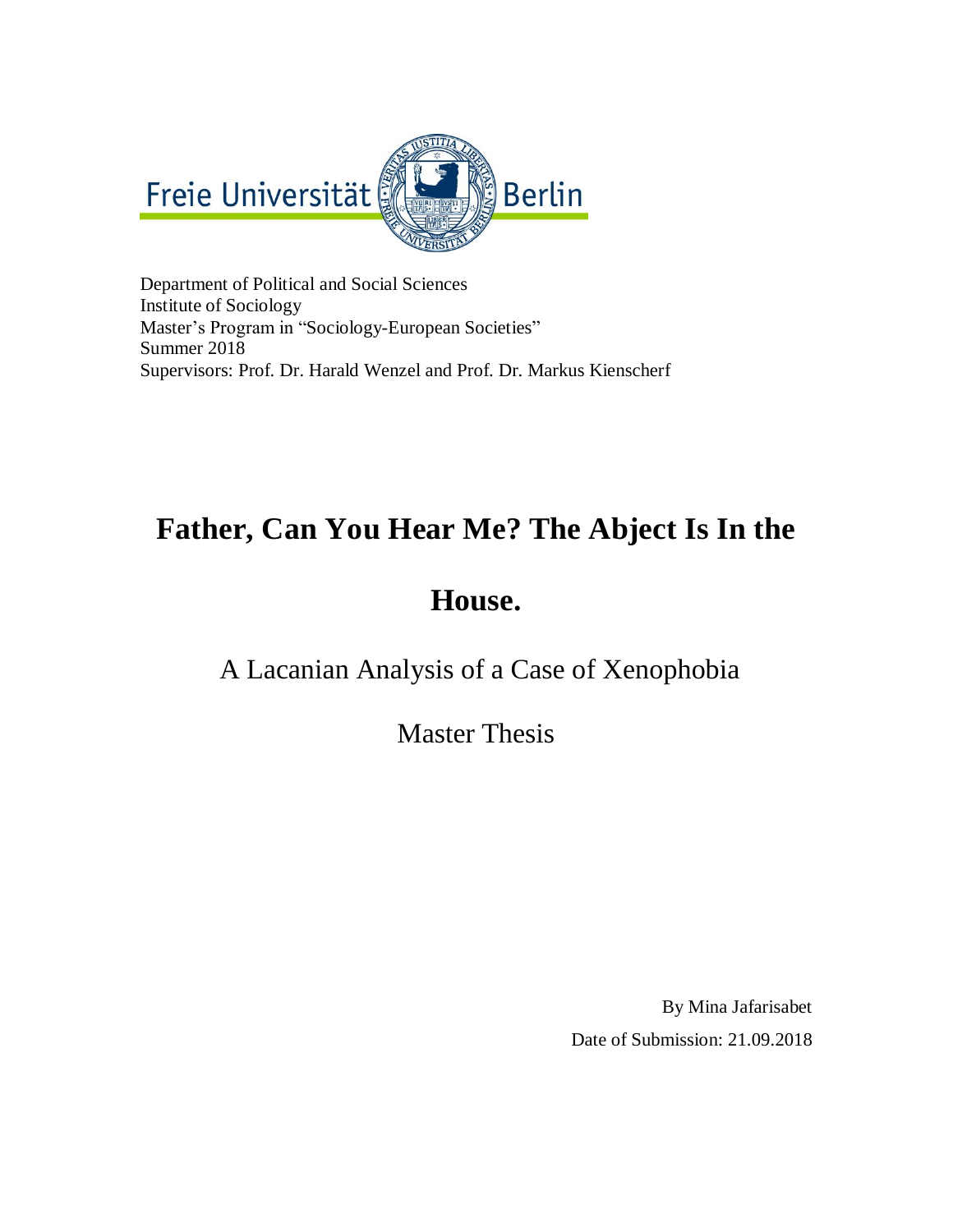#### **ABSTRACT**

This research is an attempt to coalesce sociology and psychoanalysis and to approach less palpable and more insidious aspects of xenophobia. I have used the Lacanian concept of perversion to address the question of xenophobia as a recurrent phenomenon. Once again, xenophobia has reached the point where Europe's death is seen imminent by neoconservatives like Douglas Murray whose book, *The Strange Death of Europe; Immigration, Identity, Islam* has been my case of study. This is an attempt at understanding xenophobia as a social problem characterized by an essential corporeality that has been neglected in social sciences. I suggest that the xenophobic is the perverse who is calling on the father to stop the flow of abjects into the house. The abjects are *Unheimliche* in Lacan's terms whose appearance in the house has caused phobia in the perverse. In a precise manner, I will practically analyze xenophobia enunciated by Murray in his book and in the end I will suggest what has to be borne in mind in treating xenophobia whose subject is desperately calling for a charismatic leader to show face and lead him to terminate the flow of migration. The xenophobic is making scenery that is a necessity for him to feel satisfied. If the EU forgets her part and is incapable of playing her part in the xenophobic's fantasy the scene collapses.

**Keywords**: Xenophobia, Perversion, Abjection, *Unheimliche*, Lacan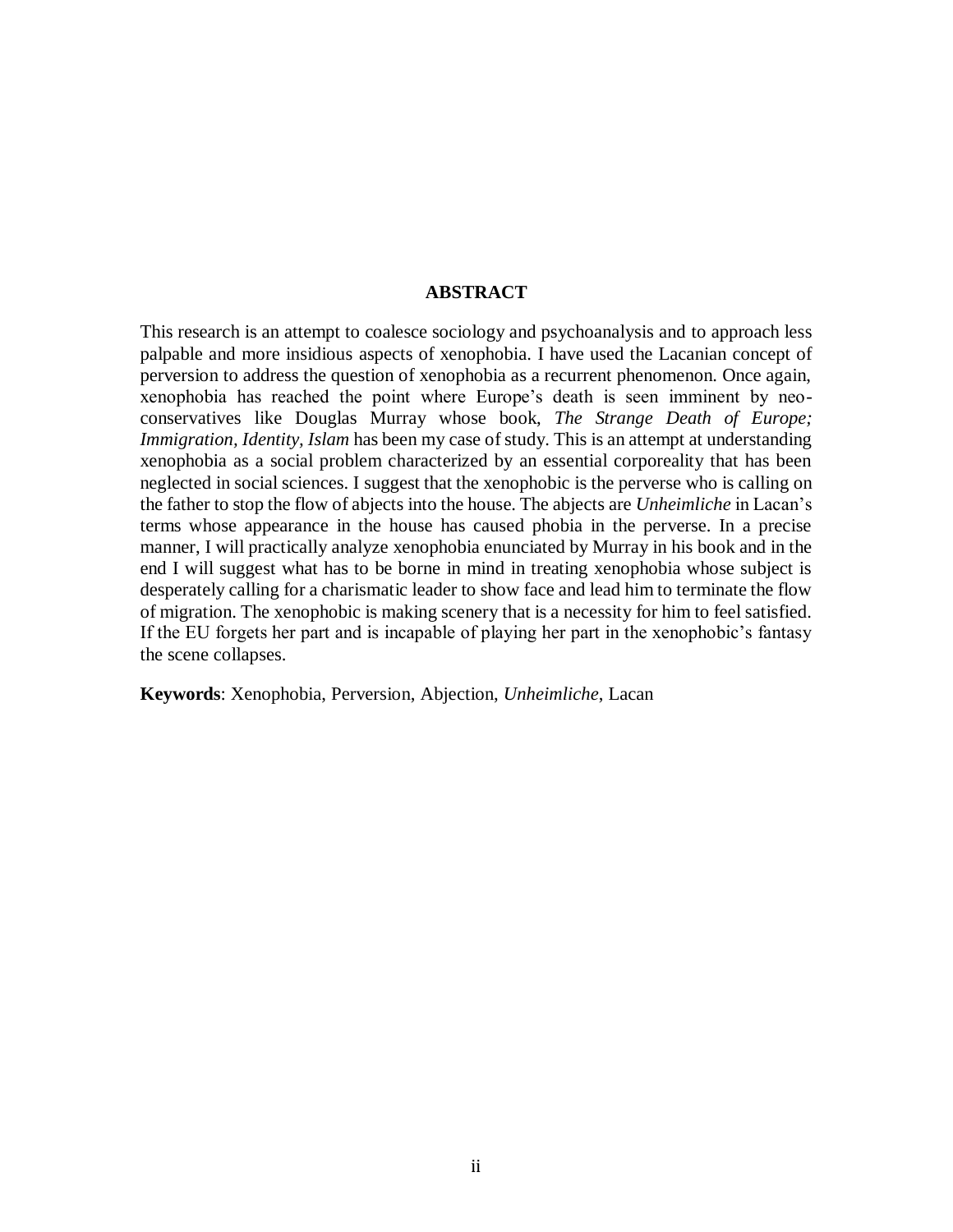#### **ACKNOWLEDGMENT**

I would like to thank my supervisors, Prof. Dr. Harald Wenzel and Prof. Dr. Markus Kienscherf, for their confidence in me to let me conduct this research that lies at academically speaking unofficial borders between sociology, political sciences and psychoanalysis. Without their recognition of the interdisciplinary essence of my project, I would have to write my thesis like a client-student for a company-like university. I appreciate this freedom that I have been endowed with by the Free University of Berlin. May it be free forever! Also, I would like to thank my father who patiently stood by me in my pursuit of academic recognition. And I would like to thank Duane Rousselle who held the mirror for me in the last year like a true Lacanian. Otherwise, I would have never been able to have the guts to try to write on something so personal in academy. I had lost my faith in academy, but you restored it. I am grateful for your recognition, trust and gift of freedom of speech that made this happen.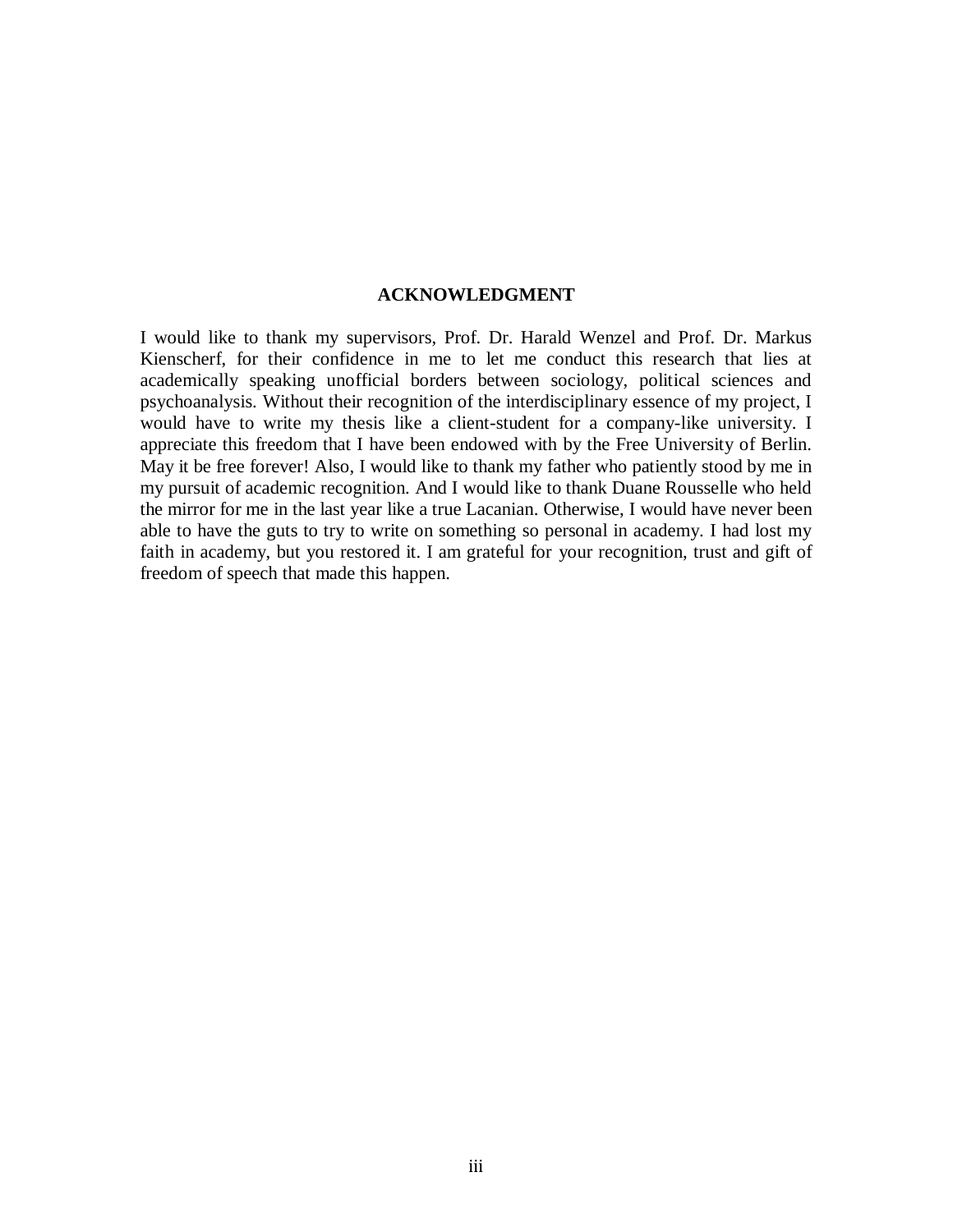#### **TABLE OF CONTENTS**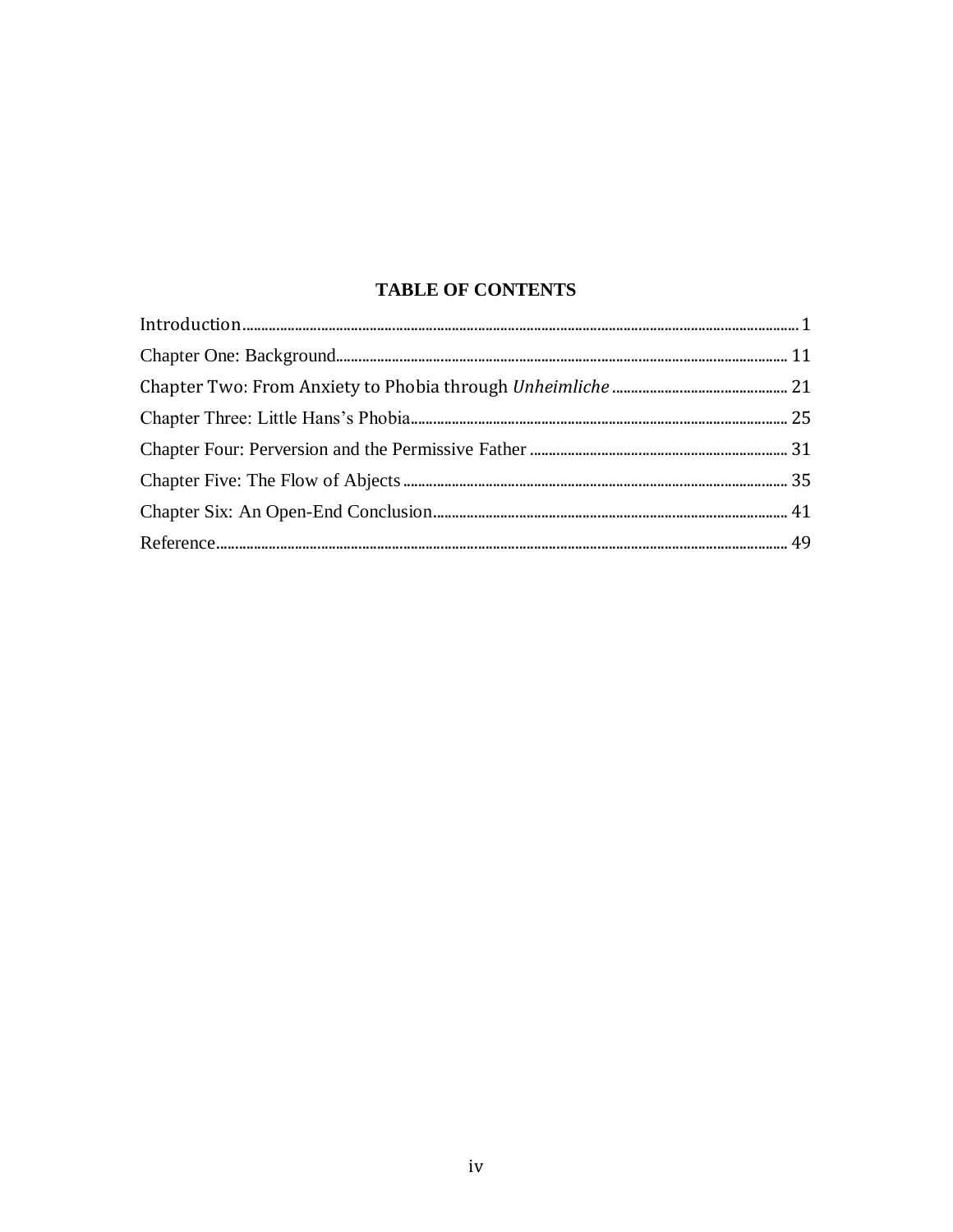#### **Introduction**

On 25 August 2018, two foreigners in an argument stabbed a 35-year-old German origin man in Chemnitz to death and this led to a series of anti-immigrant demonstrations in the city of Chemnitz. Some of the demonstrators were shouting, "We are the people," "Get lost" and "You're not welcome here ("Hooligans 'attack immigrants' " 2018)." What did these hooligans want? They asked "fans and sympathizers" to show people "who is in the driver's seat in the city (Ehl 2018)." In Lacanian terms, the xenophobic that I diagnose as the perverse is frustrated with the deficient father and wants to enact the law himself. Slogans like those in these demos in Chemnitz are common among nationalist and xenophobic movements who want to preserve home and put the impure or unclean out. What do we usually put outside our home? Isn't it trash, garbage, or an unwanted child? Or as Georg Lutz, director of Swiss Electoral Studies at the University of Lausanne, said with regard to the poster of a white sheep kicking a black sheep off the Swiss flag promoted by the Swiss People's Party, "an outsider," a foreigner that is not welcome, or if we would want to follow Kristeva, we could say, the abject whose presence in proximity horrifies the subject. There is some corporeality to xenophobia that has been neglected. This is the main aim of this research that is an attempt to coalesce sociology and psychoanalysis of xenophobia. The xenophobic subject is the perverse in the Lacanian sense of the term whose phobic object, the abject, has stepped into the room, just like in Little Hans's phobic imagination when he said he was afraid of a horse comes into his room — what in psychoanalysis is defined as the *Unheimliche* that always appears within a framework. The xenophobic text of a new-conservative author, Douglas Murray, will be the case for me to practice psychoanalysis on xenophobia as a social problem. Based on this case study, I will delve into the articulation of perversion, *Unheimliche*, abjection, and xenophobia. As a Lacanian every analysis I shall be aimed at practice. This research is my practice of Lacanian psychoanalysis on the problem of xenophobia.

The xenophobic subject is jealous of a new arrival that has appeared in the locus of the lack of his mOther. The xenophobic is frustrated with the failed father that has not taken serious action to prohibit the desire of the new arrival and castrate the unsexuated whose "wave," "tide," or "flow" of migration can change European demography, as the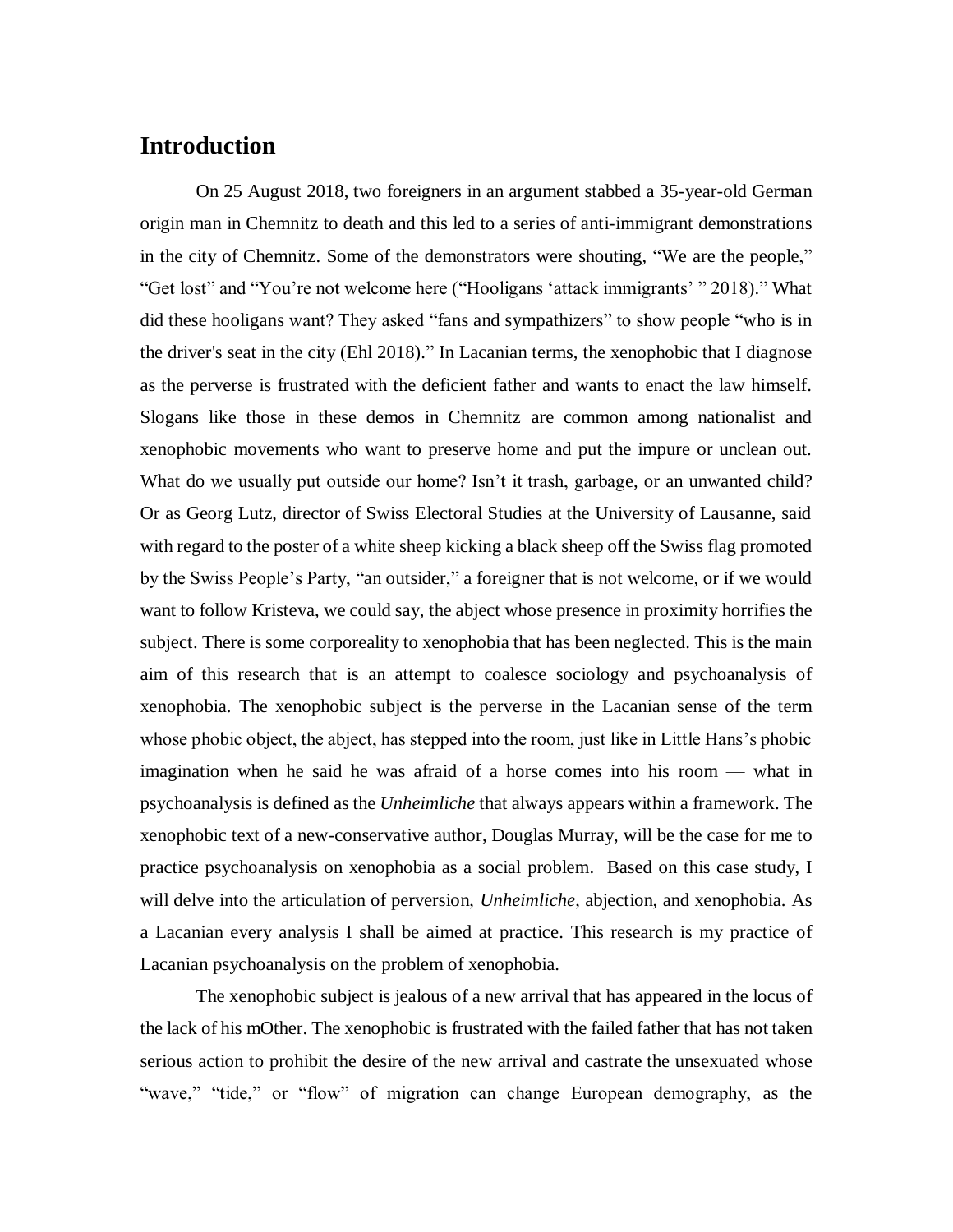xenophobic claims. The new arrivals are brown and dropped in the sea to be picked up later by Europeans to be saved and rescued—brown and dropped, like what Little Hans calls *lumf* or an abject if Kristeva had to name it. This is where I coordinate the phobia of the xenophobic with that of Little Hans and abjection. This congruency I will explain by the means of the concepts of anxiety, perversion, and abjection.

This research is based on the case study of Douglas Murray's *The Strange Death of Europe; Immigration, Identity, Islam<sup>1</sup>* . Douglas Murray is a British, neoconservative author, journalist and political commentator. Having founded the Centre for Social Cohesion, it is not hard to define his main concern—European identity. And his phobia is losing his identity. Just a quick glance at the chapters of the book can illustrate the map of a phobia. His main target is "multiculturalism" that he defines as grounded in "the tyranny of guilt" has made Europeans "hooked on immigration," while "prophets without honor" through "the pretense of repatriation" have given him "the feeling that the story has run out." The quotations are all taken from the chapter titles of this book. All pages are full of words that can be taken as symptoms of a phobia, which I see as the phobia of the flow of abjects. Here is a paragraph full of phobic images and it is full evidence of the unease and fear that resonate in the words of the xenophobic author talking about his phobic object.

Yet all the time we skate over, and sometimes fall into, terrible doubts of our own creation. More than any other continent or culture in the world today, Europe is now deeply weighed down with guilt for its past. Alongside this outgoing version of self-distrust runs a more introverted version of the same guilt. For there is also the problem in Europe the story has run out and a new story must be allowed to begin. Mass immigration—the replacement of large parts of the European populations by other people—is one way in which this new story has been imagined: a change, we seemed to think, was as good as a rest. Such existential civilizational tiredness is not a uniquely modern European phenomenon, but the fact that a society should feel like it has run out of steam at precisely the moment when a new society has begun to move in cannot help but lead to vast, epochal changes. (*The Strange Death*:3)

The author of these words is petrified as the changes are "too fast" and "too different" that make him and the likes of him "become something else (ibid.:5)." He does not say what they are becoming, but "else." The object of anxiety, Lacan says, is different from the

l

<sup>&</sup>lt;sup>1</sup> I refer to it as *The Strange Death* in the following pages.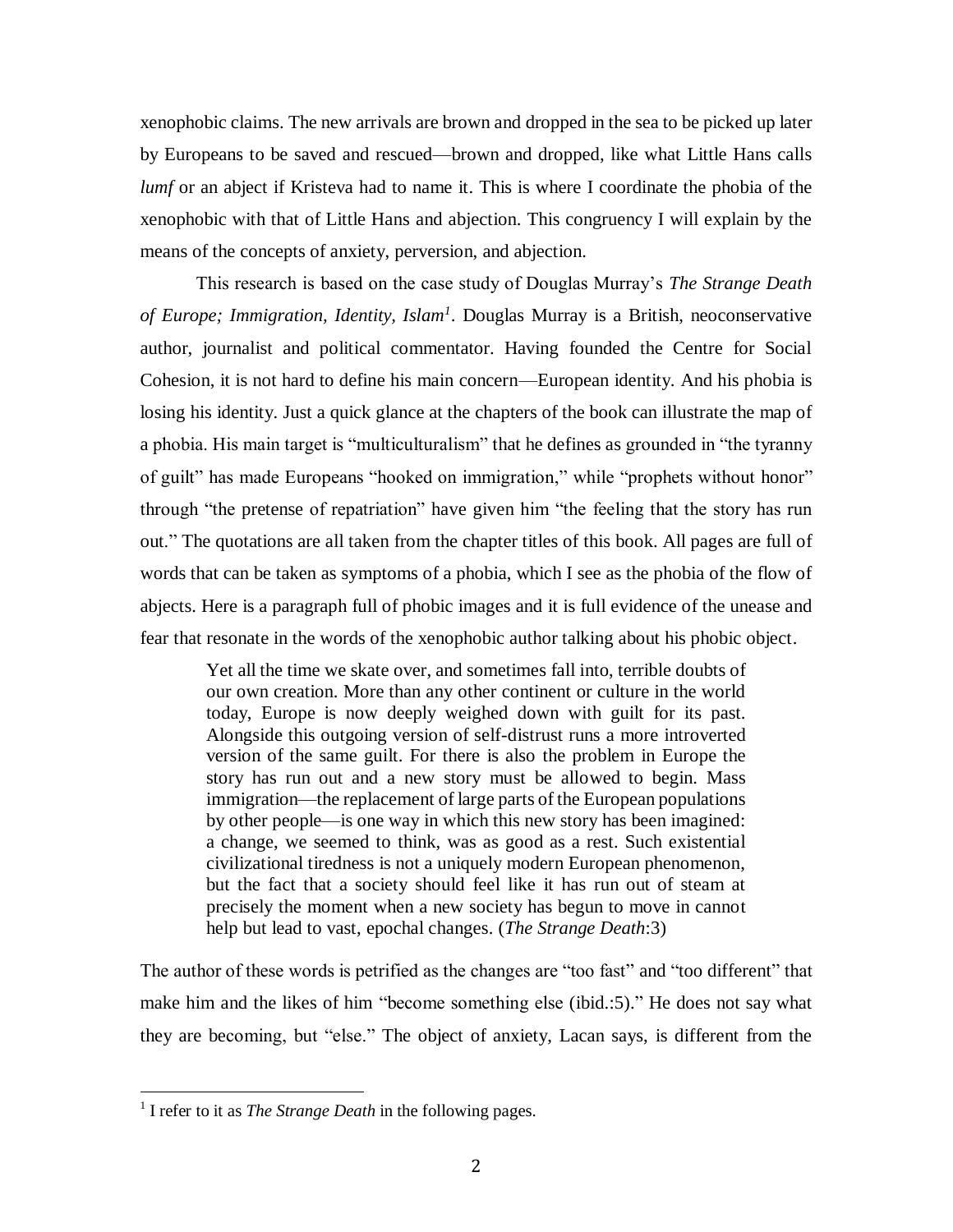object whose perception is known, as anxiety is the cut that is always tight-lipped. It is an unopened letter that is being sent off again and again with the seal never broken (Lacan 2018:76). The cause of anxiety is the return of this cast off that is out of the symbolic order. It is the abject that is not within the symbolic. It is the *extimite*. It is traumatic. For Lacan trauma is the hard kernel that has *not* been integrated into the symbolic: this is why the subject cannot speak about it or refers to it as something external to him or her,

Xenophobia is the word for the fear of strangers. In Greek language xenos is a "guest" or a "stranger." Xenophobia, *Marriam Webster* defines as "fear and hatred of strangers or foreigners or of anything that is strange or foreign." Xenophobia when targeted at Muslims is called Islamophobia. Since in the case of the current xenophobia in Europe there is no difference between the two words I'd prefer xenophobia since I believe whether Muslims or not any outsider can fall into the same logic of phobia once seen as threatening. Islamophobia is a term coined in Britain by the Runnymede Trust that was set up to advise the British government on race relations and established the Commission on British Muslims and Islamophobia in 1997 to investigate discrimination against Muslims (Taras 2012:2). Taras argues that the emergence of the fear of Muslims stems from the citations of Richard Morison, who was the author of four religious tracts between 1536 and 1539 for Henry VIII around whose figure he created a cult with patriotic means. Morison called Turks as England's Other, Taras says, because they were loyal to their ruler:

I am sory that they [Turkes hethen creatures] shoulde so farre excelle us, in a thynge that onely perteyneth unto us, and lytell or nothing to them. Obedience is the badge of a trewe christen man. (as cited in Taras 2012:3)

Taras (ibid.:3) also cites from Thomas More who also raised the fearful specter of the Turk and even depicted the Pope as friend of them, since after all he wanted separation from Rome:

All Germany, for all their divers [e] opinions, yet as they agree together in profession of Christ's name, so agree they now together in preparation of a common power in defense of Christendom against our common enemy, the Turk. And I trust in God that this shall not only help us here to strengthen us in the war, but also that as God hath caused them to agree together in the defense of his name, so shall he graciously bring them to agree together in the truth of his faith. (3)

Taras cites from Arthur Dent,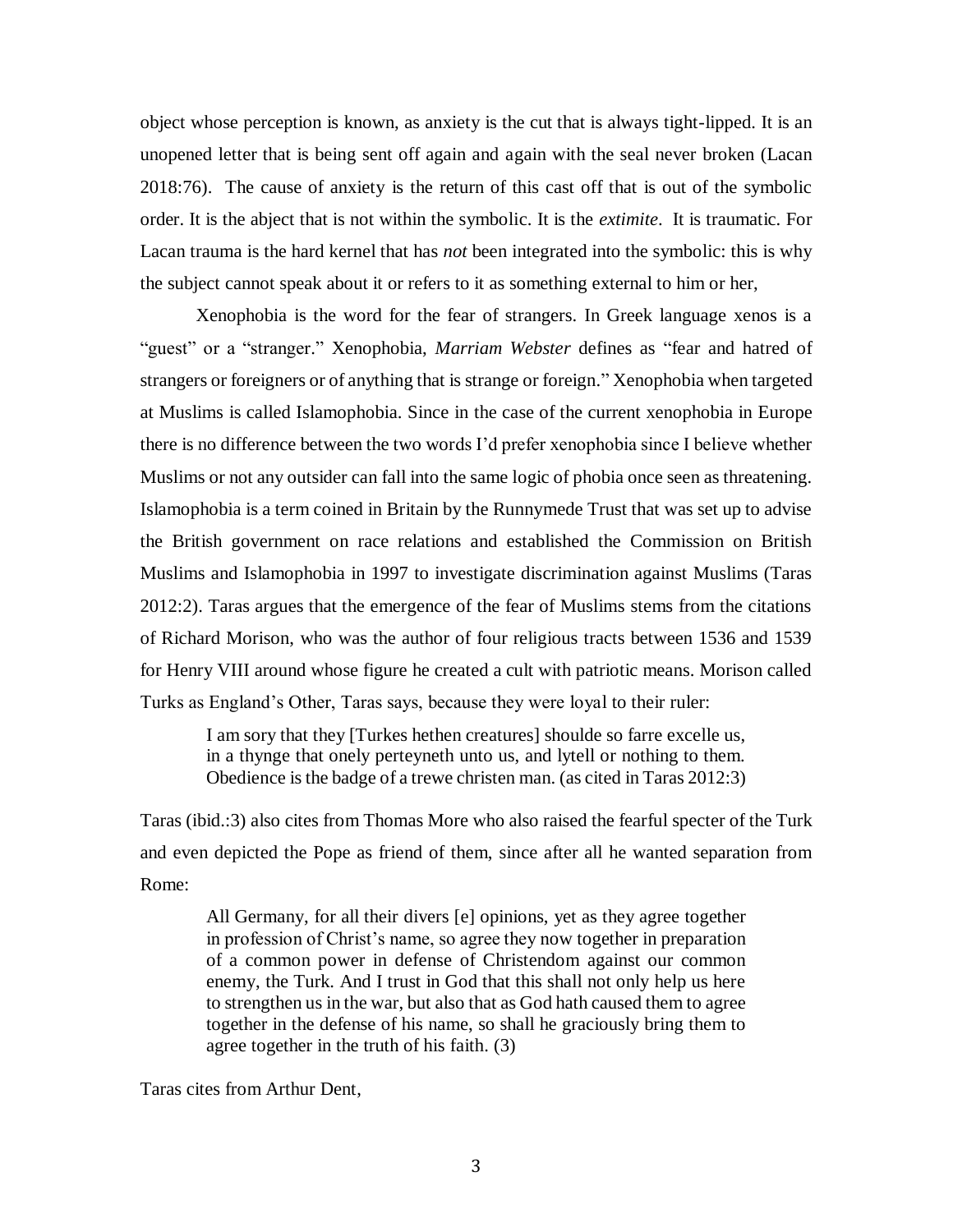Even as the Pope brought devastation with his clergy, the Mahometan religion swept across Europe with 'martial horsemen and Turkish armies' slaughtering many 'by their cruelty and barbarous inhumanity. (ibid.)

The seminal 1997 report of the Runnymede Trust was a consultive document for the British government to make reference to the fear of Muslims pervading Tudor England. The report defined Islamophobia as "unfounded hostility towards Islam" and as

the practical consequences of such hostility in unfair discrimination against Muslim individuals and communities, and to the exclusion of Muslims from mainstream political and social affairs. (ibid.:3-4)

Hisham Ramadan and Jeff Shantz (2016) in *Manufacturing Phobia; the Political Production of Fear in Theory and Practice* call for a proper understanding of phobias in sociology. They draw attention to the lack of understanding of phobias, not as an individual disorder but as a social problem. Richards (2013) ranks social phobia the third largest mental health care problem in the world. Whether it's a mental problem, brainwashing, propaganda, irrational or unreasonable, it's true. For instance, Murray writes,

Mass migration assisted a near-doubling in the size of the Muslim population. Between 2001 and 2011, the number of Muslims in England and Wales rose from 1.5 million to 2.7 million. (*The Strange Death* 12)

As a Lacanian, I do not try to inspect if it is true or false—the facts that one establishes his logic on. It's not only the author that sees this as an uncontrolled flow of immigrants. Boris Johnson while emphasizing on the importance of integration, used the same concept; helplessly he cannot hide his fear when he says,

We need to stop moaning about the dam-burst. There is nothing we can now do except make the process of absorption as eupeptic as possible. (as cited in *The Strange Death:*25-6)

This one quotation is enough to point out the centrality of corporeality in xenophobia. Eupeptic means having good digestion and therefore having good defecation. This is the point where all my analysis will be fixated on from this moment on. Imagine a dam is breaking; the sound of forming ruptures in the wall and the water that is about to flood just like the breaking of the water during labor which every baby has heard before birth upon which event the mother makes "such a row with her screaming (Freud 1977:232)." This horrifying image ends with the birth of a new baby, a new arrival, in case of the xenophobic,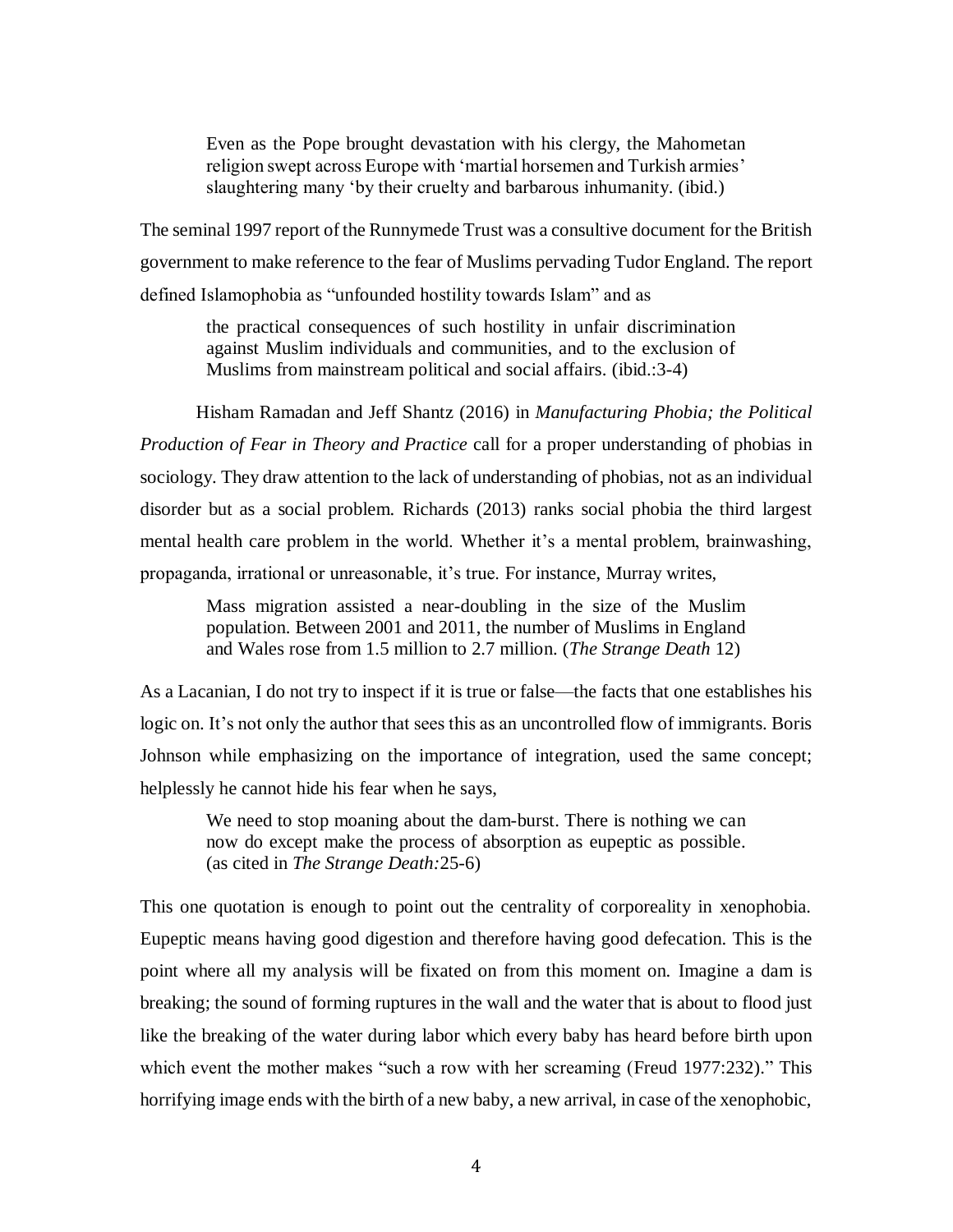an immigrant. The loud sound of *lumf*, Little Hans's word for shit, falling into chamber by a horse, he says to his father, is what is phobic about a horse.

His fear of defecation and his fear of heavily loaded carts is equivalent to the fear of a heavily loaded stomach. (Freud 1977:226)

I am suggesting that the current xenophobia is the phobia of these abjects, menstrual or excremental, that are flooding Europe and suffocating the place of the lack in the Other. The appearance of immigrants at home, the locus of the desire of the other that has to be empty is the cause of the phobia that I will explain how it has developed in the xenophobic subject.

The fear of foreigners is shaping today's European politics. Europeans are split into two halves over the issue of immigration. Immigration is one of the two top concerns in Sweden, a country with the second highest number of refugees. And the Sweden Democrats are rising high on anti-immigration sentiment. *The Sydney Morning Herald* announces four key issues in the Swedish election according to *Aftonbladet* polls in July and the first issue is refugees and immigrants (Miller 2018). Sweden Democrats are free riding news like the recent one published by *BBC* about the result announced by public broadcaster *SVT* saying that 58% of men convicted in Sweden of rape or attempted rape over past five years were born abroad ("Sweden Rape," 2018). In Italy, "Massimo Trefiletti proudly proclaims himself and his party as fascists (Shah 2018)." Silvio Berlusconi, the leader of Forza Italia, depicts illegal immigrants in Italy as a "social time-bomb ready to explode (ibid.)" He has pledged mass deportations when in power. Paolo Grimoldi a League deputy, who is running for another term in parliament states the reason behind the fear of immigrants; it is not all immigrants that are terrifying Europe. It is Muslims. Xenos are Muslim. It is the fear of Muslims that is overriding Europe. He says,

It's better to take immigrants from Ukraine… they are Christians, or from Belarus, they are not Muslims and they cannot be terrorists. (ibid.)

In Slovenia, an anti-immigration opposition party won the parliamentary election (Novak 2018). In Poland, a far-right march took place with 60,000 participants among whose banners you could see slogans like "pure blood, clear mind" and "Europe will be white or uninhabited (Kelly and Pawlak 2018)." Paid for some of the travels of the participants but did "not regret the decision to support the trip," Lucjusz Nadberezny, called the November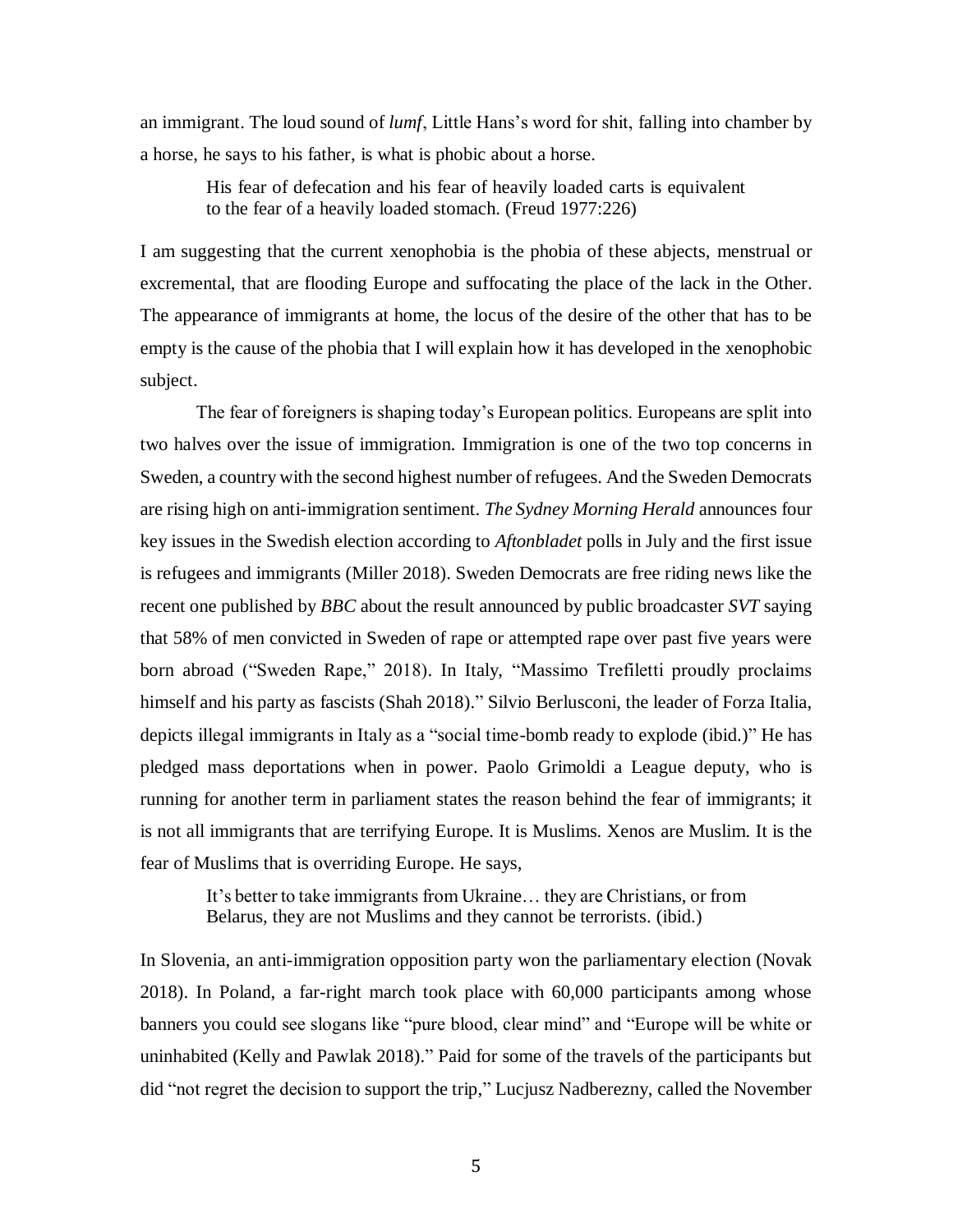Independence Day march a "safe and joyous manifestation of patriotism (ibid)." "Middle East migrants could bring parasites and diseases to Poland," the powerful leader of the PiS said in 2015. Immigrants are associated with diseases that are mostly infectious.<sup>2</sup> Once again the corporeality of the fear is obvious. Reuters reported a 300 percent rise in hate crimes between 2013 and 2016, based on the result published by Warsaw University's Centre for Research on Prejudice. Poland like Hungary has refused to take any of its European Union quota of refugees as it sees them as a threat to national security and stability. Immigrants are not only a threat to the identity as they are to the body. Morawiecki once said that,

We will not accept refugees, migrants from the Middle East and Africa. This is our sovereign decision. (ibid.)

And in Hungary, Viktor Orbán was elected for a fourth term. He is a well-known antiimmigrant. This unscrupulous manifestation of xenophobia can be capsulated in the word *perversion* in its Lacanian sense as Lacan says that perversion is where

All manner of nuances are called forth, rising up in tiers from shame to prestige, from buffoonery to heroism, whereby human desire in its entirety is exposed, in the deepest sense of the term, to the desire of the other. (Lacan 1998: 221)

Xenophobia is not a new problem in Europe. The fear of foreigners can be traced back to 1553 when Henry's VIII's eldest daughter decided she was going to solve the problem of a multicultural London (Taras 2012:1). The anti-immigrant populism that is threatening the whole Europe is a *barbarism with a human face, 3* as Žižek calls it (2014a). He argues that it is an enactment of a regression from "the Christian ethic of 'love thy neighbor' back to the pagan privileging of the tribe over the barbarian Other." He then continues,

The defenders of Europe against the immigrant threat are doing much the same. In their zeal to protect the Judeo-Christian legacy, they are ready to forsake what is most important in that legacy. The anti-immigrant defenders of Europe, not the notional crowds of immigrants waiting to invade it, are the true threat to Europe. (ibid.)

 $\overline{a}$ 

 $2 \text{ A quick search on the diseases associated with immigration can be helpful like tuberculosis,}$ helminthiasis, measles, rubella, rabies, etc..

 $3$  The title of a book by Bernard-Henri Lévy.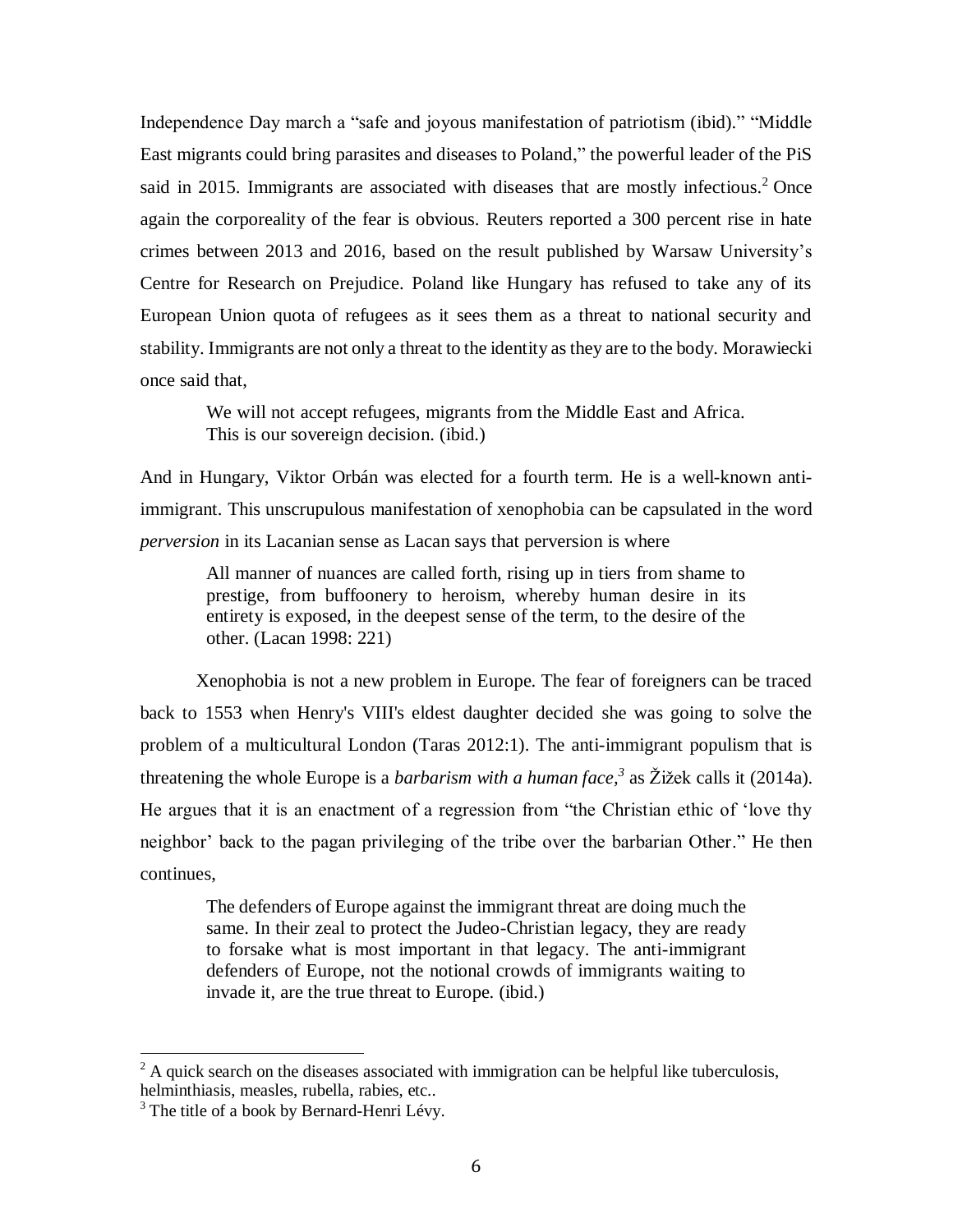Žižek warns about xenophobia,

These passions have always been there, lurking; what's new is the outright shamelessness of their display. Imagine a society which has fully integrated into itself the great modern axioms of freedom, equality, the right to education and healthcare for all its members, and in which racism and sexism have been rendered unacceptable and ridiculous. But then imagine that, step-by-step, although the society continues to pay lip service to these axioms, they are de facto deprived of their substance. (ibid.)

Hook also warned about this growing hatred before the refugee crisis hit Europe,

Still growing levels of intolerance, racist hostility and hatred even in societies where equality and democracy have become enshrined ideals. (Hook 2006:10)

Xenophobia has shaken Europe to its bones inasmuch as it can make Europe doubt its principles such as democracy. Viktor Orbán, the right-wing Hungarian prime minister said once:

Let us hope that God will help us and we will not have to invent a new type of political system instead of democracy that would need to be introduced for the sake of economic survival … Co-operation is a question of force, not of intention. Perhaps there are countries where things don't work that way, for example in the Scandinavian countries, but such a half-Asiatic rag-tag people as we are can unite only if there is force. (Žižek 2014b)

This explicit hatred of strangers or I should say Muslims has been rationalized in recent years and disguised under the loads of facts to show how immigrants can be a threat to Europe. Žižek (2015) describes it, a new *rational* anti-immigration policy among European liberal democrats who reject the open racism but at the same time "understand the concerns" of ordinary people.

We can trace the trauma of being overtaken by Muslims back to the Byzantine Empire. It is interesting to read the article in *Wikipedia* that is the first and mostly only source for our children to look for an answer. It says,

The Byzantine Empire, already *weakened* by *misrule*, was *left* divided and in chaos. *Taking advantage* of the situation, the Seljuk Sultanate of Rum began seizing territory in Western Asia Minor, until the Nicaean Empire was able to repulse the Seljuk Turks from the remaining territories still under Roman rule. (Emphasis by me)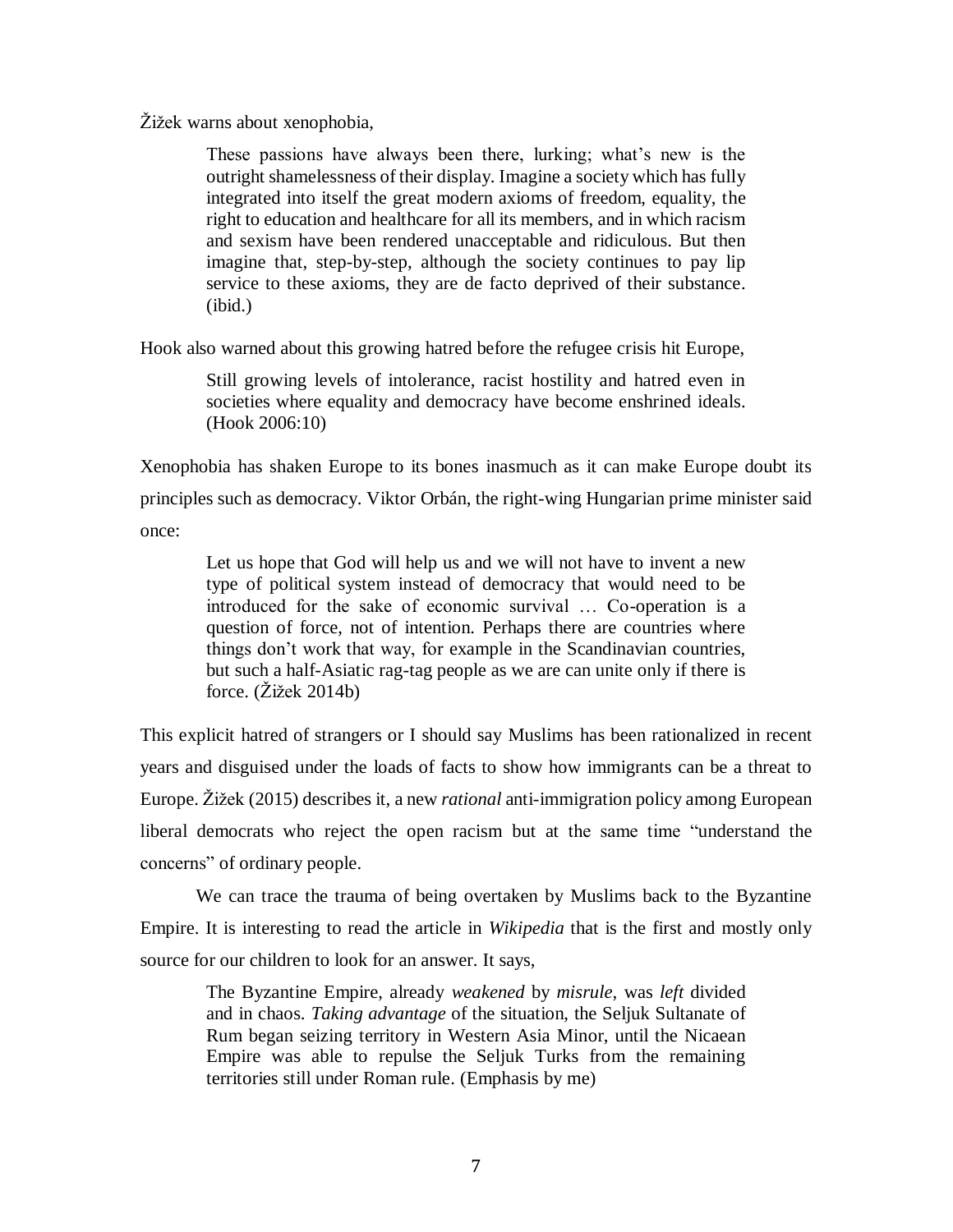The weakened successor, the impotent father, or the father who has not allegedly functioned well to save the country from invaders is blamed for the loss. And now this can happen again, if the flow of Muslims is not controlled. That's how the book of Douglas Murray starts, depicting the death of Europe due to this misrule. Things are so much out of control, as Murray claims that nothing can be done to save Europe anymore (1-2). Immigrants, Murray says, are dropped in the sea to be picked up by the ships remind one of the dead body of Alan Kurdi that was washed up to the shore. There is a virulent twist to the myth of the stork that brings children to their parents (Chapter Three and Six). The stork can also bring stillborn and disabled children. Perhaps, it was the stork that dropped Alan Kurdi as a punishment on the lap of Europe instead of his mother. The stork in European culture can bring children to their mother. This story was told to Little Hans whose parents always came up with different explanations than a real one to tell him about the sudden appearance of his little sister toward whom he developed jealousy — a fact that is very important to my analysis of xenophobia and its relevance to abject which I will explain in Chapter Five.

*The Strange Death* is a succinct enunciation of the author's phobia of Muslims that he thinks have brought the death on Europe. The author is starts his book by mourning the imminent death of Europe,

Europe is committing suicide. Or at least leaders have decided to commit suicide. Whether the European people choose to go along with this is, naturally, another matter. (1)

But it is not the first time Europe is terrified to its bone with immigration. The fear keeps coming back to Europe. Žižek (1998) and following him Hook (2006) referred to racism's "uncanny logic of return" and I say the same in reference to xenophobia that in my opinion racism is a form of xenophobia. This in psychoanalysis is an indicator of a trauma. In psychoanalysis one does not try to verify the words of the *analysand*. <sup>4</sup> Thus, I will ignore the numbers that the author uses to make his point and make the reader realize the depth of the disaster. As no matter if the analysand is saying the truth or not, he is revealing the structure of his unconscious. A Lacanian would never look for evidence or attempt at making the analysand see the *real* truth.

l

<sup>&</sup>lt;sup>4</sup> Lacanian definition for patient in psychology.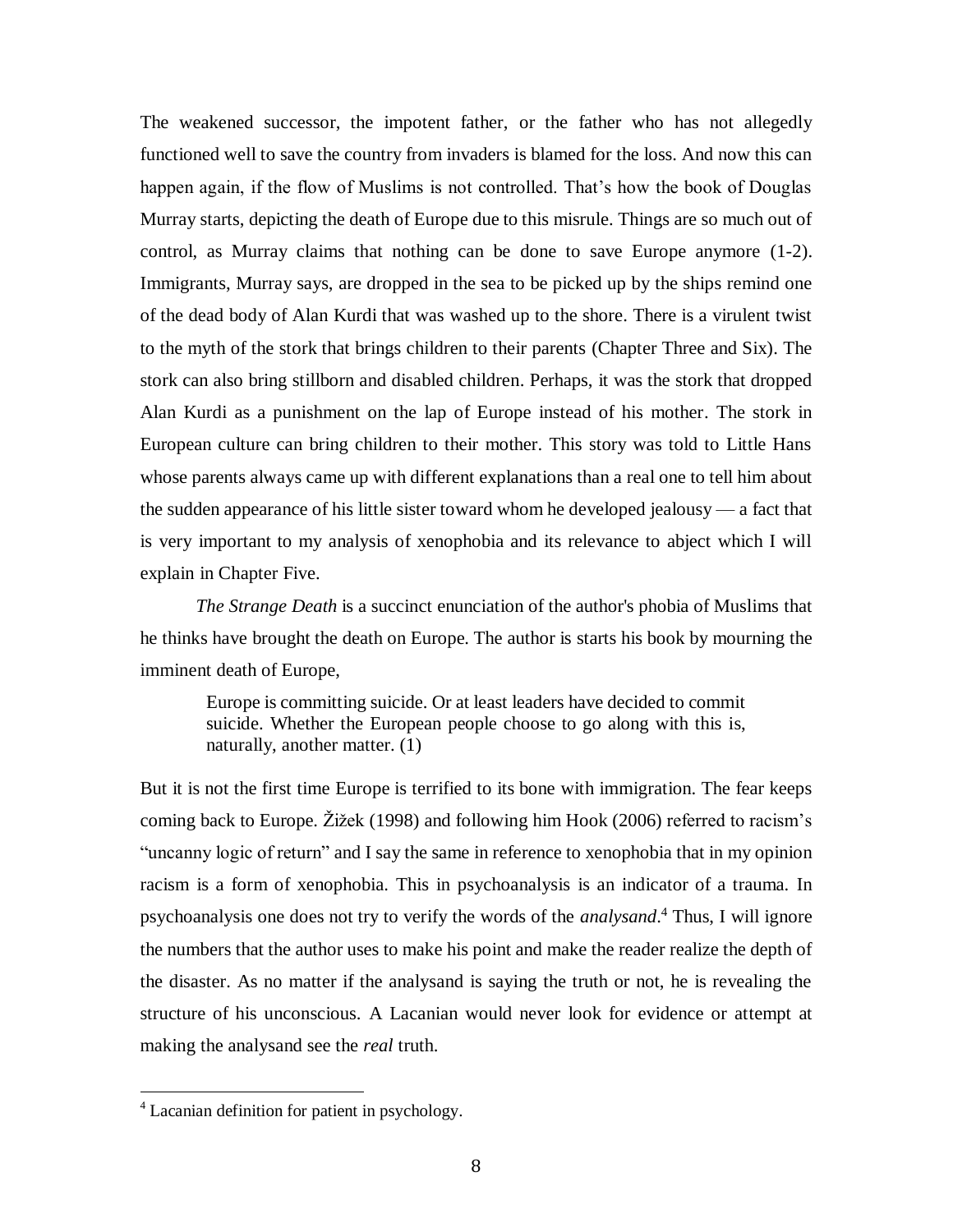Jennifer Rankin (2018) in *The Guardian* names the EU's tolerance for Brexit and the same attitude by other countries as the reason for Orbán's unscrupulous antiimmigration. Everyone was expecting Orbán to end his "peacock dance" as he himself has called it, and become "moderate" and "reasonable." Rankin sees the technocratic approach of the EU in dealing with Hungary's recent behaviors *inadequate*. 5 I will associate this inadequacy with perversion and the xenophobic's fear of the abjects. Orbán has been using the money from the EU and not abide by the rules. She depicts this problem of the current permissive leaders of the EU,

The EU is a club of liberal democracies that depends on independent courts and checks and balances in its member states. Despite the high stakes, there are few signs European leaders are ready to challenge Viktor Orbán.

This endurance of the EU has been seen before when the president of the European Commission, Jean-Claude Juncker said that he does not expect an "amicable divorce" but it was never "a tight love affair anyway (Cooper 2016)." I believe that the EU will establish a "Name-of-the-Father"<sup>6</sup> for the member estates upon completion of Brexit. It's meaningful the results that *the Financial Times* on 10 July 2018 reported. It says there has been observed a sharp fall in anti-immigration among Britons (Blitz 2018; Mance 2018). It is markedly lower than the result taken in 2015 before the Brexit referendum campaign. In my conclusion, I will return to Brexit and its role in the future of xenophobia in Europe.

The xenophobic that is the perverse is not a "naughty" child. He is the most conservative and the most docile child of all time. He devotes himself to the desire of the Other. Hyldgaar explains,

It is a common idea that a perverse practice undermines laws, conventional norms, and morals, that the perverse subject is some sort of avant-garde against a bigoted heterosexual hegemony. In the following I would like to argue that perversion, if anything, represents a conservatory factor by disavowing what psychoanalysis calls the lack of the Other, that, on the contrary, it is a neurotic structure that makes room for the possibility of change.

The failure of the paternal metaphor is known as the cause of perversion. The

l

<sup>5</sup> But just a week ago the EU took for the first time action against Hungary's violation of democracy. (see "EU Parliament Votes" 2018)

<sup>6</sup> Lacanian term for the law.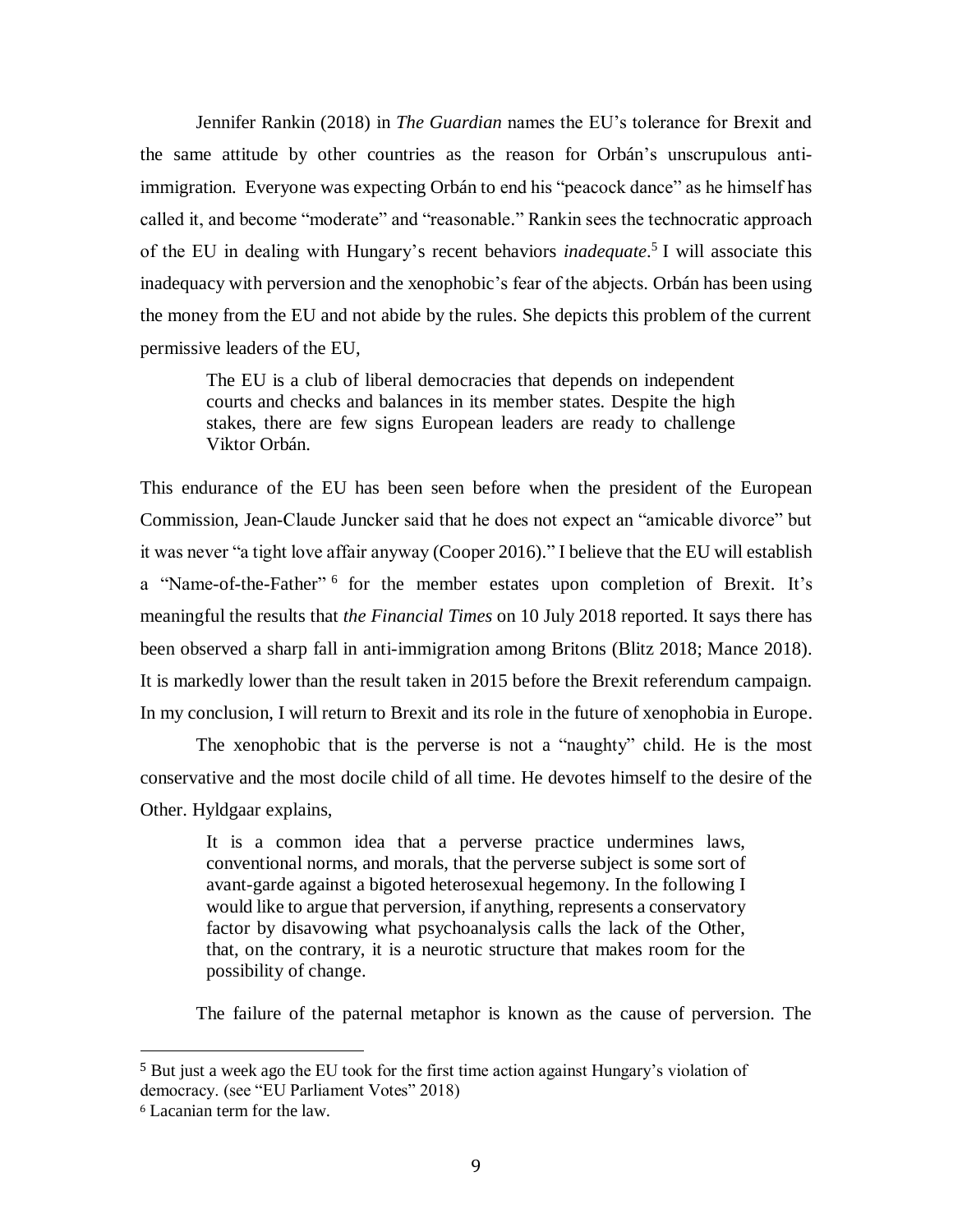permissive father or in a more precise manner, the failure of the introduction of the symbolic order to the child or in short his lack of articulation of a firm "No!" to the child's unquenchable wanting of mother is the cause of disavowal and perversion. The perverse is the child that needs to be born into language, the symbolic order, or the law. The person who introduces the law, the symbolic order, or the "No" is metaphorically speaking the father who is also the rival. Rivalry constitutes the ego of the subject. It is essential as it is "Through the rivalry the subject can grasp himself as ego (Lacan 1988:176)." Lacan says "It is in the other by the other, that desire is named (ibid.:177)." And how the other has or hasn't named the desire structures the subject's psyche. In perversion what has not taken place is that the desire of the mother has not been named. The father is a liberal permissive father like the father of Little Hans that does not prohibit or win the mother over from Little Hans and leaves the desire of the mother unnamed. This the perverse himself has to name. He names it himself *by* himself *for* himself. The perverse thinks of himself as the object of the desire of the mOther. Thus, the perverse subject loyally offers himself up to the Other's *jouissance*.

In xenophobia, what makes everything complicated for the perverse is that there is a rival, who is sucking on the breast of the mOther and it's not even the father, it is the *new arrival, not* sexuated like *l'hommellette*, *abjects*. Murray uses the word *new arrivals* to refer to immigrants. The new arrival that has been dropped whether by the stork from the sky or brought by the sea in boats like refugees are horrifying like a falling horse, falling *lumfs*, or a falling phallus in Little Hans's case. This I have seen related to the phobic object in xenophobia. What is essential in central to my argument is the interchangeability of *lumfs* with refugees in xenophobia. Following Hook who emphasizes on the corporeality of hatred in racism, I refer to Julia Kristeva's *Power of Horrors* as my main reference to explain the fear of strangers as the fear of abjects. To avoid losing sight of the "psychic density" of racism, as Hook suggests, I argue that psychoanalysis has to be introduced to social problems like xenophobia. All theoretical parts are supplemented with the next chapter in which the book of Murray is examined in details for symptoms of xenophobia. Muslims flowing into the country like abjects is the ubiquitous theme in anti-immigrant literature. I will delineate this more in details.

In Chapter One, I will review the works on xenophobia in the field of sociology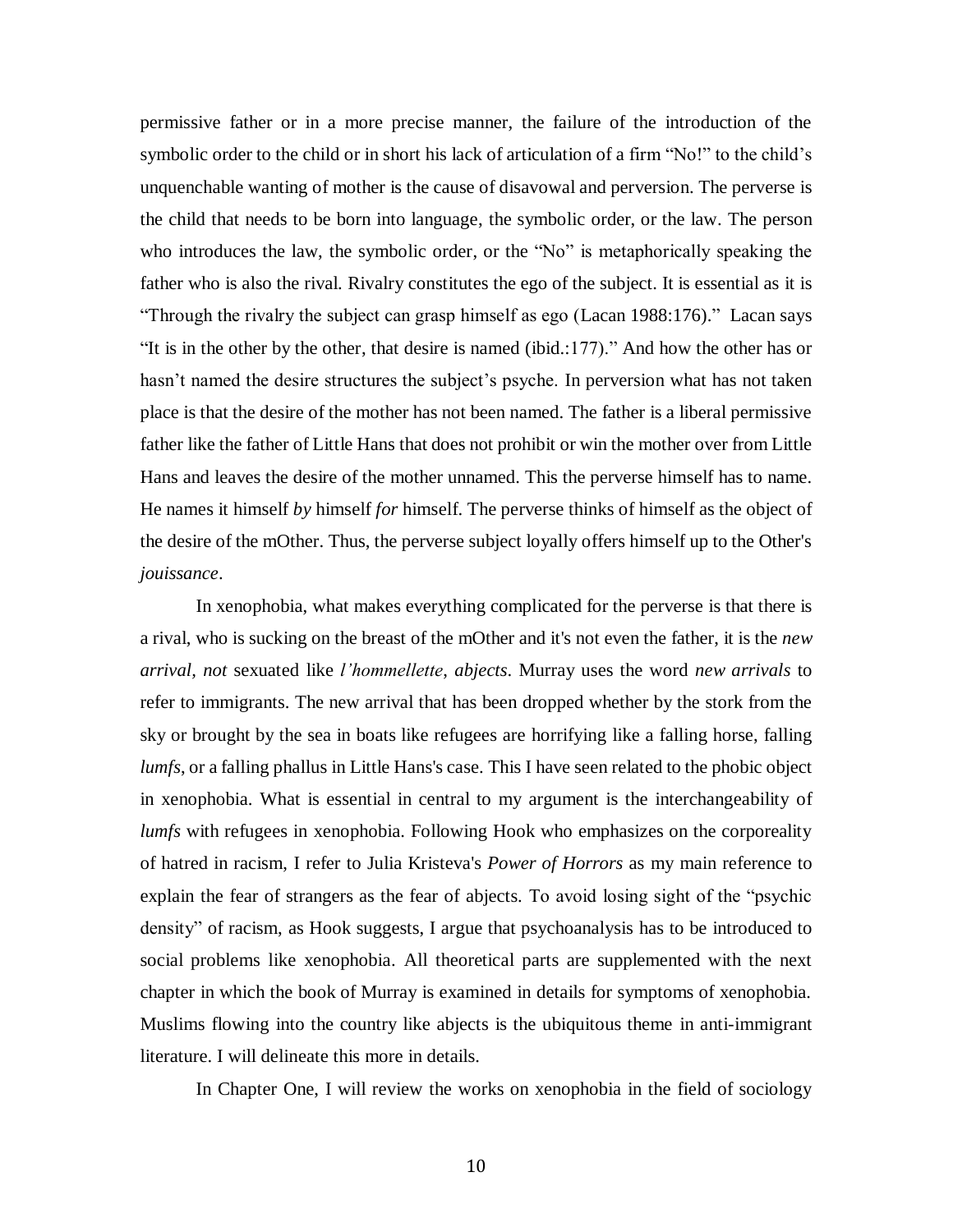and psychoanalysis and then I will put on my Lacanian glasses to analyze the subject of this literature that has enunciated his fear in *The Strange Death*. Lacan affirms this by saying, "commenting on a text is like doing an analysis (Lacan 1988:73)." In Chapter One, I will also review the current literature on social phobia that has recently been brought to the attention of researches in social sciences as a distinct concept. Then, I will give a short introduction to the literature on psychoanalysis and anxiety. After, I will review the works of Lacanians on xenophobia. In Chapter Two, I will bridge anxiety in its Lacanian sense to phobia through the concept of *Unheimliche*. Moreover, I will discuss concepts central to Lacan's teaching on anxiety. I will define two very important concepts, which will lead us to the matter of phobia, *Unheimliche* and *extimite*. Little Hans's phobia constitutes the topic of Chapter Three. Perversion will be discussed in Chapter Four to bridge xenophobia to the Name-of-the-Father in whose deficiency the xenophobic subject has developed the phobia of the flow of abjects disrupting his space and identity. This composes the last chapter before conclusion. Chapter Five is distinctively on Kristeva's concept of abjection and its relevance to the phobia of the flow of abjects. In the conclusion, I will summarize the case of my xenophobia and try to shed light on what have been discussed as a treatment. I will argue that the EU must put foot down in response to Brexit and end endurance to disrespect for the law, if the EU wants to prevent the right-wing from seeking asylum on the lap of a new charismatic leader who can be easily someone like Orbán. The xenophobic is making scenery that is an imperative necessity for him to feel satisfied. If the EU forgets her part and is incapable of playing her part in the xenophobic's fantasy the scene collapses. If the UK has forced this divorce on the EU and has been treating the EU like a puppet is because she wants to play the master in this game. This must not be tolerated.

## **Chapter One: Background**

Immigration policy has become a political milestone debate in European elections as the result of a rapid increase in the numbers of immigrants to Europe in the last few decades. Anti-immigration is not a new problem in Europe. In the 1980s and early 1990s, a similar anti-immigration atmosphere was observed (Coleman 1992). The surge in immigration had caused negative views among a large number of people in Europe even before the Refugee Crisis hit (Coenders et al. 2008; Schlueter and Wagner 2008; Semyonov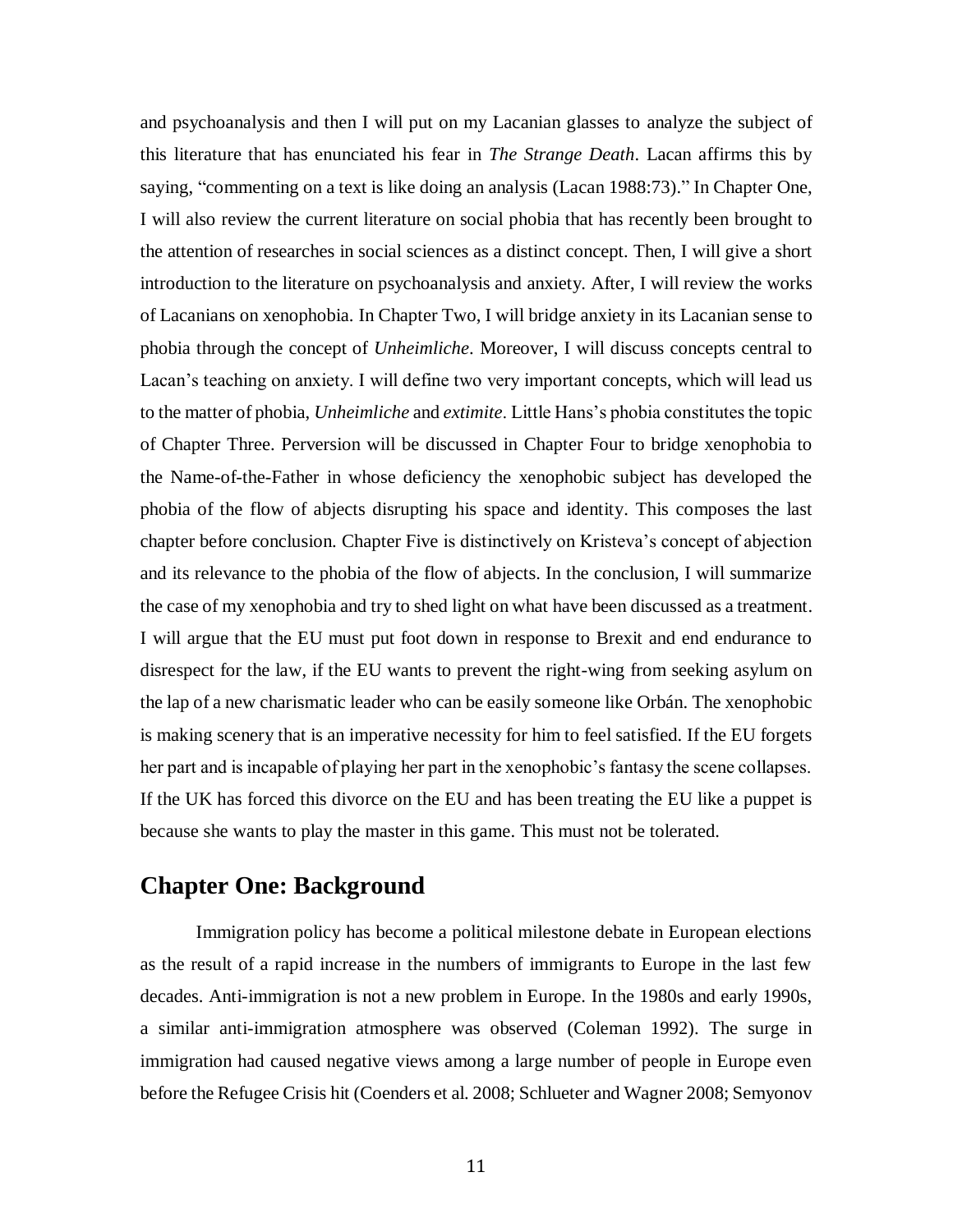et al. 2008). Xenos that have been given different names—immigrants, asylum seekers, foreigners, refugees or guest workers—have become the glove that fits every politician's hand. And xenophobia has emerged under different names in research; some call it a form of discrimination, a desirability bias (Creighton and Amaney 2015), prejudice (Kushner 2003), or racism (Hook 2004, 2005, 2006, 2008; Hook and Howarth 2005).

Various variables have been known to have a correlation with xenophobia. For example, on individual levels, low self-esteem (Boehnke et. al 1998), education and age (Raijman et al. 2003) have been found to have correlations with anti-immigrant sentiment. On the country level, it is suggested to have correlation with the influx of foreigners and low employment rate (Meuleman et al. 2009; Schlueter and Wagner 2008; Wilkes et al. 2007; Yvonni and Simonetta 2013). Yvonni and Simonetta (2013) assessed the current explanations for the determinants of anti-immigration attitudes. Their focus was on the impact of regional characteristics by isolating the impact of regions from regressions while using individual-level data and explained the residual regional heterogeneity in attitudes with aggregate-level indicators of regional characteristics. They found that regions with a higher percentage of immigrants born outside the EU and a higher unemployment rate among the immigrant population show a higher probability that natives express negative attitudes to immigration. Meuleman et al. (2009) explains an increases in anti-immigrant sentiment with the evolution of unemployment rates and inflows of foreigners.

Based on Blumer's realistic conflict theory (Blumer 1958), competition over scarce resources between different groups has been known as a cause of hostility towards outsiders (Blalock 1967; Sides and Citrin 2007). Others have also strongly confirmed the effect of the socioeconomic vulnerability (low-education, low-skill, or unemployment) on negative attitudes toward immigrants (Mayda and Facchini 2006; O'Rourke and Sinnott 2006; Quillian 1995; Semyonov et al. 2006; Wilkes et al. 2008). This effect has also been examined on country levels. Under less favorable conditions (for instance, low GDP or high unemployment) anti-immigration sentiment grows (Castles 2006; Meuleman et al. 2009). But yet, some doubts have been cast by others (Semyonov et al. 2004; Sides and Citrin 2007).

Among other determinants is intergroup contact as an independent variable. Schlueter and Wagner (2008) associated with the contact theory, used data from cross-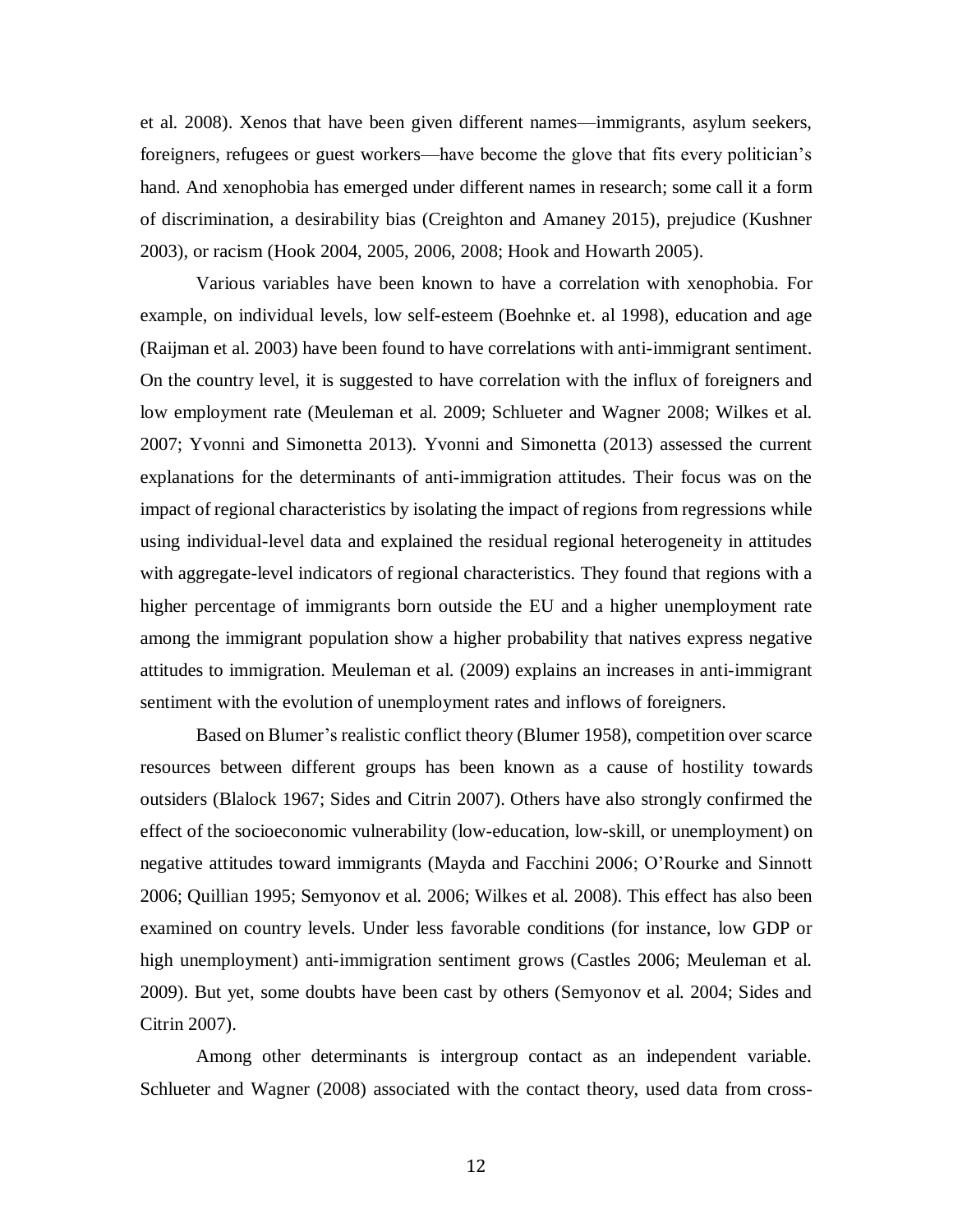national multi-wave panel surveys from Germany and Russia and found that "perception of threatened group interests are causally antecedent to German's dislike and negative behavioral intentions against foreigners as well as to Russian's ethnic distance towards minorities (also see Hayes and Dowds 2006)." They refuted other theories that have conceptualized perceived group threat to be a consequence or have reciprocal relations with out-group derogation. It is more precisely the fear of conflict over values and culture that is driving anti-immigrant attitude (Schneider 2008). Education level, foreign direct investment, and political variables have also been assessed as independent variables (Rustenbach 2010).

Some research has dubbed xenophobia as a form of in-group favoritism or outgroup hostility that can be sometimes necessary to individual identities. Sabri Ciftci (2012) in *Islamophobia and Threat Perceptions: Explaining anti-Muslim Sentiment in the West* based on the data from the Pew Global Attitudes Survey conducted an empirical study to test the three theories of perceived threat, social identity, and cognitive capabilities. The results show that perceived realistic and symbolic threats are the most significant sources of Islamophobic attitudes in the West. He found that individuals could cognitively differentiate between general feelings toward Muslims and their specific characteristics. Higher levels of education significantly reduce negative sentiments. A good number of Westerners think of Muslims as violent individuals while some believe that they support al-Qaeda. Citizens in the West are more likely to associate Muslims with terrorism if they feel threatened by their physical and cultural existence. Recent experimental work suggests that in-group favoritism is not a necessary concomitant of out-group hostility (Rabbie 1982, 1992; Ray and Lovejoy 1986; Struch et al. 1989). While both can be enhanced by competition and external threats (see Sherif 1961 for the classic field experiment), in-group favoritism should be expected only if affiliation with the in-group can successfully counter the competitive threat (Rabbie et al. 1974). If a group is unable to be successful, hostility to outsiders may be mirrored by ethnic breakdown and further hostility and competition within the group. Finally, threats can arise from environmental catastrophes as well as from outsiders, and we might expect that such disasters would foster enhanced group loyalty without any concomitant hostility to outsiders.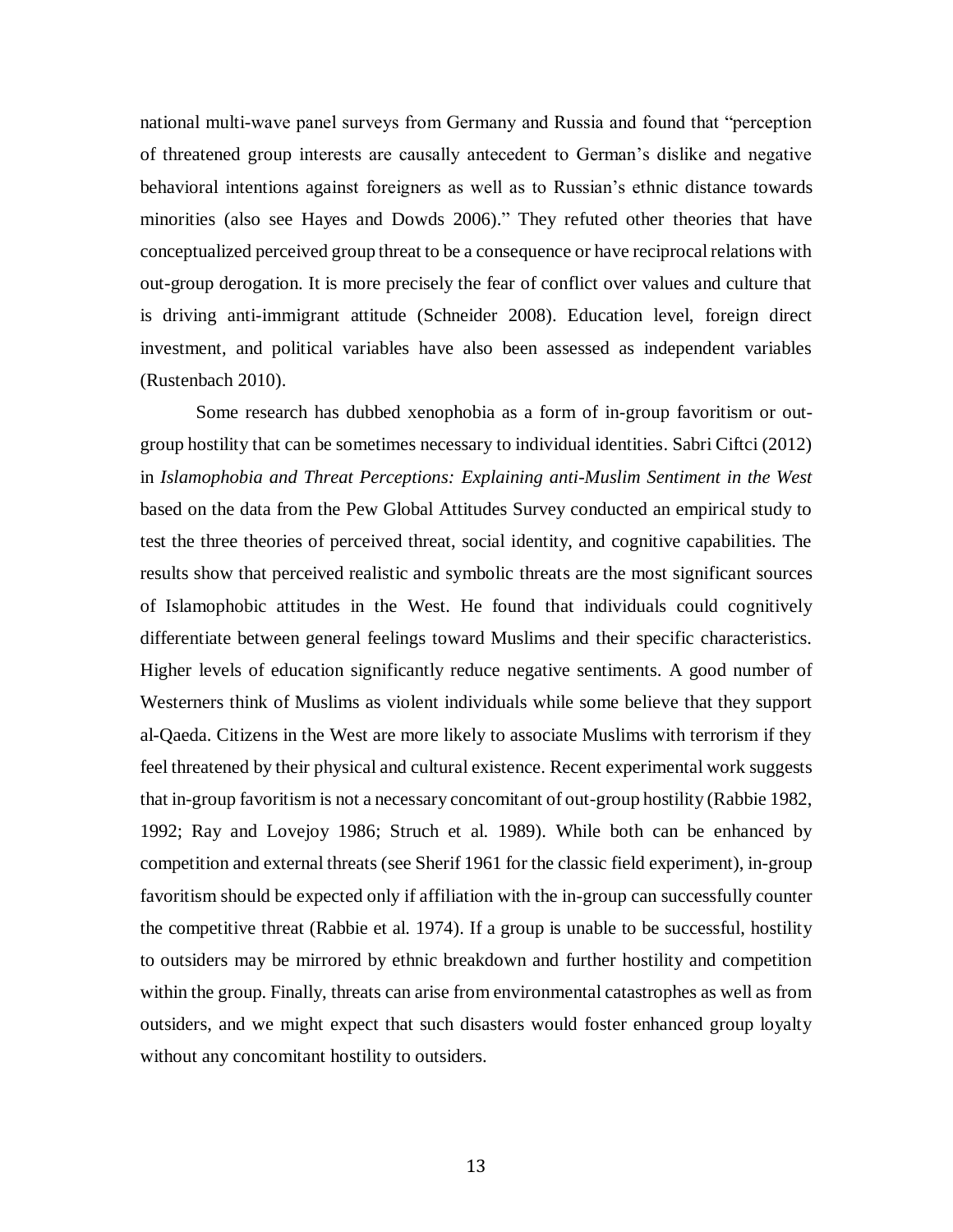Researchers from a social identity theory background have also contributed to the literature (Bobo and Hutchings 1996; Glaser and Gilens 1997; Meertens and Pettigrew 1997; Sniderman et al. 2004; Taylor 1998). Immigrants are perceived to pose threats to the unity and coherence of indigenous population who differentiate themselves from others (Coenders et al. 2008; O'Connell 2005). Outsiders are seen as threats to individual and collective values, culture, and national identity (Lapinski et al. 1997; Sides and Citrin 2007; Van Tubergen et al. 2004). Ben-Nun Bloom et al. (2015) studied the effect of perceived cultural and material threats on ethnic preferences in immigration attitudes. Similarity is the ground on which ethnic preferences are based if the people are culturally threatened. But in case of material threat, people of different background are preferred. Moreover, some have argued that perceived immigrant labour market competition has a positive causal effect (Heizmann 2016; Kunovich 2013; Polavieja 2016; Wallace and Figueroa 2012). Furthermore, the impact of norms and values (Mckay et al. 2012) and that of religiosity have also been assessed. Ben-Nun Bloom et al. (2015) found that religious social identity increases opposition to immigrants that are from different religion or ethnicity. Data from a national probability sample of Americans surveyed soon after the 2016 election shows that greater adherence to Christian nationalist ideology was a robust predictor of voting for Trump.

Anti-immigration is known to be a mobilization tool in the hands of politics is very familiar to the reader who is experiencing today's European fear of immigrants rooted in the politics of fear (Altheide 2006). Anti-immigration as a determinant of political orientation toward the extreme right has been assessed at the individual level as the most vulnerable develop an inclination toward immigration restrictiveness (Lubbers et al. 2002; Sides and Citrin 2007). However, what is important is the perceived size of immigrant populations, not the actual size (Ceobanu and Escandell 2008; Semyonov et al. 2008; Strabac and Listhaug 2007). The audience of propaganda would never check the validity of the facts that they have been given. The phobic subject has all the rational reasons to be scared of a horse, height, or a needle. Žižek (2015) has said it before that today's antiimmigration is rationalized. Just try to listen to an anti-immigrant and you'll see they have reasons, understandable reasons to be scared of foreigners. And no matter how hard you try to convince them that their numbers or sources are not reliable, it's useless.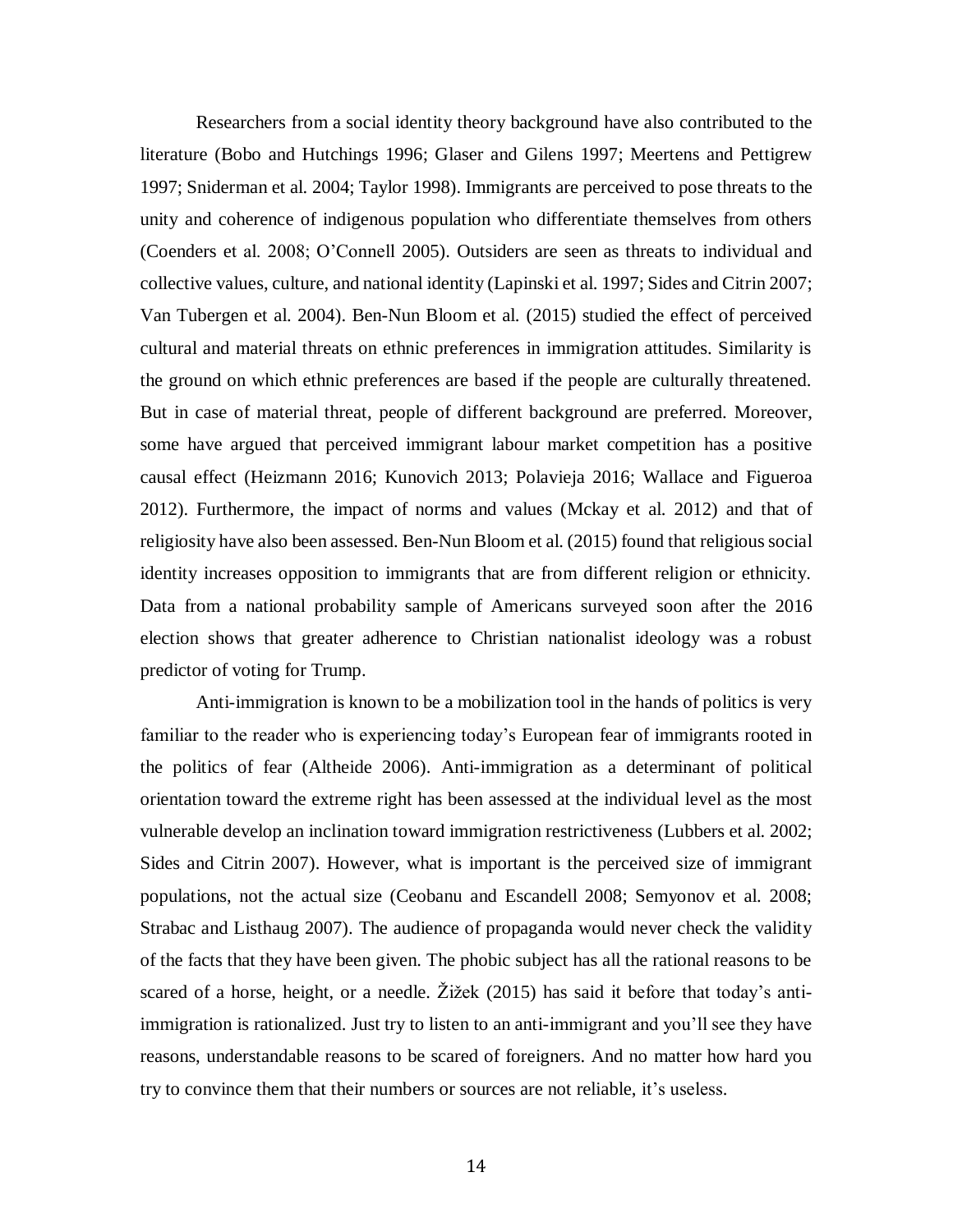Boundary-making is also known as a phenomenon correlated with xenophobia (Bail 2008; Wimmer 2008a, 2008b; Wimmer et. al 2009). Anti-immigration has been studied as prejudice (Kushner 2003) where the intensity of hatred and ill-treatment of Muslims has been explained by the need to protect *our* people and *our* culture against the diseased and dangerous alien. There has been suggested an urge to make a distinction between genuine refugees and bogus asylum-seeker. But who are the genuine refugees? The ones who "came through the proper channels (Mckay et. al 2012)!" On national levels, Xenophobia is strongly correlated with national attachment and national identity. Nationalism and patriotism (Jeong 2013; Green et al. 2011; Ariely 2012; 2016; Ceobanu and Escandell 2008; Pehrson et al. 2009; DeSipio 2002; Willis-Esqueda et al 2017) and its result of construction of an "us and them" dichotomy have been studied. Andre (2018) sees this construction of "us and them" as part of the "elite versus people" discourse that has developed nowadays into the citizen versus asylum-seeker dichotomy.

Ruth Simpson is among the first to examine phobia as a sociological phenomenon. She sees phobia as inter-subjective and socially constructed. She asserts that objective danger may or may not exist in phobia. The perceptions of danger do not necessary come from experiences. Simpson notes that fears are "shared through socialization and communication (Simpson 1996:552)."

Sociologists suggest that xenophobia is a product of a fear that has been socialized and communicated and from time to time it has been used to mobilize populations. Hirvonen (2017) asserts that the politics of fear has a hegemonic principle that is security and racism. He says it is an elemental part of the nationalist identity politics. He argues that xenophobic images, nationalist signifiers, and racist fantasies create the vicious circles of fear and hate that gives justification for the nationalist identity politics that raises security as the hegemonic organizing principle. He marks "an intensive use of fear" that has been devised to higher crises, making fear as a basic constituent of contemporary subjectivity (250). Also, Ramadan and Shantz argue that phobic responses are outcomes of social, economic, political, and cultural mobilizations of power. They refer to articulation and interpellation to explain how phobias are created and accepted by the public. Shantz (2012) suggests phobias are the outcomes of social struggles over social resources and social standing. Ince argues that we can explain social phobias with reference to the powerful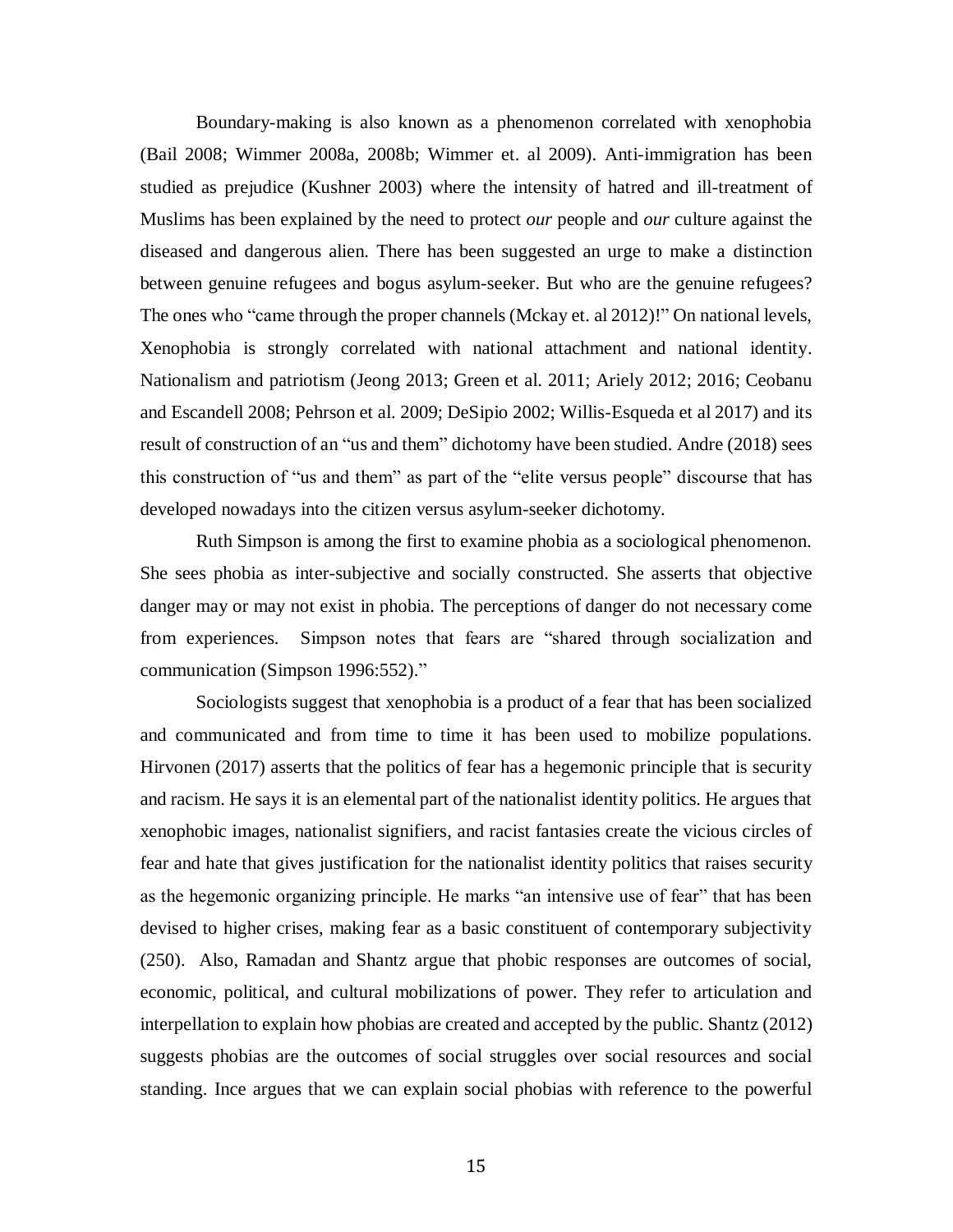political forces that are enacted by stakeholders with certain interests (2005). Heidi Rimke (2016) in *Manufacturing Phobias* argues that phobias can be deployed to mobilize populations. Furedi (2007) discusses the fear of terror or the fear of danger is distinct from the real acts of terror or crime. He notes, "A distinguishing feature of contemporary fear is that it appears to have an independent existence." Also, in *Manufacturing Phobias*, Fierke (2007:86), from a constructionist point of view, claims that in phobias lies the logic of exclusion. Jens Rydgren (2004) in *Logic of Xenophobia* discusses the subjective rationality of xenophobic and racist beliefs. He argues that such feelings might be non-rational from an objective perspective, because of their incongruence with reality, but under certain conditions they may appear rational from people's subjective point of view.

Phobias in biopolitics are targeted at specific bodies. In other words, the target can be located in specific bodies that are externic. Ma and Bhandar (2012), in *Phobia in an Age of Post-Migrant Rights: the Criminalization of Tamil Refugee,* suggest that there has been a politics of fear as the cause of the phobias in today's Western democratic neoliberal nations. In other words, a language of securitization and criminalization has emerged in risk societies (175). Bhandar, in the same book, links the language to Western democratic neoliberal political culture (Bhandar 2004; Isin 2004). They argue that the expansion of securitization has simultaneously led to the production of fear and xenophobic responses. A politics of fear has been created that give rise to anxieties in a system of governance of everyday life. It has been seen as a productive capacity of a neoliberal governance strategy. The state,

perpetuates a notion of feeling of unease regarding the migrant subject, in order to bolster the rationale for security and greater systems of control. (Ma and Bhandar 2012:193)

Hisham Ramadan calls it a social phobia mighty machine that implements anti-other propaganda to the extent that it has become widespread and formed a phobia towards the other (Ramadan and Shantz 2016:27). The authors raise the notion of "the foreign body, the body as foreign" to question the formation of racism and how a paranoid form of collective hypochondria can be mobilized. What is missing in this literature is the corporeality in xenophobia.

To this fear there is a form of corporeality that none of the above-mentioned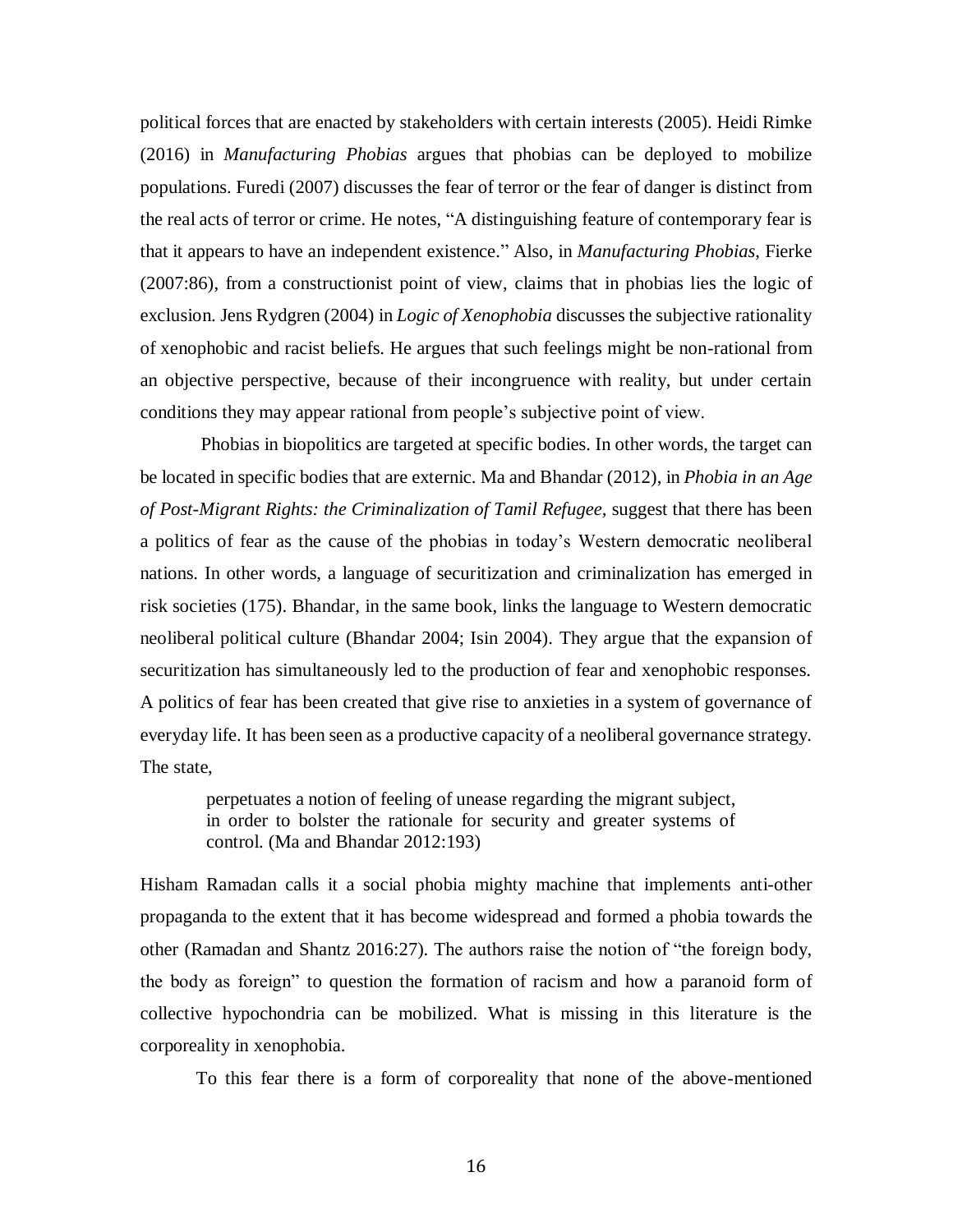theories can explain. The fear of xenos is always associated with corporeal symptoms. Descriptions of the xenos are mostly about their bodies, their food, and their rituals. I will discuss these symptoms throughout this research. Moreover, what is not answered by these studies and constitutes a main point in my research is the cause of this repetition of the fear of strangers. The reason behind this repetition can be analyzed by psychoanalysis that is specifically an attempt to understand the repetition of a trauma. These two shortcoming in the literature of xenophobia brought me to psychoanalysis in my search for an understanding of xenophobia as a social problem.

Lacanians have discussed about anxiety and failures of the paternal function as the symptoms of the neo-liberal consumerist societies (Salecl 2004; 2011; Wright 2013), but Žižek was the first to call the neo-liberal western countries as pervert-structured societies. He diagnosed a "generalized perversion" as the result of the failure of the paternal metaphor that he believes has become the most effective way to mobilize people in today's world (Žižek 2008:34). Following Žižek anti-immigrant sentiment has been listed among manifestations of perversion in the neo-liberal societies in response to the failure of the paternal metaphor. Jason Glynos (2001) meticulously lists them:

… fundamentalisms and racist intolerance, cynicism, mob hysteria vis-a-vis immigrants and paedophiles, and voter apathy, the popularity of conspiracy theories, the fascination with chance games that promise heavenly monetary rewards (while the poor flock to lottery and betting agencies, the rich splurge in posh casinos and lay the stock market), socalled postmodern 'trash' art, retreats to the real of nature (in an attempt to recoup certainty in the various General Theories of Everything, in the complete objectification of the human in the form of a genome map, in the Spiritual Balance of Eastern Mysticism), to postmodern theories of multiculturalism. (82)

Zizekians, like Glynos, have a long lists of these symptoms that I do not completely agree, as I think, as a sociologist such generalizations are not possible unless elaborated.

Colin Wright (2013) in his article, *Sadomasochism and the Body of Law: Lacan's Reconceptualization of Perversion as Père-Version*, argues that the shift Lacan made in his *Seminar Anxiety* "from a single, overarching 'Name-of-the-Father' to a pluralization of 'Names-of-the-Fathers' is relevant with today's liberal consumer societies." He argues that in *Seminar XVII* Lacan speaks about the "the swarms of S1s" that have replaced the "totemic singularity of the primordial father." Wright argues that today's "world without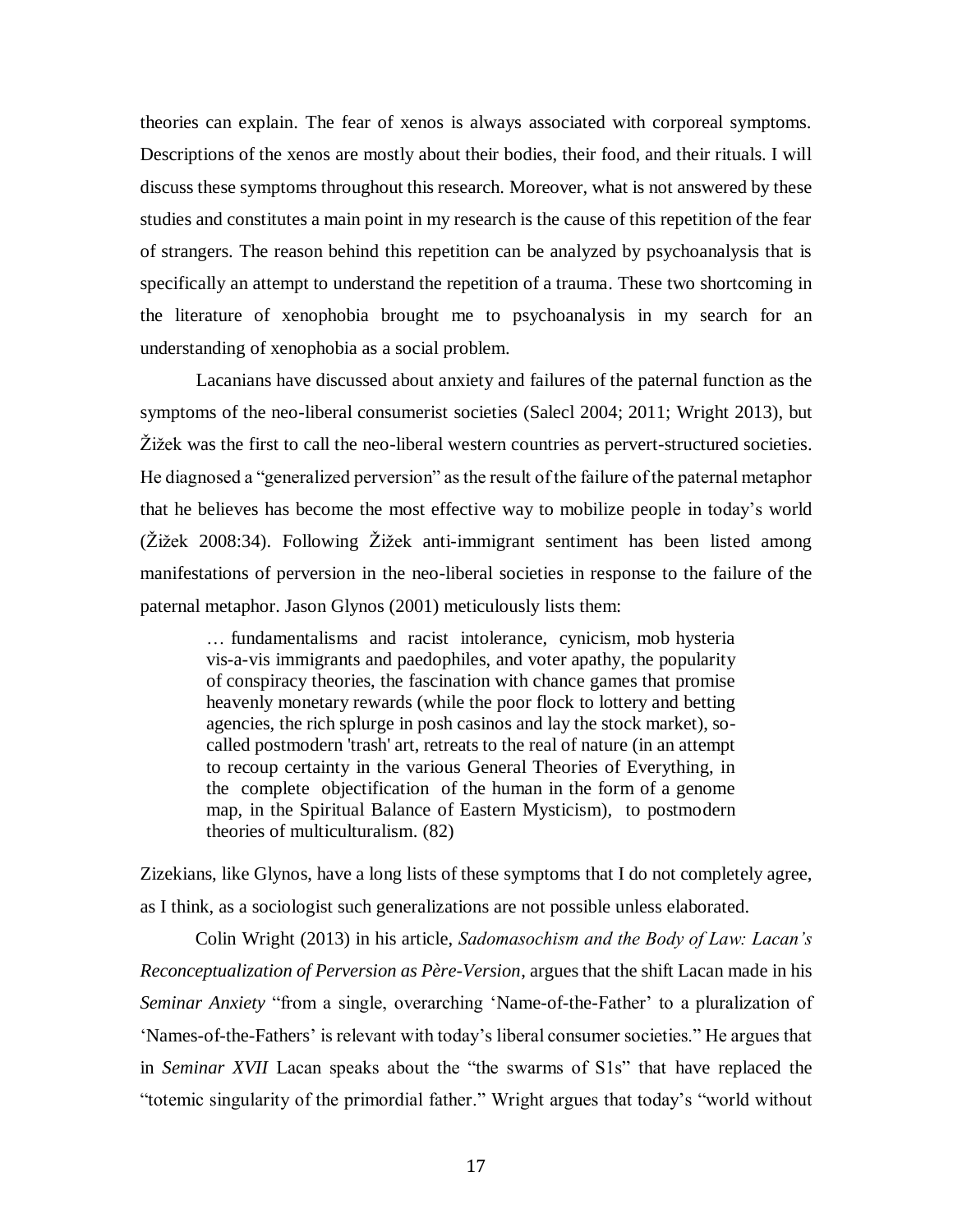limits" that is produced by the failure of the paternal function has led to the invention of father-substitutes that he says was evident in Lacan's late work where he changed the-Name-of-the-Father to the-Name*s*-of-the-Fathers.

Renata Salecl (2004) in *On Anxiety* explains how hyper-capitalism relies on people's feeling of inadequacy all the time. In the last chapter, she is asking a final question. She asks, "Can testimony offer a cure for anxiety?" She tries to answer this question by her analysis of Binjamin Wilkomirski's *Fragment* that the author claims to be his authentic memoir when he was three or four years old and in a concentration camp. She mates this book with Benigni's *Life is Beautiful* that is a comedy indeed. In her analysis of Wilkomirski's *Fragment* Salecl explains that the subject developed "a traumatic memory as an answer to his particular anxiety with regard to the failed father (134)." By doing this, he was trying to supplement the deficiency in the function of the father. Salecl discusses that Wilkomirski by producing a traumatic memory attempted to find an answer to his anxiety with regard to the failed father. She discusses that Wilkomirski by means of a recovered but false memory of a trauma transforms the feeling of failure of a father authority into the "memory" of Holocaust trauma. Recovered memory therapy, she argues emerged precisely at a time of numerous dilemmas concerning the status of authority in contemporary society (125). The last decade has been marked by the decline of the power of traditional authority figures such as fathers, state presidents, church leaders, etc., and the emergence of cult-leaders, sexual abusers, etc.—figures which appear as the obscene underside of traditional authorities (ibid.). In *Fragments,* Wilkomirski, Salecl argues, is deeply troubled by his father's authority. It is because of the failure of the father [to utter a word] to act in the symbolic realm that in his son's memory he becomes a squashed object (126). This trauma deriving from authorities failing in their symbolic status continues in Wilkomirski's memoir. The real thrust of the book, she says, is thus the disbelief in the adults and fear from "their compassion." Wilkomirski's horror of authority figures was a way of dealing with the trauma of his non-existent father (134). Once Wilkomirski was forced to accept that his memory of childhood trauma was false, he turned to a "memory" of a violent death of his father. Salecl suggests that the subject can find "special *jouissance* in this search for the *jouissance* of the authorities" resulting in "nothing but the promotion of violence (137-8)."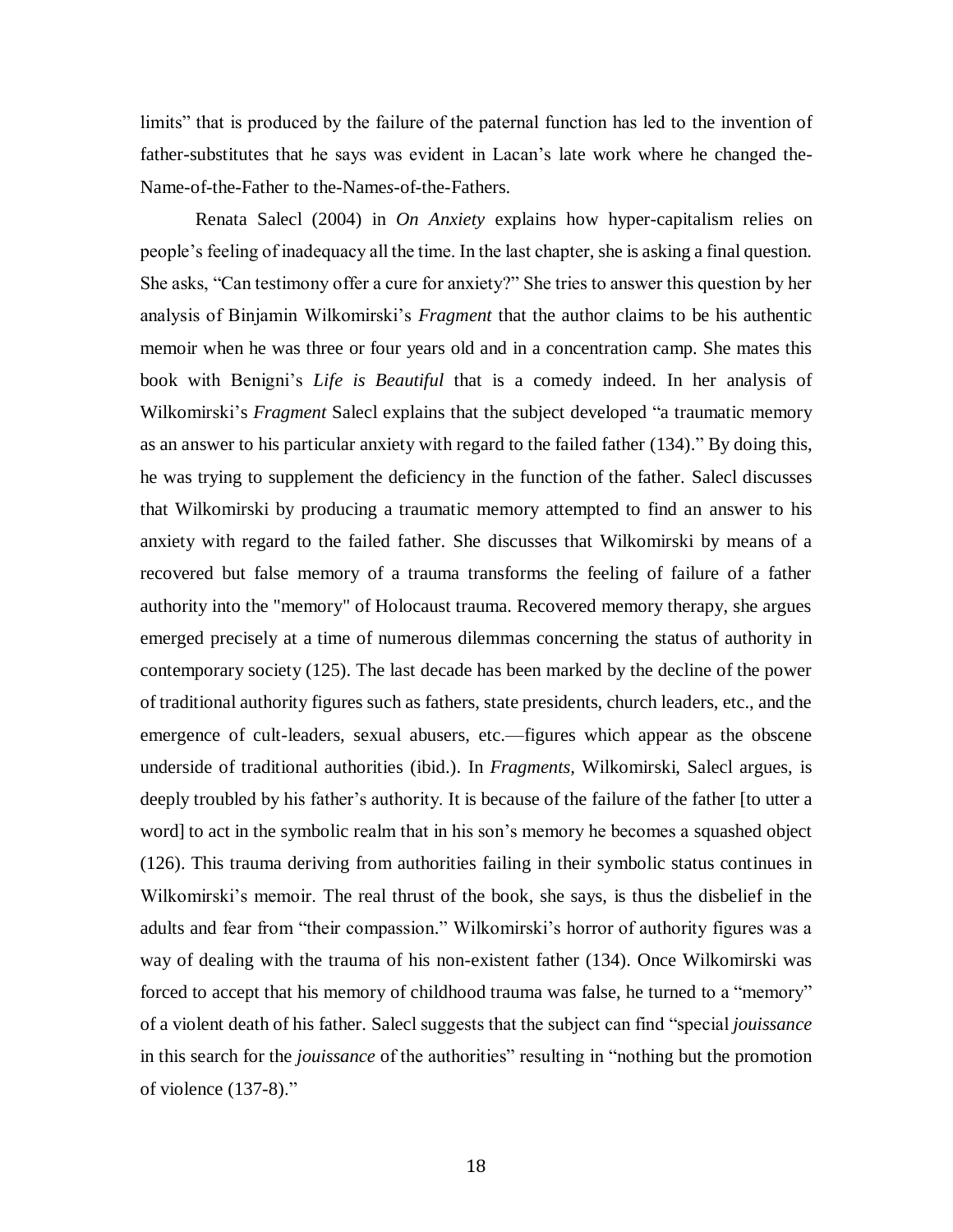The subject fantasizes about the *jouissance* of the Other, because he or she actually tries to supplement the deficiency in the functioning of the big Other. Similarly, the subject often assumes a burden of guilt in order to keep the Other as a consistent order, often claiming responsibility for a crime he or she never committed so that the importance of the authorities (for example, father, leader, etc.) will not be exposed… So, we can conclude that the subject invents a traumatic memory because of the necessary inconsistency of the symbolic order and, especially, because of the inherent powerlessness of the authorities. … The example of Wilkomirski and other recovered memory cases show that the current dissolutions of authority structures have resulted in the idea of the subject as a victim. Here, the attempt is no longer to cover up the impotence of authority figures, but to further expose it. But, as a result of such endeavors, we are often left with nothing but violence and obscenity, which emerges in the form of new authority figures like cult-leaders – as well as some recovered memory therapists. (138-9)

I will show how Salecl's analysis can be applied to the case of the Douglas Murray's book which is revealing the scandals of the authorities who have as he claims shamelessly led Europe to a strange death as the result of their incompetency.

Dolar links the concept of anxiety with modernity that led to the emergence of monsters, vampires and etc. in the modern time. Dolar (1991:13), whose quotations and effort on elaborating the word *Unheimliche* I will use to explain anxiety in its Lacanian sense, has linked the uncanny (*Unheimliche*) to the advent of modernity. In premodern societies, he argues, the uncanny was largely covered by the scathed and untouchable (7). He explains more,

With the triumph of the Enlightenment, this privileged and excluded place (the exclusion that founded society) was no more. That is to say that the uncanny became unplaceable; it became uncanny in the strict sense… there was an irruption of the uncanny strictly parallel with bourgeois (and industrial) revolutions and the rise of scientific rationality… Ghosts, vampires, monsters, the undead dead, etc., flourish in an era when you might expect them to be dead and buried, without a place. They are something brought about by modernity itself. (7)

Dolar then gets to the point that is most applicable to my analysis of xenophobia. He argues that "…the uncanny is the return of something long surmounted, discarded and superseded (7)". I will link this notion to the return of Cain under the disguise of a refugee in xenophobia (Chapter Five).

Among all Lacanians, Žižek was the first to call the current neo-liberal societies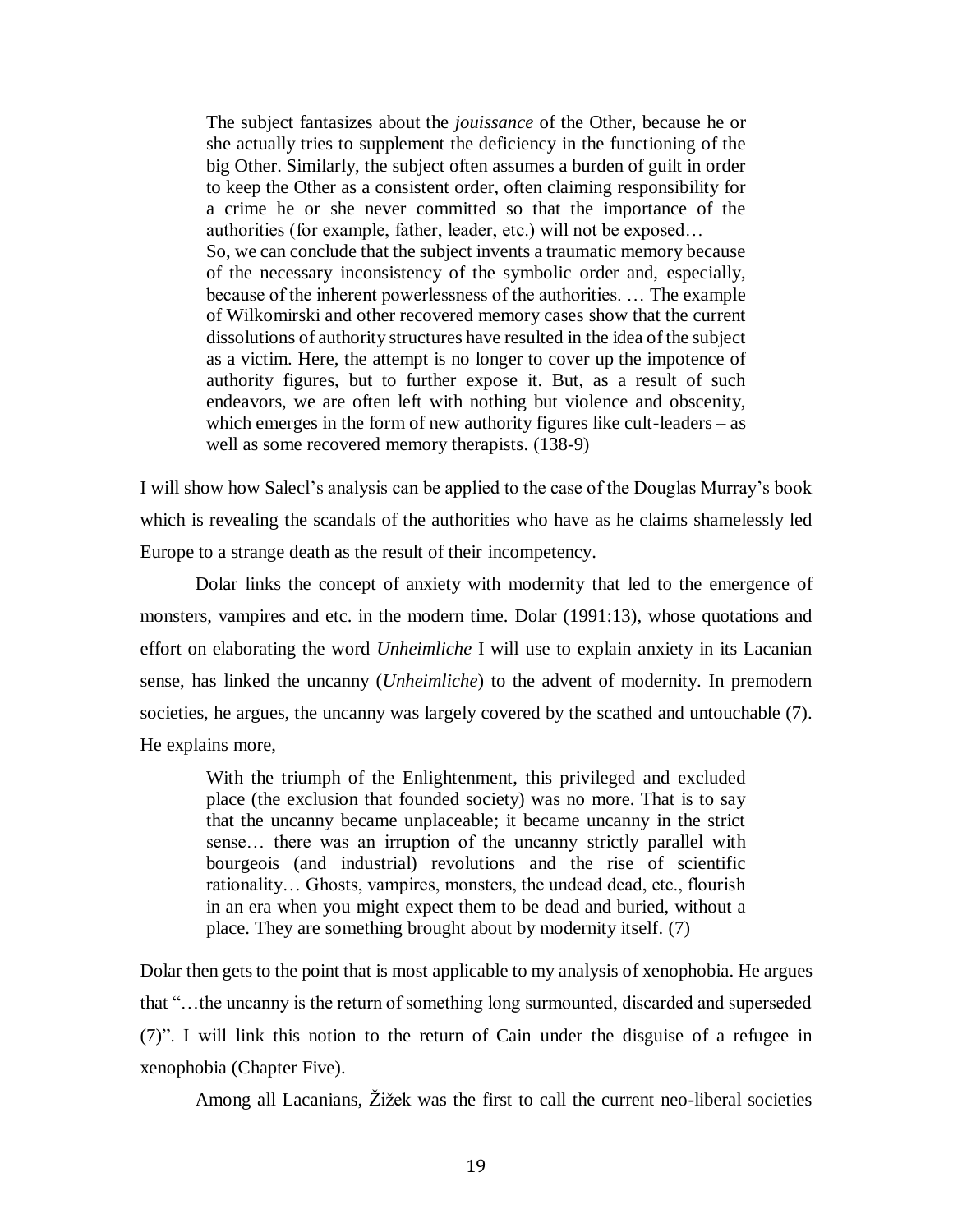pervert as the result of the swarm of small Big Others in the lack of one Big Other. Žižek argues,

Today … it is the very symbolic function of the father which is increasingly undermined—that is, which is losing its performative efficiency; for that reason a father is no longer perceived as one's Ego Ideal, the (more or less failed, inadequate) bearer of symbolic authority, but as one's ideal ego, imaginary competitor. The outcome of the relentless dissolution of traditional hierarchies and authorities is not emancipating like Laclau would discuss as he sees the expansion of capitalism's reach into all areas of social life should entail. Laclau argued that the result would be politicization of traditionally disadvantaged subject positions linked to sex, race, age nation,… (Žižek 2008:334)

That's where Žižek departed from the radical democracy, as he cannot see capitalism as a liberator. Žižek argues that the moment the Other recedes, a whole series of social symptoms emerge as the subject wants to regain balance. There, I depart from Žižek. As this strategy is more similar to the strategy of the neurotic not the pervert.

The pervert is not able to supplement the big Other with small big Others as the loyalty of the pervert is not like the loyalty of the consumer that Žižek describes as capricious and ephemeral. The loyalty of the pervert is like the loyalty of Hitler's adherents. The xenophobic subject is devoted to the fulfillment of the Other's desire like the most devoted adherents of Hitler, for instance Philipp Haeuser who was a staunch nationalist. He like his fellow "brown" priests who dedicated their lives to Hitler's cause held a great disdain for Jews. In his publication, *Jew and Christian or to Whom Does World Domination Belong?* (1922), Haeuser announced that he was "strongly nationalistically oriented" and endeavored "to be a good patriot" (as cited by Spicer 2007:108). This is true about the xenophobic (Hirvonen 2017). Lacanians who have approached the question of xenophobia has mostly incorporated it into their analysis of race and nationalism (Seshadri-Crooks 2000; Hook 2004, 2005, 2008). Anxiety in postcolonial post-apartheid South Africa has been discussed (Barnard-Naude 2017). Protests against authorities have been associated with the discourse of the hysteric (Bracher 1988; Verhaeghe 1995:10) or the discourse of anxiety (Hillier and Healy 2016: 526). However, I have distinguished the protests by the xenophobic subject whose violence and demonstration I do not associate with the discourse of the hysteric. The xenophobic for the reasons I will explain is the pervert subject in its Lacanian meaning.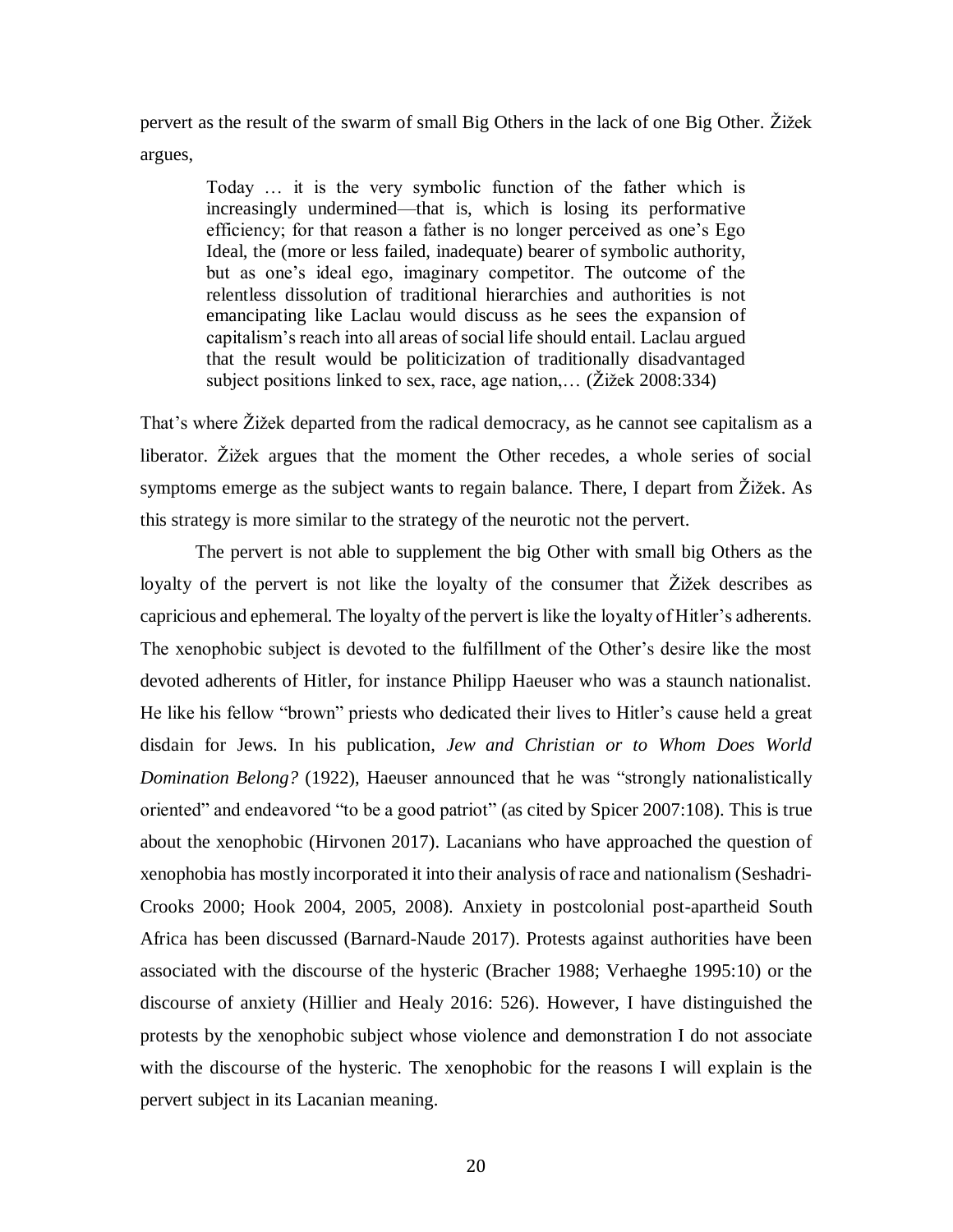To avoid losing sight of the "psychic density" of xenophobia, I will follow Hook's suggestion for analysis of racism and treat xenophobia "a social, political and psychological phenomenon" (Hook 2004:692). Abjection, Hook explains, assists us in this challenge, as it is a theory of the role of the body in racism. Through abjection we can understand the centrality of corporeality to racism inasmuch as "the body never 'falls out' of racism (692-693)." He continues,

In the notion of abjection we have a theory of embodiment able to understand a form of racism that is played through and substantiated by the body's economy of separations and distinctions. We have, moreover, a theory able to grasp a mode of racism that is routed through affective channels and that maintains powerful links to death, the corporeal limits of the subject, and the constitution of the ego. (693)

In xenophobia, I see the same "bodily logic" that Hook sees in racism. Through abjection, I can explain the return of xenophobia not as a universal and inescapable human experience. Moreover, it helps to see the corporeal aspect of a social problem with such extreme emotional intensity that has been neglected in sociology. I will explain the concept of abject that is often coupled with the concept of the *Unheimliche*, that's what is "unhome-like," in other words foreign, yet familiar. Abjection is a central concept in my analysis in a separate part, as I will later develop this concept to incorporate the phobic object of the xenophobic subject. I will also use the concept of the uncoded flow drawn from the anti-Oedipus of Deleuze and Guattari to argue that the xenophobic subject's *Unheimliche* has appeared as the flow of immigrants. First, I will delve into some key Lacanian terms before further discussion.

## **Chapter Two: From Anxiety to Phobia through** *Unheimliche*

Lacan makes it clear that it is not the longing for the maternal breast that provokes anxiety (2018:53).

What provokes anxiety is everything that announces to us, that lets us glimpse that we're going to be taken back onto the lap. It is not, contrary to what is said, the rhythm of the mother's alternating presence and absence. The proof of this is that the infant revels in repeating this game of presence and absence. The security of presence is the possibility of absence. The most anguishing thing for the infant is precisely the moment when the relationship upon which he's established himself, of the lack that turns him into desire, is disrupted, and this relationship is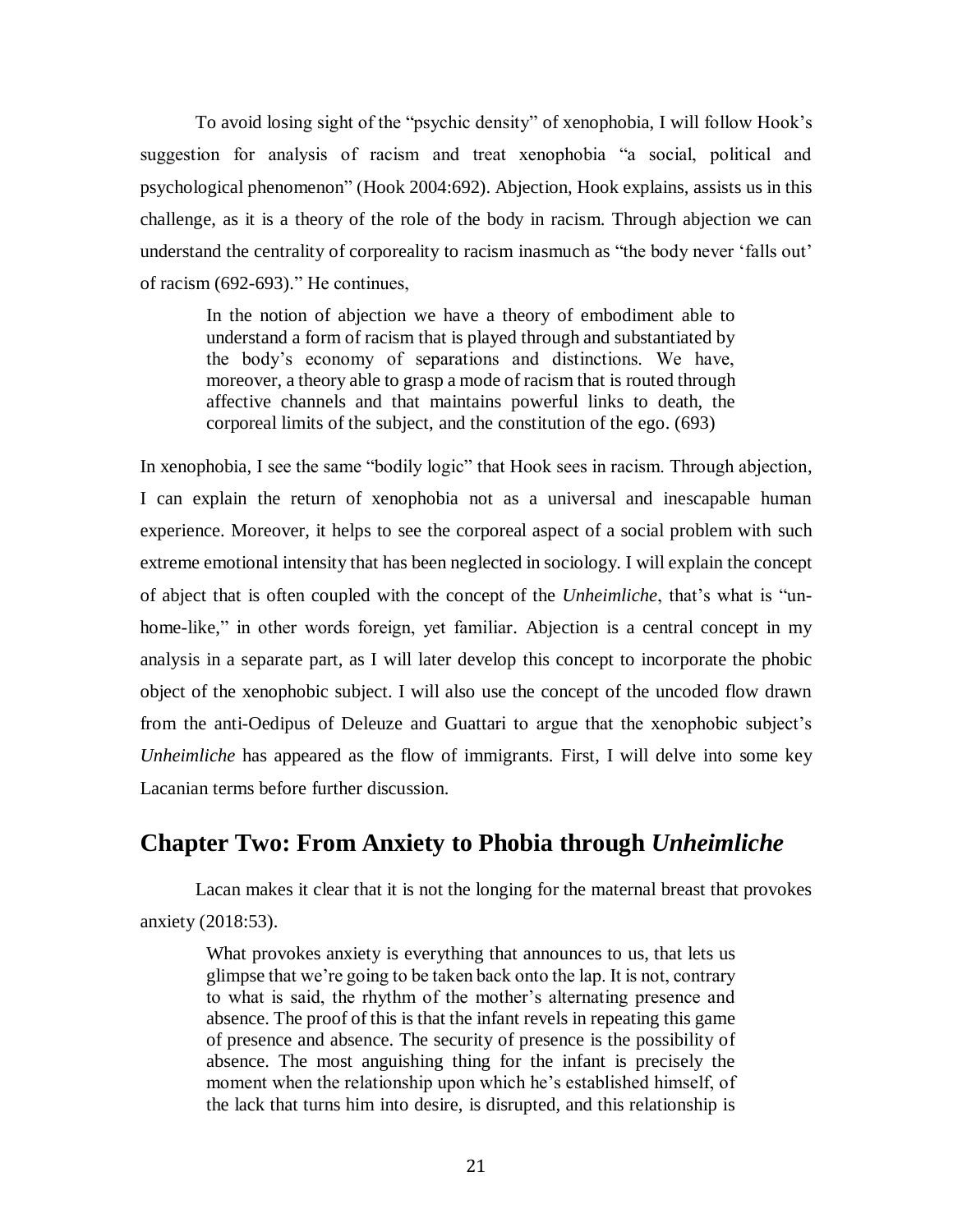most disrupted when there's no possibility of any lack, when the mother is on his back all the while, and especially when she's wiping his backside. This is one model of demand, of the demand that will never let up. (ibid.:53-4)

In the case of Little Hans's phobia his anxiety was linked to the mother forbidding masturbatory practices as his mOther exerted her desire upon him.

A case of phobia that Lacan discusses is the case of a patient whose mother had never left him "so much as an inch, up to a certain age. (ibid.:64)

She only ever gave a false response to his demand, a response that really fell wide of the mark, because, if demand is actually structured by the signifier, then it's not to be taken literally. What the child asks of his mother has to replicate the originative Fort-Da game. A void has always has to be preserved. And when the void is totally filled, anxiety arises. (ibid.:65)

Lacan continues in his seminar by elaborating on the word *Unheimliche*. He says,

Suddenly, all at once, you'll always find this term the moment the phenomenon of the *Unheimliche* enters. (ibid.:75)

Likewise, Murray keeps warning of sudden appearance of the *Unheimliche*, in which we can see the word, *Heim* that is *home*. The *Unheimliche* appears at home, and this causes anxiety. But what is it? Is it the occupant? Lacan says it's the *h*ô*te*, a French word for host or as Lacan defines it, "someone well-wrought through with expectation (ibid.:75)." This host has,

already slipped into the *hostile* with which I began this talk on expectation. This occupant, in the ordinary sense, isn't the *Heimlich*, it's not the inhabitant of the house, it's the softened up, appeased and admitted hostile. That which is *Heim,* that which belongs to the realm of *Geheimnis*, has never passed through the twists and turns, the networks, the sieve of recognition <sup>7</sup> . It has stayed *unheimliche*, not so much inhabitauble as in-habiting, not so much in-habitual as in-habituated. (ibid.:76)

It is here that xenophobia can be explained in terms of appearance of the *Unheimliche* in home. It's no wonder why xenophobic literature is replete with the sense that home is not home anymore.

l

<sup>7</sup> In Deleuze and Guattari's terms it is the uncoded flow (Chapter Five)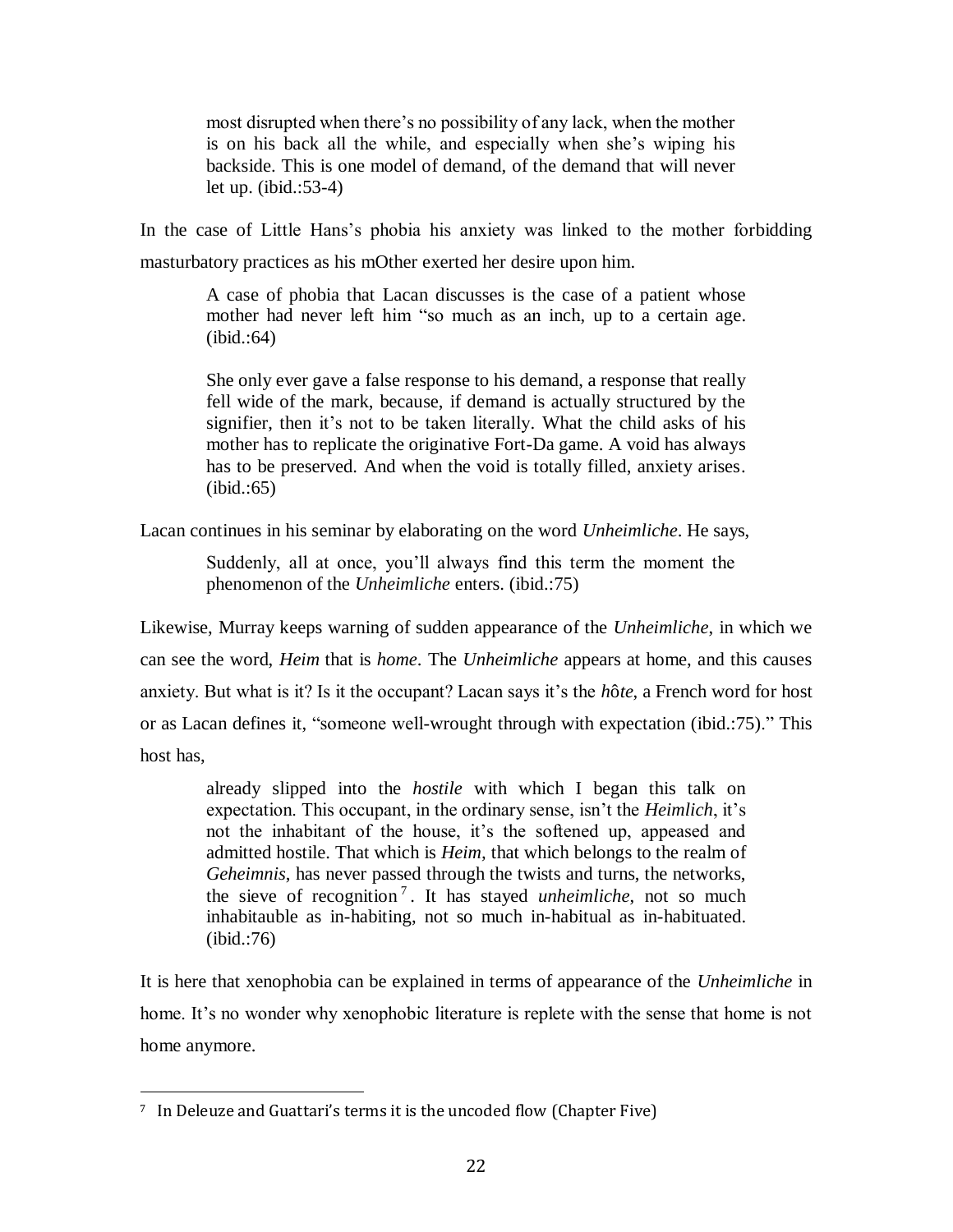Anxiety is the appearance, within this framing, of what was already there, at much closer quarters, at home, Heim. (ibid.:75)

Anxiety is caused by the image of having been returned on the mother's lap. In case of perversion, he *disavows* the lack of the mother and places himself in the place of the object of desire of the mOther.

If the mOther's desire is for the phallus, the child wants to be the phallus in order to satisfy her desire. (Lacan 2006:582)

Lacan explains more, that anxiety is framed, like a mirror that has limits. It is not infinite.

… the dreadful, the shady, the disturbing, everything by which we translate, as best we can in French, the magisterial German *Unheimliche*, presents itself through little windows. (Lacan 2018:74- 75)

The *Unheim* is poised in the Heim (ibid.:47).

Man finds its home at a point located in the Other that lies beyond the image from which we are fashioned. (ibid.)

Is anxiety caused by a loss? Anxiety is "gaining too much" (Dolar 1991:13); it is caused by "a too-close presence of the object. What one loses with anxiety is precisely the loss the loss that made it possible to deal with a coherent reality (ibid.)." Machado (2016) explains that for Lacan phobic anxiety is related to castration anxiety. Phobia is equivalent to the myth;

…a solution to a moment of passage. The passage of the imaginary relation with the mother around the phallus, to the castration game in relation to the father.

He explains that the moments of passage, where Oedipus is the prototype of what is going to happen, bring out the phobia as the solution to crises like adolescence, pregnancy, or subjective crisis. The phobic object "comes to obliterate fundamental anxiety of the subject. It witnesses the emergence of a real, impossible to be symbolized." A real, like an *extimite* or an abject in xenophobia! The subject in phobia is trying to avoid anxiety by placing objects in its place to have the real organized. Phobia, Machado says, is a structure that puts limits to space, the body and the relation between them. The phobia is always about the dialectic of the inside and outside, of the interior and exterior. If the space is not guaranteed, anxiety arises. The subject, Machado argues, faced with anxiety "looks for a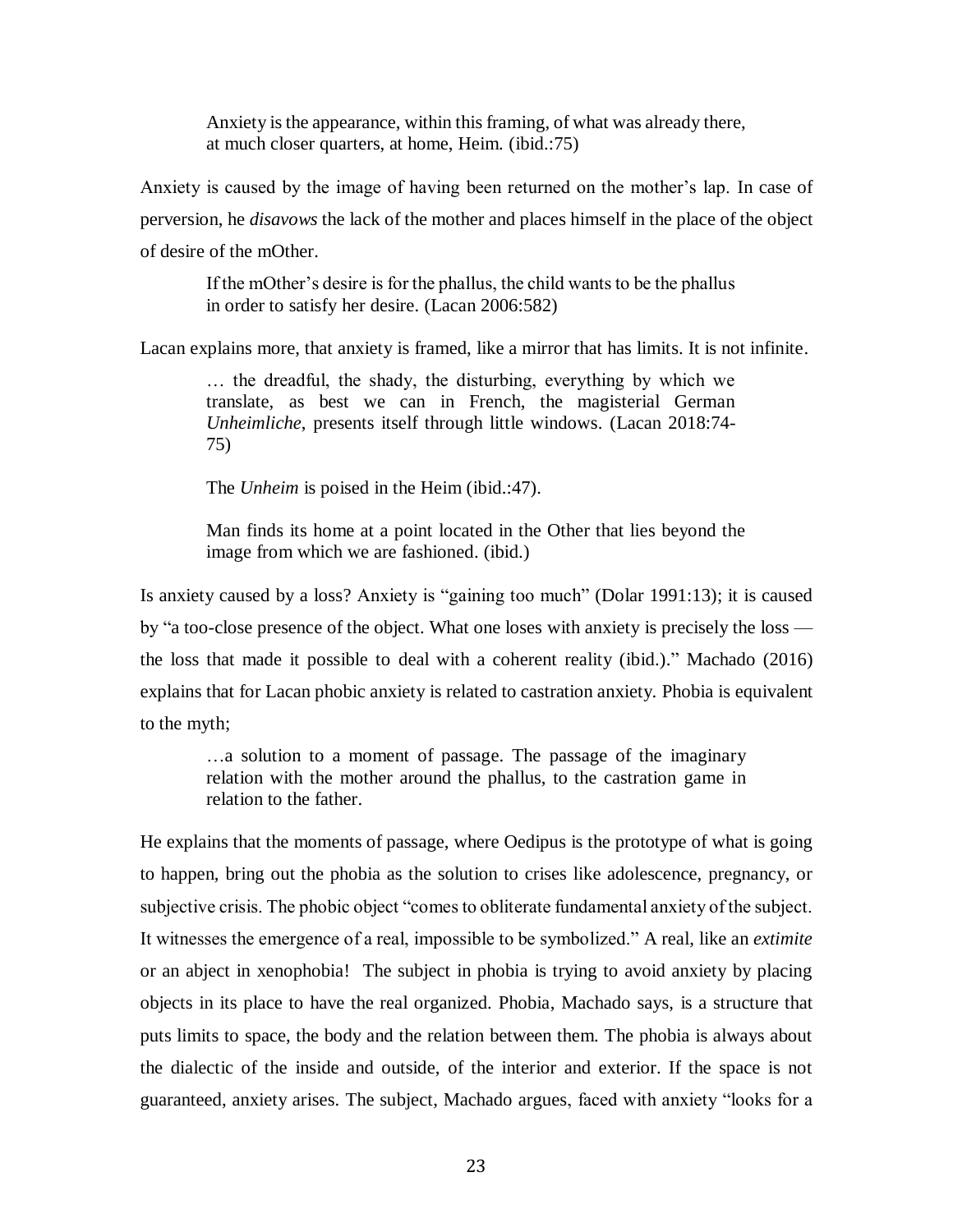semblant as an ego" that helps him to "keep a space, an identity." What is most often repeated in xenophobia? The fear of confusion of the interior and the exterior! The xenophobic subject is faced with anxiety since he is losing the sense of space and identity. The xenophobic has to put up borders to protect his space from dismantling.

The word [*Unheimliche*] is the standard German negation of *Heimlich* and is thus supposed to be its opposite. But it turns out that it is actually directly implied by *Heimlich*, which means familiar, homely, cozy, intimate, "arousing a sense of agreeable restfulness and security as in one within the four walls of his house; by extension, what is familiar and securely tucked away is also hidden, concealed from the outside, secret, "kept from sight… withheld from others; and by a further extension, what is hidden and secret is also threatening, fearful, occult, "uncomfortable, uneasy, gloomy, dismal … ghastly"—that is, *unheimliche*, uncanny (as cited in Dolar 1991:5-6).

Lacan had to invent a word to define the point where the two (*unheimliche* and

*heimlich*)

directly coincide and become undistinguishable, and the negation does not count—as indeed it does not count in the unconscious. The English translation, 'the uncanny', largely retains the essential ambiguity of the German term, but French doesn't possess an equivalent, *l'inquietante etrangete* being the standard translation. So Lacan had to invent one, *extimite.* (ibid.:5-6)

Dolar mentions the endless effort of man to draw a clear line between the interior and the

exterior. What blurs the lines in between the interior and the exterior is called *extimite*.

*Extimite*

points neither to the interior nor to the exterior, but is located there where the most intimate interiority coincides with the exterior and becomes threatening, provoking horror and anxiety. The *extimite* is simultaneously the intimate kernel and the foreign body; in a word, it is *unheimliche.* (ibid: 6)

It is the abject that lies somewhere between inside and outside; somewhere at the border. Its appearance inside does cause anxiety. Lacan uses the object petit *a* that is an algebraic sign for the place where there lies the lack. When the object petit *a* is "suffocated" (Harari 1991:74) or when "fantasy-object" fills out the void left by the original loss (Žižek 2004:3) *das Ding* emerges. The relation between the object petit *a* and *da Ding* is called by Lacan as the a-Thing (Harari 1991:74).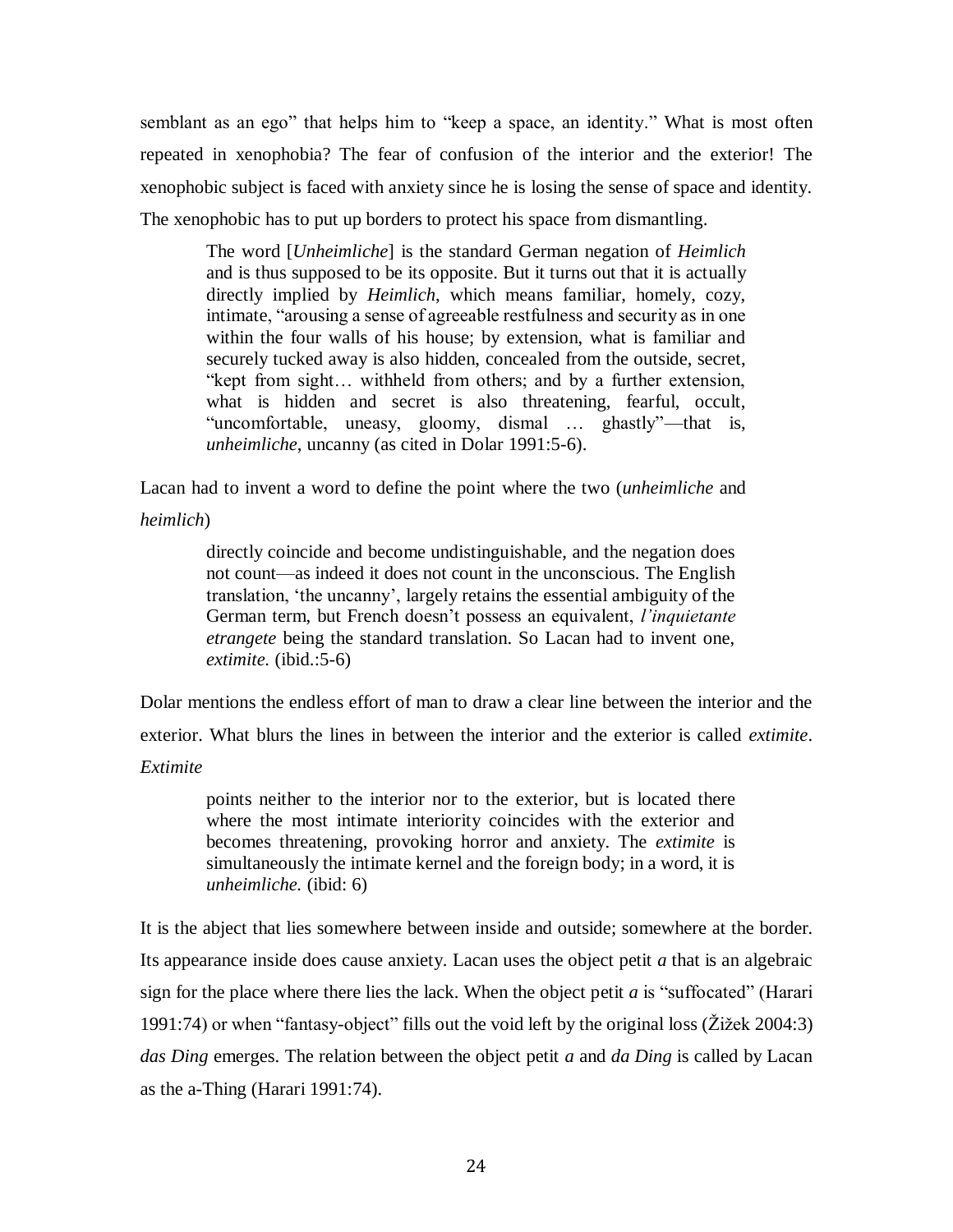The object that provokes anxiety in the neurotic is the a-Thing, that is, the desire of the Other, as the Other requires that the subject erase its borders, handing itself over to it in an unconditional manner. (ibid.:75)

In case of perversion, the subject wholeheartedly offers himself back on the lap of the mOther. He believes without any doubts that he is what she lacks.

To assure that the lack remain a lack the abject must be kept out. In architecture one can see how phobia can shape phobic spaces where fortresses are constructed to inhibit the flow of the poor, or if Kristeva would have to say, the abject, that if not prohibited they will relentlessly pour into the bourgeoisie's spaces. Mike Davis (1991) in his magnificent book, *City of Quartz: Excavating the Future in Los Angeles* has depicts Los Angeles as a city brutally divided between

fortified cells of affluent society, the bourgeoisie's phobic *Vorbauten* with their ubiquitous little signs warning "armed response", and increasingly diffused "places of terror", or anxiety, where the nomadic poor are hardly ''contained'' by the police. (223–224)

Davis explicates that the imposition of phobia goes hand in hand with a false permissiveness. The "liberal" behavior of Hans's father follows the logic of "totalitarian systems." Davis argues that the father of Little Hans

allows, and even encourages, his son to approach the horse, which, in his belief, is a stand-in for the mother; however, the result of this, is that Hans is "forced to stare" at the phobic object. Hans's father thereby deludes his son into believing that he can have easy access to the terrifying object of his enjoyment. Yet, according to Lacan, what the father achieves by means of this is "maintaining in a different way a right over what was forbidden," the mother. (ibid.)

Hans's father needs to enact such a phobic strategy because, as we can see, he is a deficient father, unable to come to terms with the mother and castrate his son. Phobia is the one and only paradoxical imposition made by a falsely permissive ruler who would otherwise be completely unable to assert himself.

#### **Chapter Three: Little Hans's Phobia**

The case of Little Hans is the primary source for psychoanalysts interested in phobia. The analysis of Little Hans was not based on Freud's own observations. Except for one time, Freud never met the boy as the father of Little Hans carried out the treatment.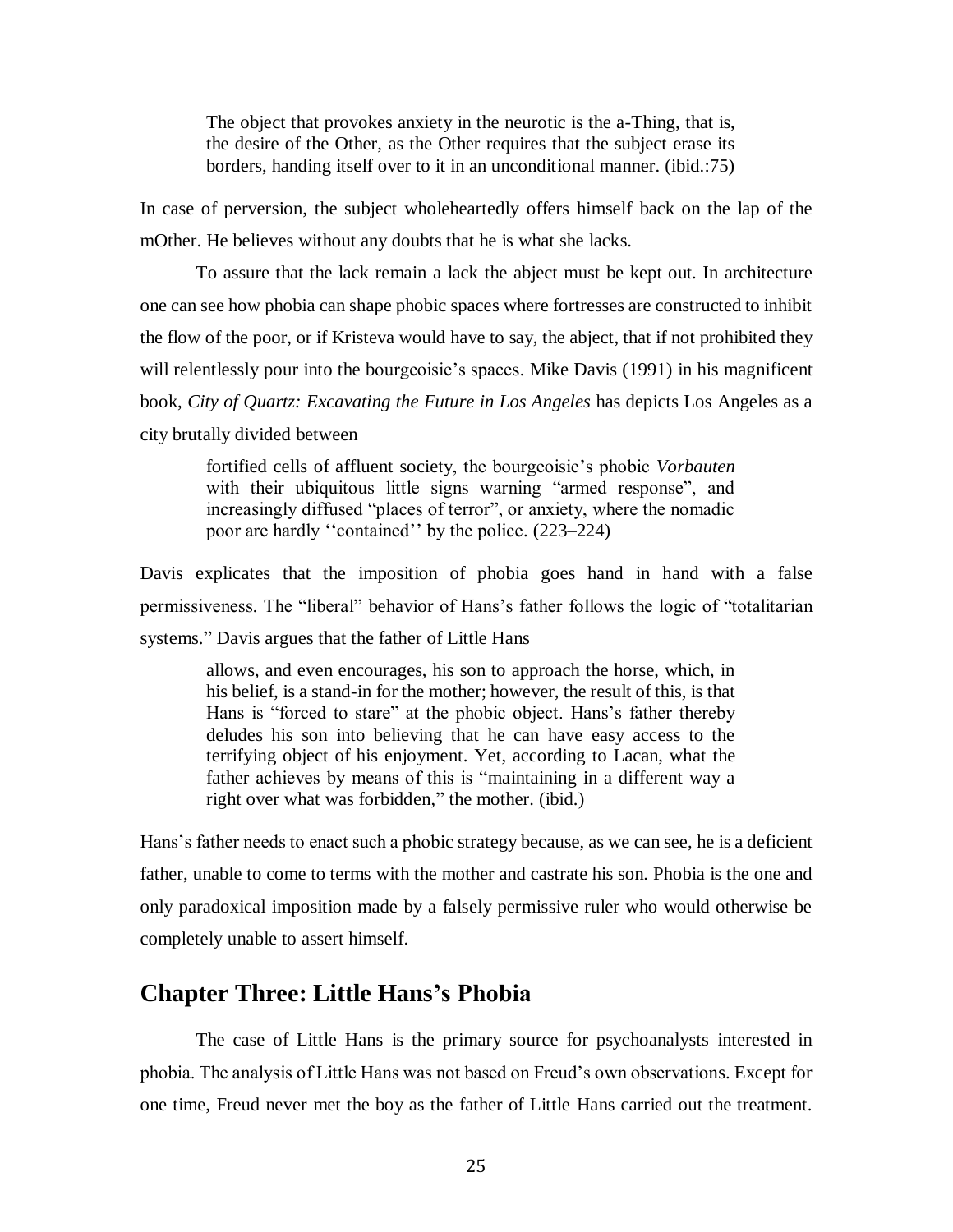The father would report Hans's development from a period when he was almost three years old as first signs of phobia sprang. Moreover, Freud marks the importance of the birth of Hans's little sister when he was three and a half. His father wrote to Freud,

At five in the morning labour began, and Hans' bed was moved into the next room. He woke up there at seven, and, hearing his mother groaning, asked: "Why's Mummy coughing?" Then, after a pause, "The stork's coming today for certain." Naturally he has often been told during the last few days that the stork is going to bring a little girl or a little boy; And he quite rightly connected the unusual sounds of groaning with the stork's arrival. (Freud 1977:174)

It's interesting how the fear of immigrants who are being dropped in the sea can resemble the myth of the stork bringing children and dropping them in the lap of their mothers or sometimes wrongly as stillborn or dead children like Alan Kurdi. The myth of the stork that brings babies to mothers has long shaped the minds of our children. The parents of Hans always sought explanations like that of the stork to answer the question about human's birth. Thus in his subconscious what he had observed before, during, and after the birth of his little sister was hooked on his fear of this new arrival whom Little Hans saw as a threat to his being his mother's only object of desire. "Hans is very jealous of the new arrival (ibid.:174)." We read that

And in fact when he saw her for the first time he was very much surprised that she was unable to speak, and decided that this was because she had no teeth. During the first few days he was naturally put very much in the background. He was suddenly taken ill with a sore throat. In his fever he was heard saying: "But I don't want a baby sister!" (ibid.)

But there are more to his jealousy of the new arrival. Freud explains that his phobia was preceded by an event that could be the outbreak of the phobia. Little Hans and his mother went for a walk and saw a horse that was carrying a cart with perhaps the packages and boxes fall down. The horse fell down and died. Hans thought that all horses would fall down. When his father suggested that the horse was him for whom Hans wished death, the child did not dispute but he started a game with him consisting of his biting his father. If you remember, Little Hans was afraid that a horse would bite him. This made the behavior of his father who was already a very liberal dad, as Freud says, "unconstrained and fearless, and in fact a trifle overbearing (ibid.:283)."

Later, Little Hans was occupied with the *lumf* complex. He was disgusted at things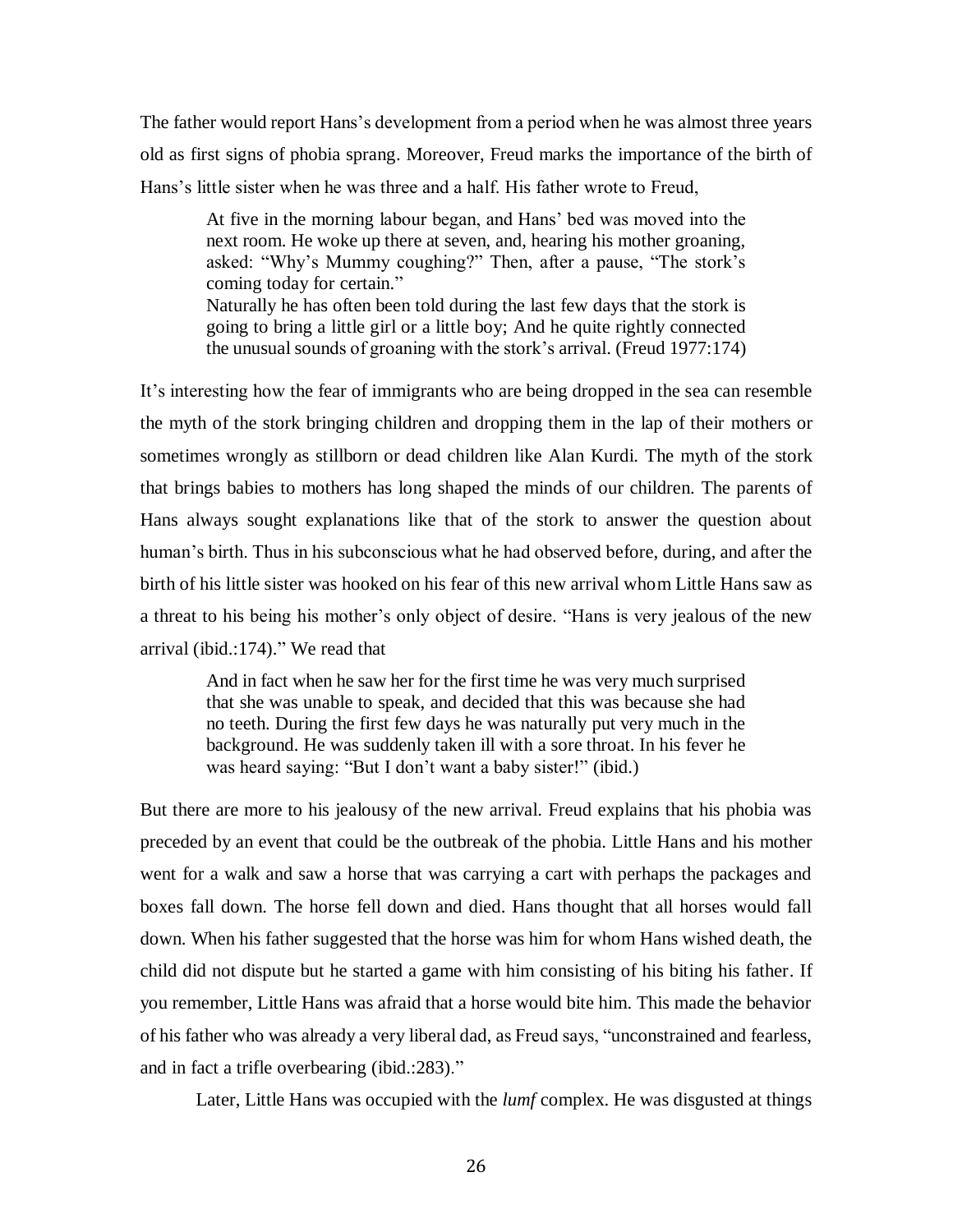that "reminded him of evacuating his bowel (ibid.:283)." With the help of the father Freud recognized that there is an analogy between "a heavily loaded cart and a body loaded with faeces, between the way in which a cart drives out through a gateway and the way in which faeces leave the body, and so on." Hanna, Hans's sister, he wished could fall into the bath just like *lumf* and die (ibid.:285). All babies are *lumfs* and born like *lumfs* (ibid.). Freud depicts the connection between the stork and the *lumf*,

all furniture-vans and drays and buses were only stork-box carts, and were only of interest to Hans being symbolic representation of pregnancy; and that when a heavy or heavily loaded horse fell down he can have seen in it only one thing—a childbirth, a delivery, ['*ein Niederkommen'*]. Thus the falling horse was not only his dying father but also his mother in childbirth (ibid.:285-6). $8$ 

What in the first place brought the father of Little Hans to Freud to seek his help was Hans's phobia of horses. "He is afraid *a horse will bite him in the street* (ibid.:189 emphasis by Freud)." He was afraid that "the horse'll come into the room (ibid.:187)." He was afraid of the *Unheimliche,* if Lacan would have to say it.

The father writes to Freud,

 $\overline{a}$ 

I cannot see what to make of it. Has he seen an exhibitionist somewhere? Or is the whole thing simply connected with his mother? It is not very pleasant for us that he should begin setting us problems so early. Apart from his being afraid of going into the street and from his being in low spirits in the evening, he is in other respects the same Hans, as bright and cheerful as ever. (ibid.:189)

When he was in the street, he would start crying and ask to be taken back home, to "coax" with his Mummy. He was afraid a horse would bite him. Who could be this horse with teeth and big mustache? The primal rival, the father, the new arrival, or even the mOther! Lacan says the phobic object can signify more than one as it is a crude signifier, which I will explain it further down. Little Hans when asked if he wished Mummy would let go of Hanna so that she would fall in to the water, said yes.

In the evening my wife told me that Hans had been out on the balcony and had said, "I thought to myself Hanna was on the balcony and fell

<sup>&</sup>lt;sup>8</sup> "Further, he confirmed in so many words the hypothesis that heavily loaded carts represented his mother's pregnancy to him, and the horse's falling down was like having a baby. The most delightful piece of confirmation in this connection-a proof that, in his view, children were 'lumfs' – was his inventing the name of 'Lodi' for his favorite child (Freud 1977:288)."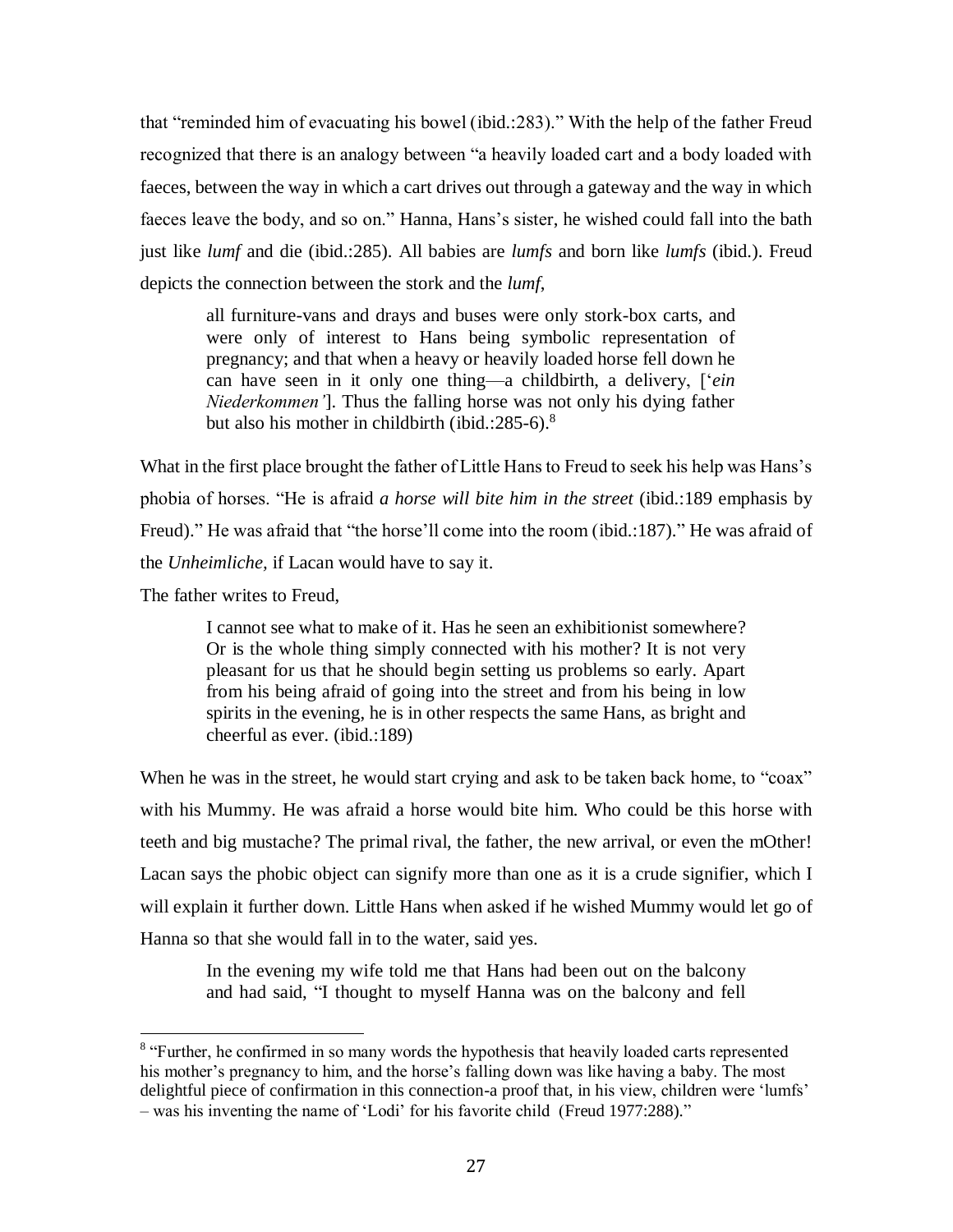down off it.'' I had once or twice told him to be careful that Hanna did not get too near the balustrade when she was out on the balcony; for the railing was designed in the most unpractical way… and had big gaps in it which I had to have filled in with wire netting. Hans's repressed wish was very transparent. His mother asked him if he would rather Hanna were not there, to which he said "Yes".

…He has already several times expressed a wish that the stork should bring no more babies and that we should pay him money not to bring any more "out of the big box" where babies are. (ibid.:229)

There are three ways for the child to be successfully subjectivized (sexuated), which depends on how he is introduced to the three stages of the Oedipus complex: frustration, privation, and castration (Chiesa 2008:300). It is at the privation stage, that "the child is involved in an aggressively imaginary rivalry with the imaginary father in order to control the mother (ibid.:301)." It is when the child loves the mother and hates the father. At this stage,

if the imaginary father, the agent of privation, fails to intervene or intervenes in an inadequate manner, the child must find alternative ways to cope with the anxiety induced by the Desire-of-the-Mother. Phobia is one of these alternatives. Phobia is a defensive formation that compensates for the child's inability to accept and "work through" the mother's privation, her real lack, or desire. This inability depends on a deficiency of the function of the imaginary father. (ibid.:302)

As Lacan marks with regard to Little Hans's phobia, his father is far too tolerant, and apparently never plays any aggressivity toward him (as cited in Chiesa 2008:302). Although the father of Little Hans deprives his mother by telling him that she does not have a penis, he does not try to compete with Hans at the imaginary level to prove his control over the mother's desire, or lack;

all Hans is tacitly asking his father to do is to 'fuck her [the mother a bit more]' so that she can get what she does not have (as cited in Chiesa 2008:306).

Chiesa (2008) suggests,

…we could therefore suggest that, in Hans's case, the imaginary signifier of the horse works as a replacement for the imaginary father's deficient phallic Gestalt. The horse carries out the two fundamental functions that, during the second stage of the Oedipus complex, are usually reserved for the phallic Gestalt: it offers an initial signifierization of lack, and, for this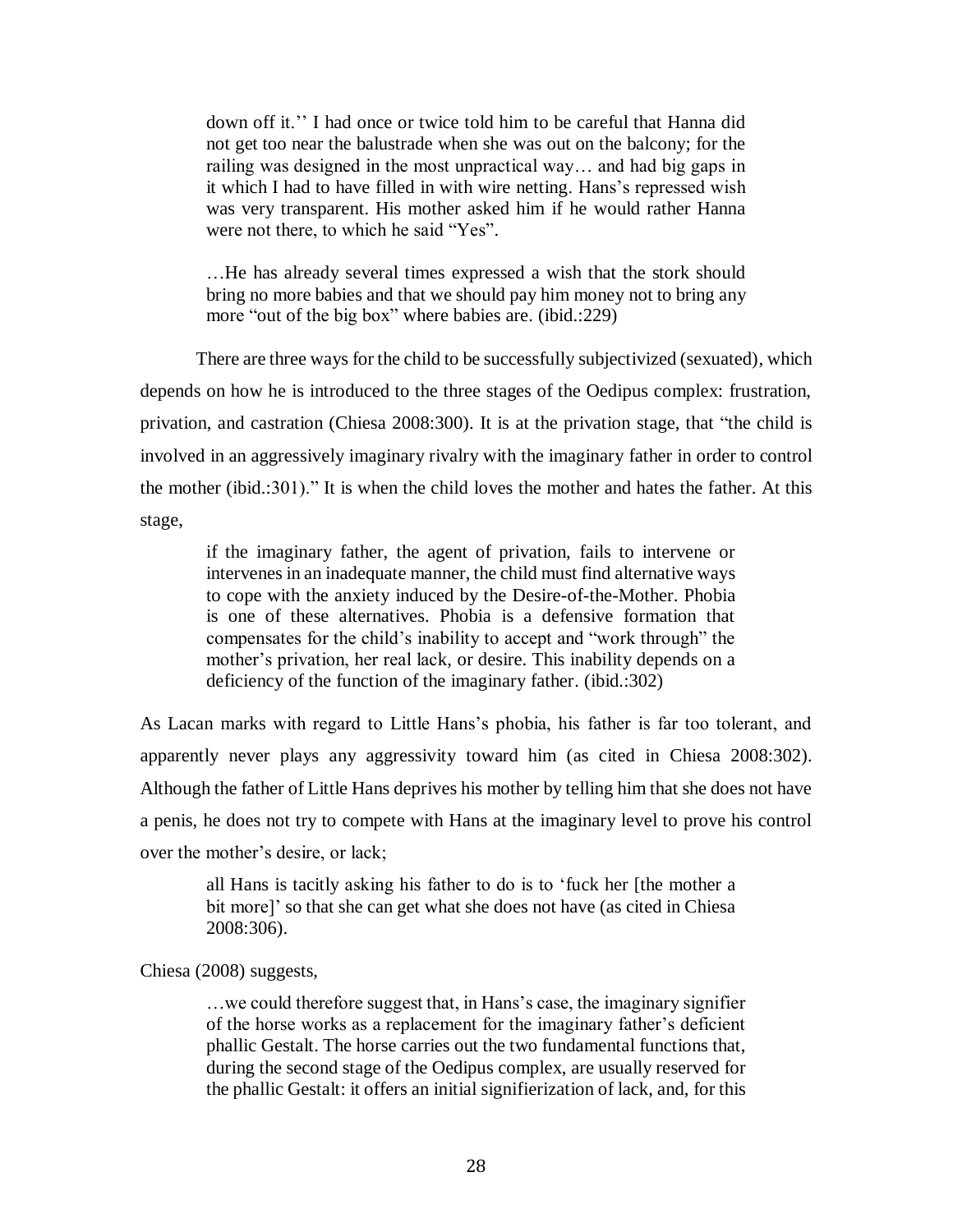reason, stands as the "crude signifier", or sign, that can be attached to all other signifiers (306).

Although Hans's father informs his son about the fact that the mother does not have a penis, and thus deprives her, he never tries to compete with him at the imaginary level, "to secure control over the mother's desire, or lack. It is only by means of this competition that the child can dominate the mother." This competition is "a logical precondition of symbolic castration, the child's full assumption of his psychological identity (ibid.)." This is the reason I will explain in the conclusion that the EU has to announce the law not to lose the stage to the xenophobic.

Little Hans was effortlessly trying to overcome his phobia by making fantasies over and over again. Later, Lacan says that he developed his triumphant final phantasy (Freud 1977:256).

He summed up all of his erotic wishes, both those derived from his autoerotic phase and those connected with this object-love. In that phantasy he was married to his beautiful mother and had innumerable children whom he could look after in his own way. (ibid.:272)

In the case of the xenophobic, we can see the regret of not having enough children to satisfy the need of the motherland for labour (*The Strange Death*:46). The xenophobic wishes to give birth to enough children that the mother would stop wanting more children like Little Hans.

At the same age (when he was three and three-quarters) Hans produced his first account of a dream: "Today when I was asleep I thought I was at Gmunden with Mariedl". (Freud 1977:176)

Mariedl was the 13-year-old daughter of the landlord with whom he used to play at Gmunden in the summer before his sister was born.

Han's confused with all the stork and the story of birth of a baby, imagined that he could have his own children. "My children Berta and Olga were brought by the stork too. (ibid.)

Phobia, Chiesa, explains in what sense phobia is a compensatory defensive formation, citing from Lacan's *Book IV*, which has not yet been translated into English.

For Lacan, the phobic object is essentially an imaginary element that can function as a crude [brut] signifier. It is around this element that the child can symbolically reconstruct his world after the devastating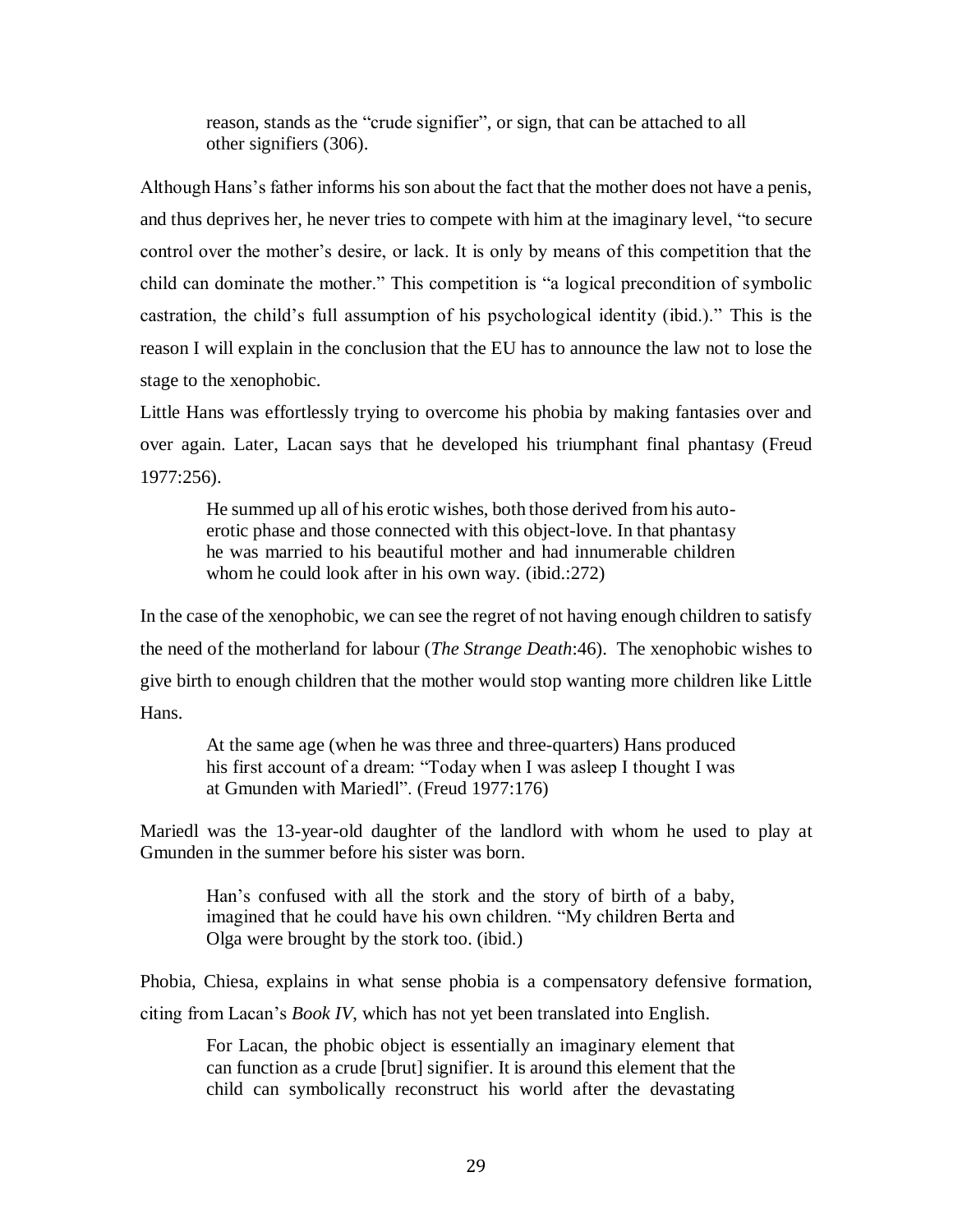encounter with the Desire-of-the-Mother. In other words, the phobic signifier is the empty signifier for which the subject is represented by every possible signifying element in his world. In this way, the subject is anchored to a new production of signification that protects him from anxiety (as cited in Chiesa 2008:302-303).

The phobic object that in case of Little Hans is the horse and in the case of the xenophobic subject is the immigrant does not have a "univocal meaning"; crude signifiers such as the horse in Little Hans's phobia are "obscure signifiers". And the phobic subject does not undergo castration, even when the subject overcomes his phobia. Chiesa argues that the phobic subject cannot answer the question "What is a father" as the phobic subject cannot find an answer to the question "What does it mean to have the sex I have?" Thus, what the subject does is that he signifies himself "as a generator who controls the mother by being the one who—supplementing a deficient father—takes care of her children." In other words, he assumes "his sexuality without activating the symbolic paternal function, the Name-of-the-father that allows the constitution of a lineage, which can only emerge after castration has taken place (ibid.:303)."

Little Hans later develops a series of fantasies to manage his phobia. The first fantasy begins when Little Hans and his father are at home, looking out of a window. He says to his father that he wants to stand on one of the carts and jump from there to the loading dock next to it. But he says that he is afraid that the horse moves and the cart drives away as the result. Hans, who knows that there is no way for him not to go back to Mummy, which is the cause of the anxiety, keeps anxiety at bay. He says, "I can always come back to Mummy, in the cart or in a cab (as cited in Chiesa 2008:307)." His second fantasy involves Hans, his father and his paternal grandmother. The grandmother lives in Lainz that is a small village on the periphery of Vienna. Almost every Sunday Hans and his father visit her by train. He imagines that he gets on a train, leaves from Lainz with his grandmother. His father misses the train, but Hans sees his father arriving while their own train was departing. Hans, impossibly waiting for him even though he's gone with his grandmother on the other train, takes a train later with his father together. This second fantasy, Lacan says, is a solution to the first fantasy by returning to the mother with the father (Chiesa 2008:307). Little Hans who could have remained a pervert if not developed these various fantasies was calling upon his permissive father to introduce the law and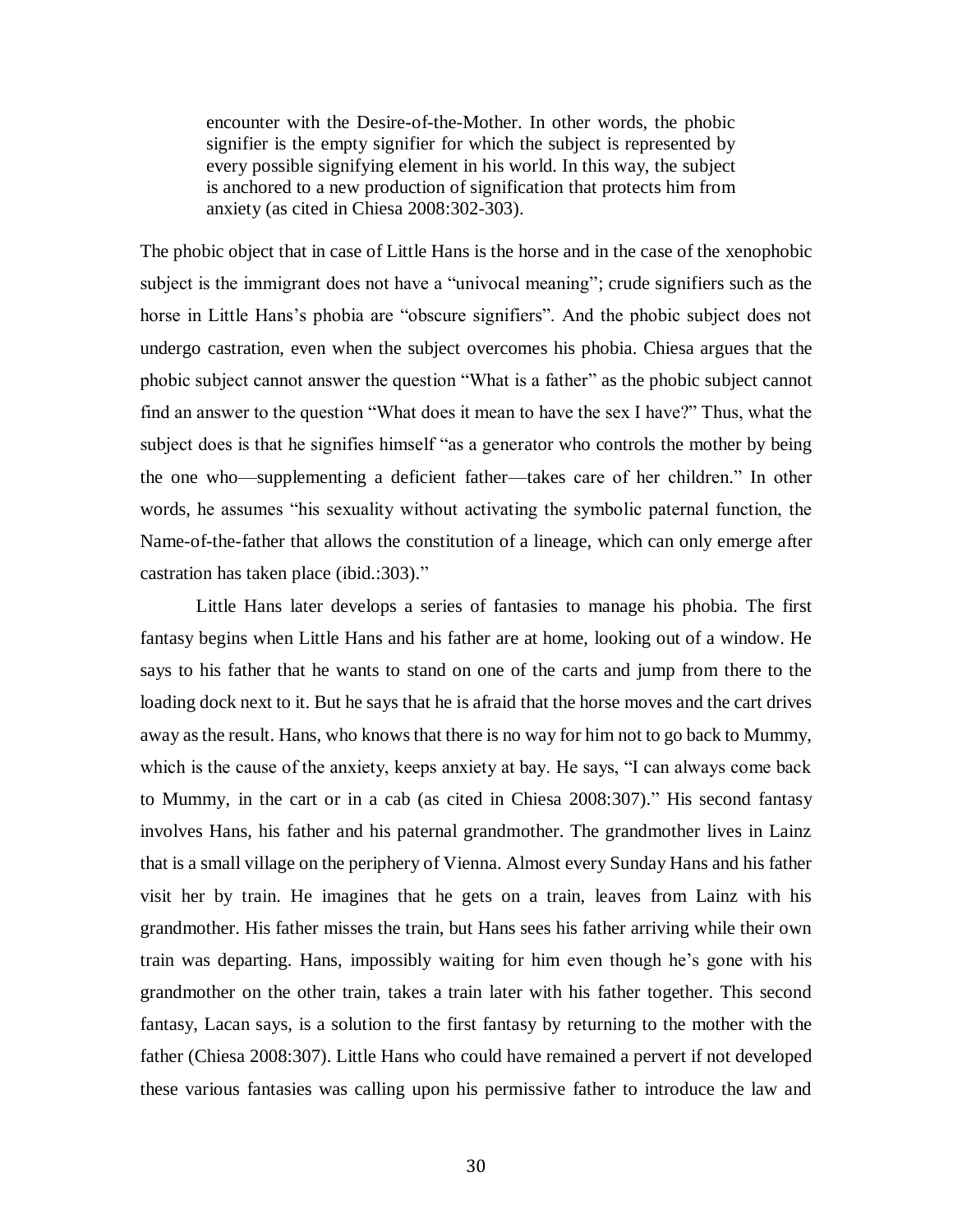organize the space and his identity (sexuate him). His fantasies were his effort to compensate his father's deficiency.

#### **Chapter Four: Perversion and the Permissive Father**

Fink explains the difference between neurosis and perversion.

If neurosis can be understood as a set of strategies by which people protest against a "definitive" sacrifice of *jouissance* — castration imposed upon them by their parents (attempting to recover some modicum of *jouissance* in a disguised manner) and come to desire in relation to the law, *perversion involves the attempt to prop up the law so that limits can be set to jouissance.* (Fink 1997:165 emphasis by the author)

Perverts, Fink says, struggle to bring the law into being, in other words "to make the Other exist". Perversion in the Lacanian theory is based on a specific mechanism of negation, *disavowal*. The evidence of the functioning of this mechanism, Fink says, leads a psychoanalyst to diagnose someone as perverse. *Disavowal* is the English translation of *Verleugnung* also known as denial. Freud used this word with regard to the case of young boys like Little Hans that when seen a girl's genitals, deny that the girl has no penis and claim that they actually saw it. In other words, the perception of the female genitals is *disavowed*. In disavowal the perception of the lack of penis is put out of mind. Disavowal is one of the three mechanisms that constitute the three essential psychoanalytic categories—neurosis, psychosis and perversion. The differentiation is based on the paternal function. Fink describes the disavowal as follows,

I know full well that my father hasn't forced me to give up my mother and the *jouissance* I take in her presence (real and/or imagined in fantasy), hasn't exacted the "pound of flesh" [a Shakespearian expression], but I'm going to stage such an exaction or forcing with someone who stands in for him; I'll make that person pronounce the law. (ibid.:170)

Lacan says,

The whole problem of the perversions consists in conceiving how the child, in its relationship with its mother—a relationship constituted in analysis not by the child's biological dependence, but by its dependence on her lobe, that is, by its desire for her desire—identifies with the imaginary object of her desire. (Lacan 2006:462-3)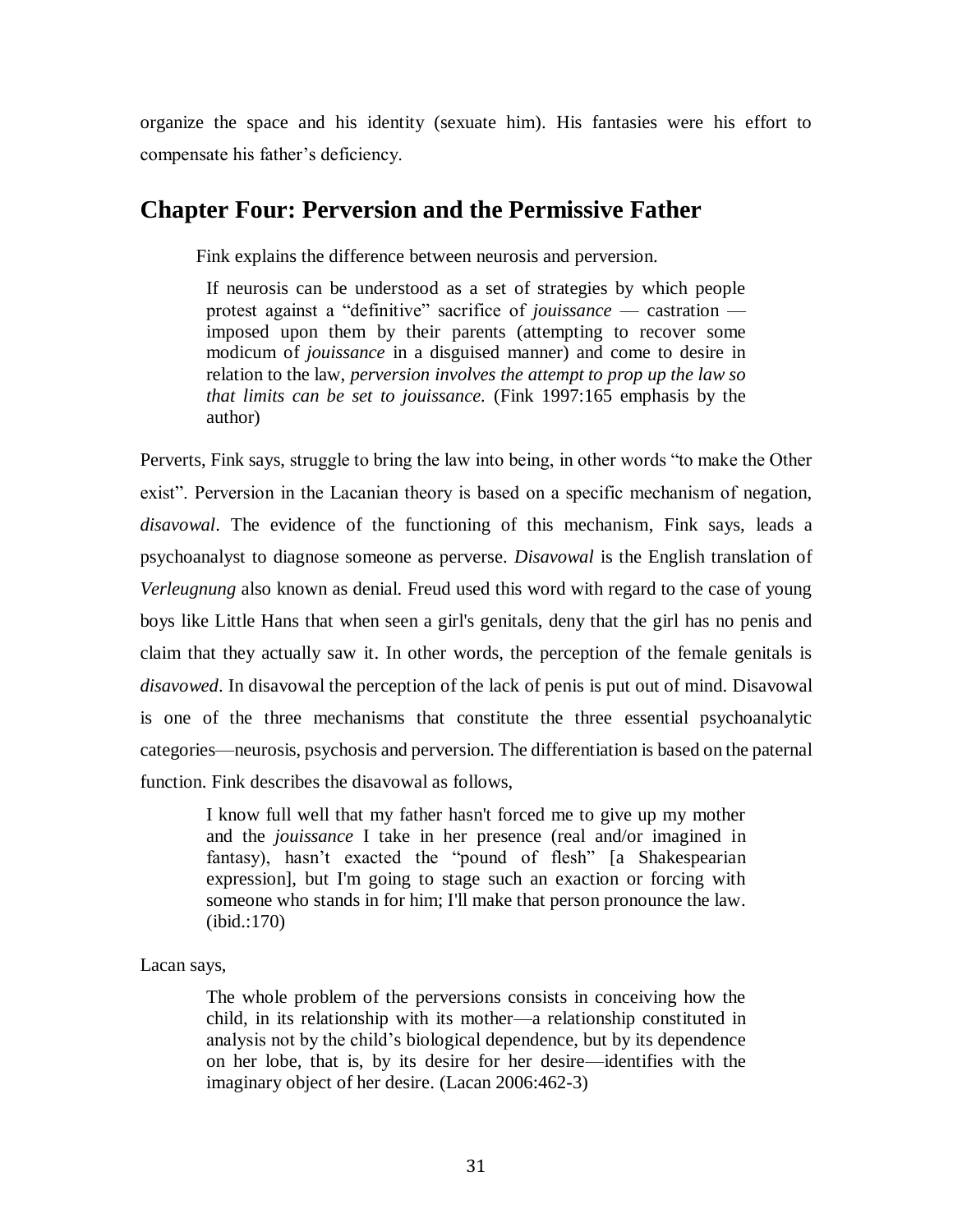#### Lacan says,

Perversion lies at the limit of the register of recognition. Perversion is fragile, at the mercy of an inversion, a subversion, which makes one think of the change of sign which occurs in certain mathematical functions – at the point when one passes from one value of a variable to the value immediately following, the correlative changes from plus to minus infinity. (1988a:221)

Politically speaking, or in other words, it is perversion that is changing the results of referenda where the desire of the Other is put forward for the people to deal with it. So who would most likely out of the three structures that Lacan counts be the first to roll sleeves to satisfy the desire of the Other? Perverts. It's perversion that is changing the national results like that of Brexit where the gap between the remain and leave votes is only seven per cent (53.4% leave and 46,6 remain). Perversion shows faces in margins. The pervert has an inclination of inexhaustible capitation of the desire of the other (ibid.). The uncertainty is fundamental in the perverse relation. Perversion is where

all manner of nuances are called forth, rising up in tiers from shame to prestige, from buffoonery to heroism, whereby human desire in its entirety is exposed, in the deepest sense of the term, to the desire of the other. (ibid.)

The pervert in Lacanian framework is one of the three structures of the subject, alongside psychosis and neurosis. What is the most relevant here is the relationship of the pervert to the Name-of-the-Father or the law. Perverts do not attempt to undermine the law, which is a characteristic of the neurotics. On the contrary, the pervert *disavows* the lack of the Other. He truly enacts the famous Lacan's sentence that "the desire is the desire of the Other." The pervert's answer to the question what is the object of desire of the Other? "Me!"

Fink's figure recaps the differences between the three structures in terms of their relationship to the symbolic order.

|                    | <b>Psychosis</b>                           | <b>Neurosis</b>     | <b>Perversion</b>     |
|--------------------|--------------------------------------------|---------------------|-----------------------|
| the Symbolic Order | is lacking, thus does<br>not exist as such | ineradicably exists | must be made to exist |

**Table 1. Three Structures in Relation to the Symbolic Order. (Source: Fink 1997:193)**

Perversion involves the inability to name something having to do with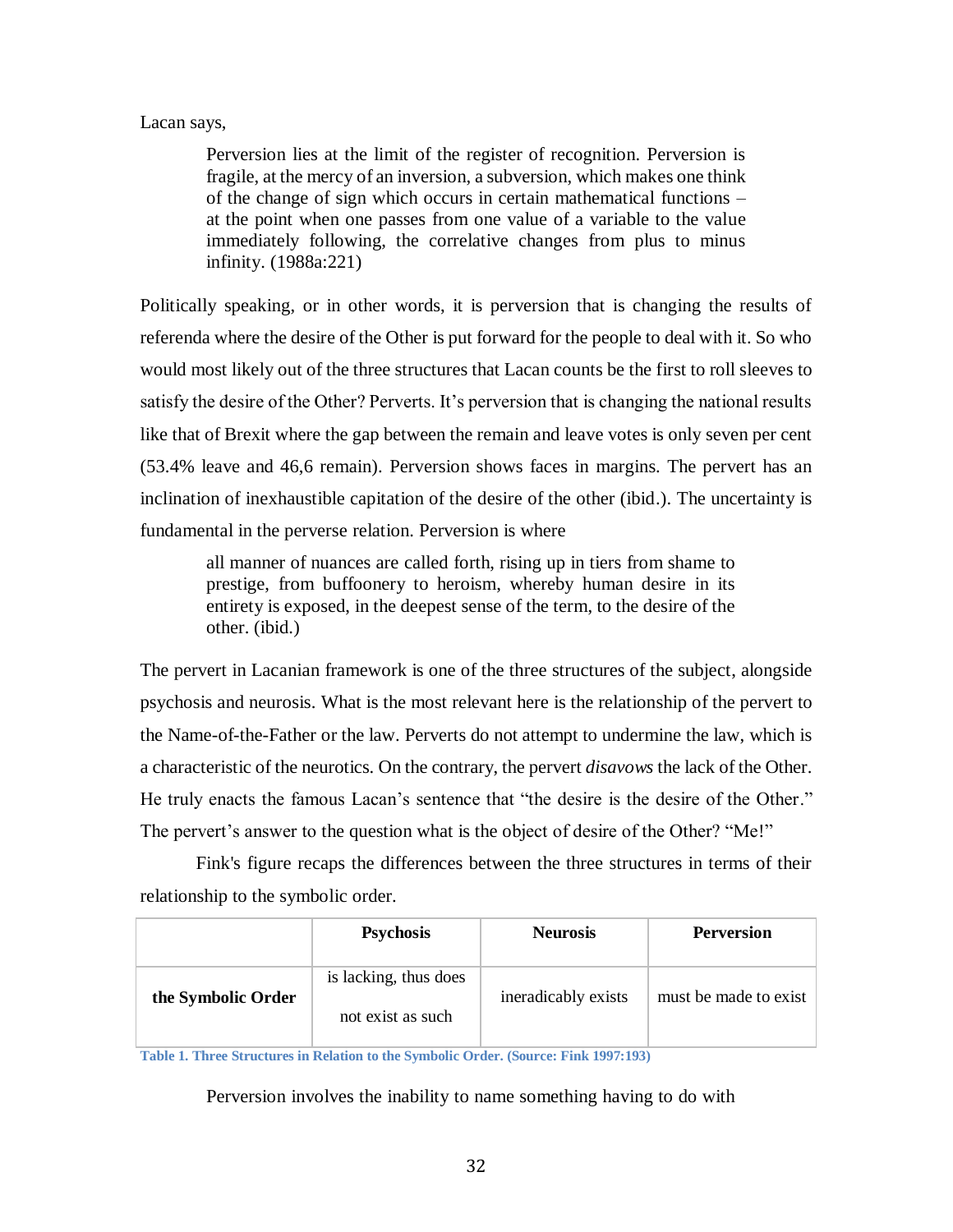the mOther's desire (the father does not seem to be what she wants), to name or symbolize something having to do with sex—the mOther's lack—the result being that the pervert is faced with a lack of lack that generates anxiety. (Fink 1997:194)

Fink states that the object that becomes central in the phobia that in Hans' case is the horse, serves as Name-of-the-Father that brings about the separation of mother from child. Hans attributes certain things to the horse, like that he gets angry; unlike his father that is a partial failure of the paternal function. Disavowal, the pervert's strategy to make up for the deficiency of the father, is an attempt to prop up the paternal function. It is an attempt to "make the Other pronounce the law, or to indicate oneself the place of the law (ibid.:174)." The pervert engages in an attempt to "*supplement the paternal function* (ibid.:193)." This he does by staging or enacting the enunciation of the law (ibid.). The xenophobic says it very clear and loud, for example here,

Not even the terrorist attacks on the evening of Friday 13 November in Paris, Jean-Claude Juncker announced Europe's insistence on the continuation of its refugee agenda. (*The Strange Death*:186)

In response to this liberal ignorance of this speech of the Big Other (the EU),

With disregard to this stance of the EU, Norway hastily changed its asylum policy and Sweden within a fortnight announced that she will introduce checks at its borders. (ibid.:187)

Having not pronounced his desire, the father of a pervert thus propels the child to identify with the imaginary object of the mOther's desire. That is to say that he identifies with the phallus (Lacan 2006:554). He is trying to be the mOther's prized possession, her little dick. This, the father never interferes with. The child asks himself, "What am I? What am I to my parents?" He believes he is what is lacking in his mOther. He believes he is her object *a*. The pervert's solution to anxiety is,

to become the object that can stop up the desire by providing the Other with jouissance, with the kind of satisfaction that squelches desire. (Fink 1997:176).

Fink delineates that the word is the death of the thing (ibid.:177). The child that is fixated in submerging in the mOther as demand needs the parents to symbolize the desire of the mother by naming her desire.

Until the desire of the mOther is articulated the child is fixated in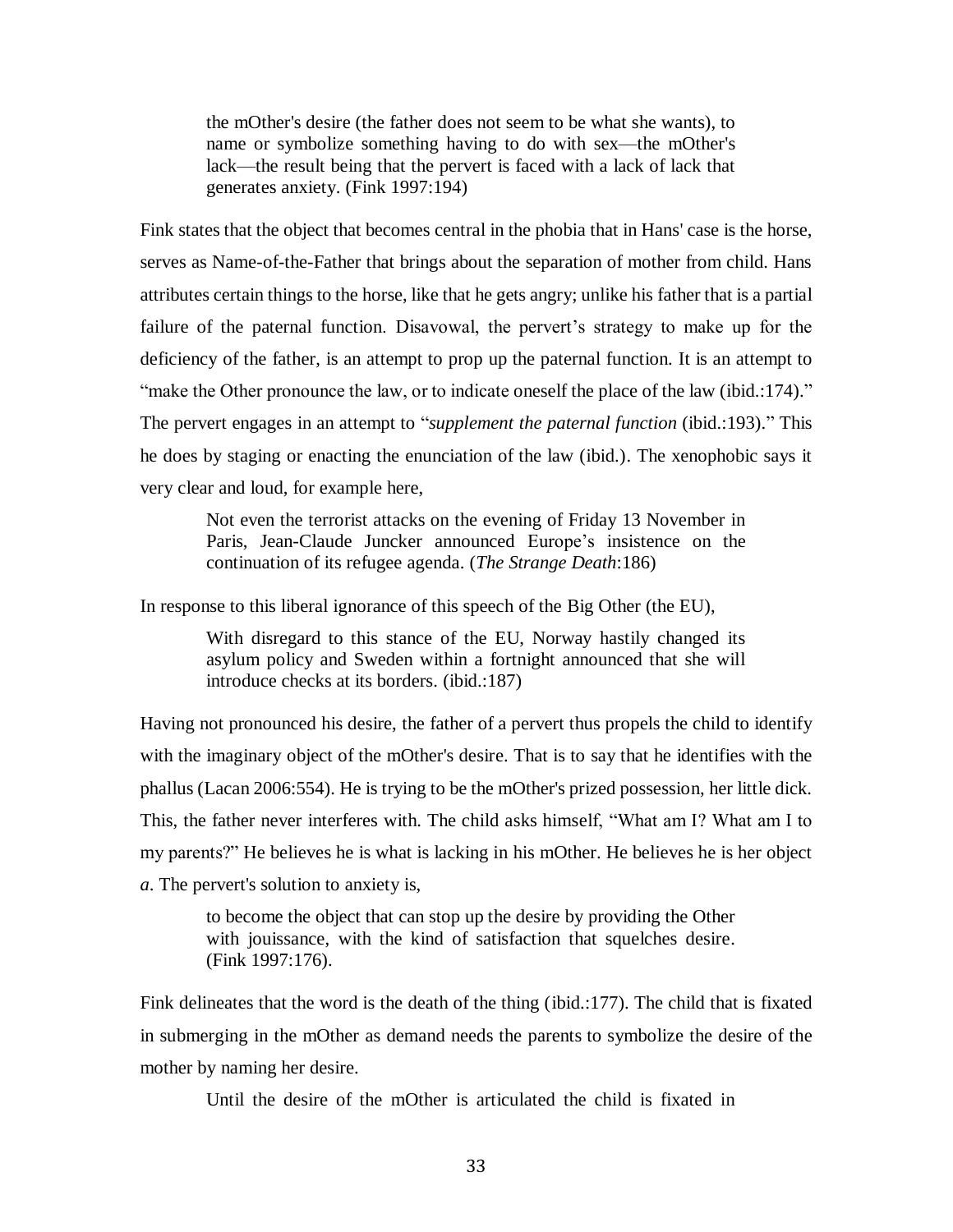submerging in the mOther as demand. After all perversion is pèreversion, as Lacan said; the pervert calls upon or appeals to the father, hoping to make the father fulfill the paternal function. (ibid.:181)

Now that the father has failed and that separation as part and parcel of castration has not taken place, the pervert needs to try to do it himself. He needs to call the law in.

Perversion is an experience which allows one to enter more deeply into what one can call, in the full sense, the human passion, to use the Spinozistic term, that is to say what there is in man which is open to this division from himself which structures the imaginary, namely, between O and O', the specular relation. It becomes a profound experience, on account of the fact that within this gap of human desire, all manner of nuances are called forth, rising up in tiers from shame to prestige, from buffoonery to heroism, whereby human desire in its entirety is exposed, in the deepest sense of the term, to the desire of the other. (Lacan 1988:221)

For instance, extremism and fundamentalism that are the exposition of human desire in its entirety are the manifestations of the call of the pervert for the establishment of limits to the Other's *jouissance*.

The perverse subject loyally and jealously offers himself up to the Other's *jouissance*. There is

> an incessant see-saw of the lark-mirror which, at each moment, makes a complete turn on itself—the subject exhausts himself in pursuing the desire of the other, which he will never be able to grasp as his own desire, because his own desire is the desire of the other. It is himself whom he pursues. Therein lies the drama of this *jealous* passion, which is also a form of the imaginary intersubjective relation. (Lacan 1988a:221 emphasis by me)

This brings us to the matter of jealousy that is explicit in the xenophobic. Desire in its pure form, before the introduction of the symbolic order, is destructive. Freud says the pure form of desire as Hegel teaches us has no outcome but the destruction of the other (ibid.:170). And who has the purest form of desire? The perverse. He also says, the subject's desire is only confirmed in an absolute rivalry with the other. And every time the subject gets close to its primitive alienation, the most aggressive arises, in the form of the desire for the other to disappear (ibid.:170). Lacan refers to Saint Augustine and his note on the all-consuming, uncontrollable jealousy of a child for his fellow being, especially when the rival is clinging to his mother's breast (ibid.:171). To the xenophobic, the new arrivals are the rivals sucking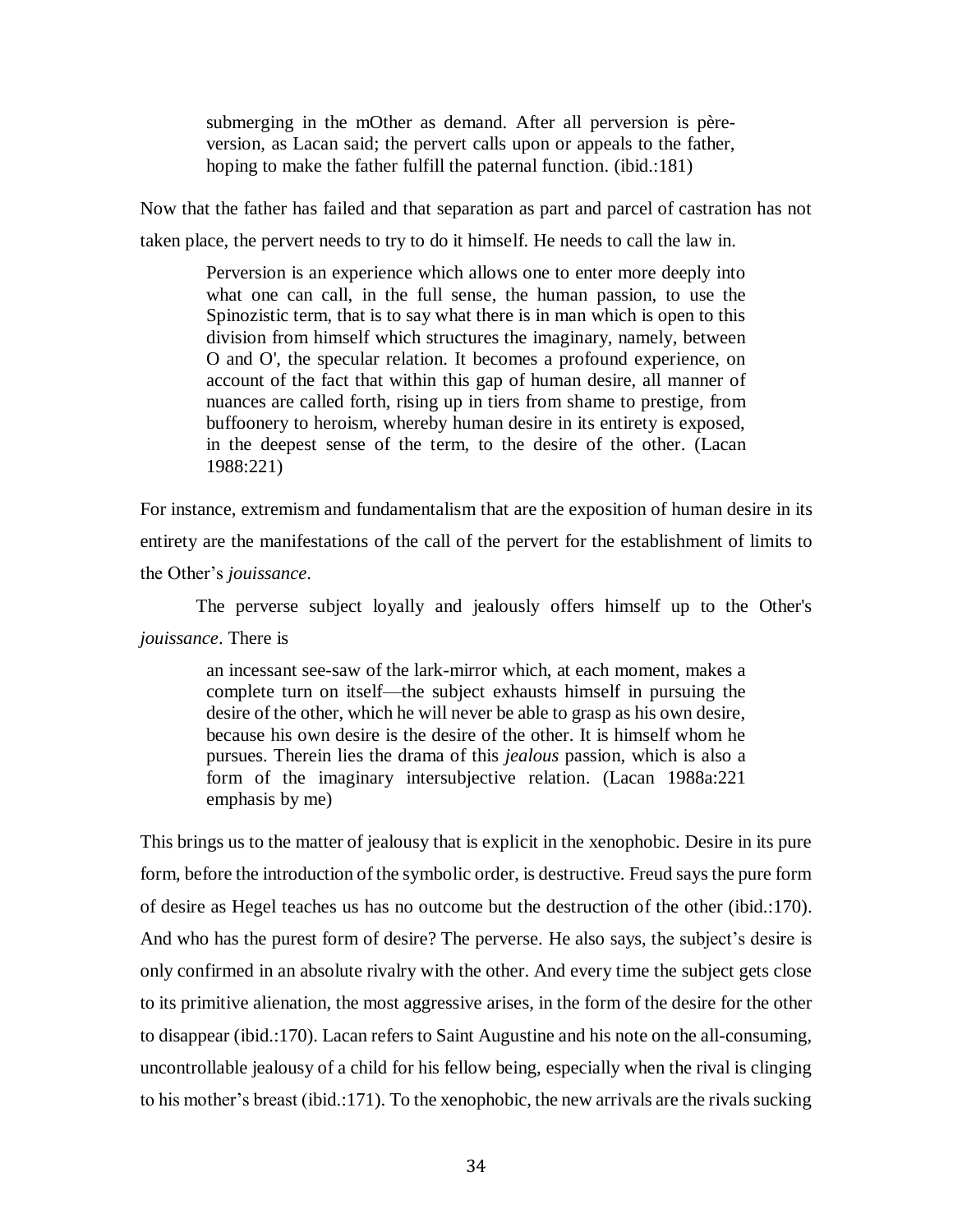on the mother's breast and won all her attention.

Merkel could have been merciful to those in need whilst not being unjust to the peoples of Europe. (*The Strange Death*:296)

The xenophobic, tired of the permissiveness of the father, seeks justice. He is frustrated of the guilt that inhibits enactment of the law. Murray elaborates his frustration in *Chapter: Tyranny of Guilt* where he condemns European liberal societies' unassuageable historical guilt. He recites the story of a left-wing Norwegian politician called Karsten Nordal Hauken who was raped by a refugee. The guilt of the victim for the return of the criminal to his country to the author is a sign of masochism that needs to be stopped. He rejoices at the thought of a day when

Young people who have done nothing wrong themselves say 'enough' with this guilt [.] 'enough' of the feelings of subservience that such guilt forces upon them, 'enough' of the idea that there is something uniquely bad in their past, and 'enough' of a history they were never a part of being used to tell them what in their present and future they can or cannot do. It is possible. Perhaps the guilt industry is a mono-generational phenomenon, to be replaced by who knows what? (ibid.:177)

### **Chapter Five: The Flow of Abjects**

Hook (2004) suggests through abjection we can understand the centrality of corporeality to racism as "the body never 'falls out' of racism (692-693)." He then continues,

In the notion of abjection we have a theory of embodiment able to understand a form of racism that is played through and substantiated by the body's economy of separations and distinctions. We have, moreover, a theory able to grasp a mode of racism that is routed through affective channels and that maintains powerful links to death, the corporeal limits of the subject, and the constitution of the ego. (693)

In xenophobia, I see the same "bodily logic" that Hook sees in racism. Through abjection I can explain the corporeal aspect of xenophobia as a social problem with such extreme emotional intensity, which has been neglected in sociology. Thus I refered to Kristeva's notion of abjection to explain xenophobia.

Julia Kristevia (1982) in her work, *Powers of Horror,* describes abjection that is subjective horror. In other words, it is the feeling of horror when one encounters one's corporeal reality. The abject is what separates what "is not me" from my environment. The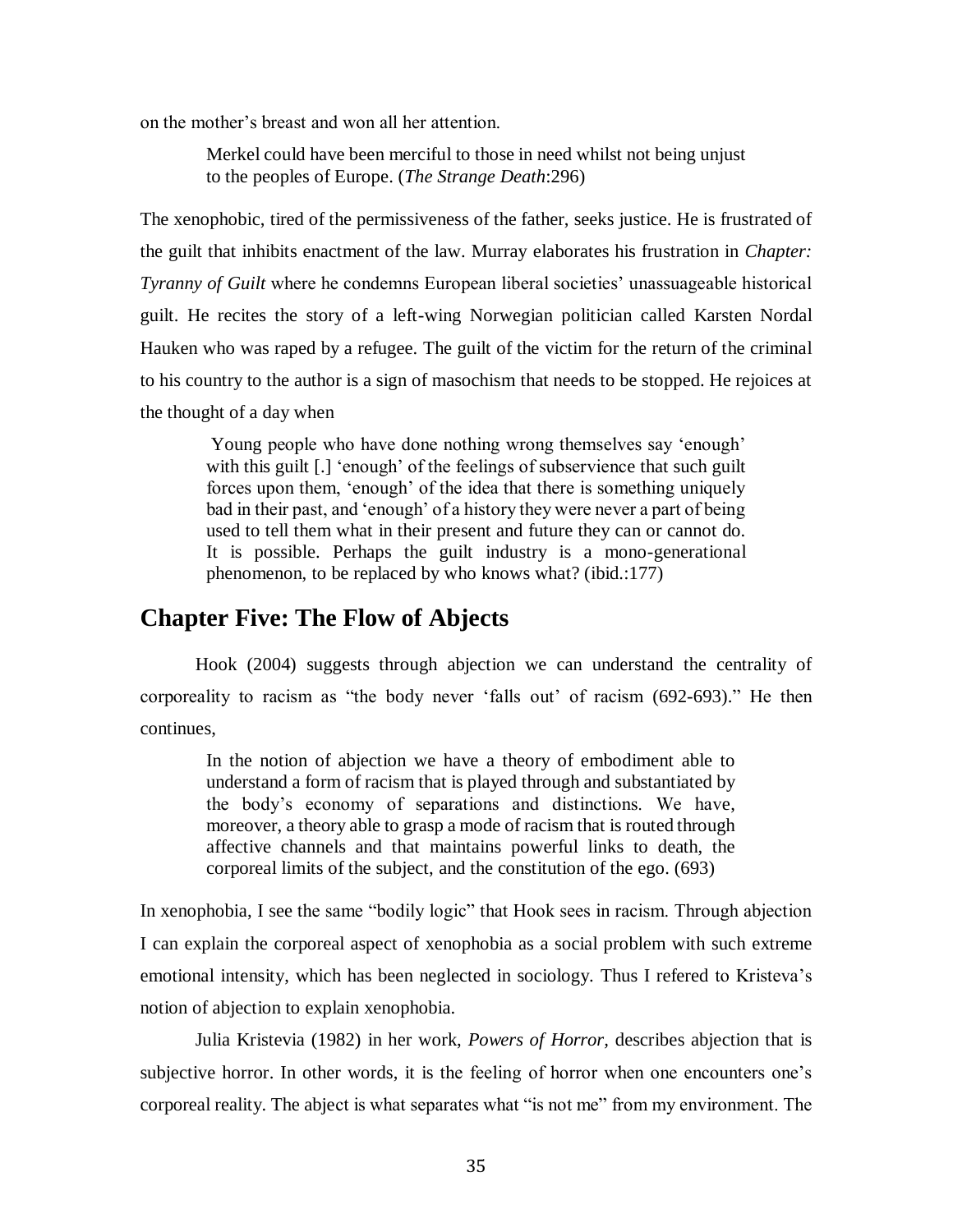abject underpins a social order. It is what has been rejected; what that used to be a part of me. The abject that one cast off, is situated outside the symbolic order like filth, waste, or a corpse. Kristeva discusses the concept of abjection that is most manifest in borderline patients. Kristeva counters two symptoms for the borderline discourse. One is discursive chaos. Second is abjection. Abjection disturbs identity, system and order. It is what does not respect borders, positions, or rules (4). "Abjection is above all ambiguity (9)." This ambiguity develops under the impact of "ruptures" or in the collapse of self-limits. It's neither the subject nor object, neither the inside nor outside, neither here nor there. Let's read Murray's xenophobic text. One can easily spot the "ruptures" in *the Strange Death.*

The world is coming *into* Europe at precisely the moment that Europe has lost sight of what it is. And while the movement of millions of people from other cultures into a strong and assertive culture might have worked, the *movement* of millions of people *into* a guilty, jaded and dying culture cannot. Even now Europe's leaders talk of an invigorated effort to incorporate the millions of new arrivals. (7 emphasis by me)

One can easily sense the fear of moving objects that are entering the borders of the body that in these sentences is called Europe. Blurry borders that make permeation invincible. The author explains that Europe cannot be home to the world as the definition of home falls apart if Europe becomes a home to the world (ibid.). Solidity of identity and body limits are crucial to the peaceful-mindedness of the pervert. If home to the whole world, Europe "must search for a definition of itself that is wide enough to encompass the world" (ibid.). If the world is included inside home, it would be as *Unheimliche* as the moment if a camel could go through the eye of a needle. Borders are vague, and Europe is unrecognizable as the result of such an attempt that the authorities have recently made,

An appeal to justice of a different sort could just as well have come from those of a more conservative mindset. Such people might, for instance, have taken the view of Edmund Burke, who in the eighteenth century made the central conservative insight that a culture and a society are not things run for the convenience of the people who happen to be here right now, but a deep pact between the dead, the living and those yet to be born. In such a view of society, however greatly you might wish to benefit from an endless supply of cheap labour, a wider range of cuisine or the salving of a generations conscience, you still would not have the right to wholly transform your society. Because that which you inherited that is good should also be passed on. Even were you to decide that some of the views or lifestyles of your ancestors could be improved upon, it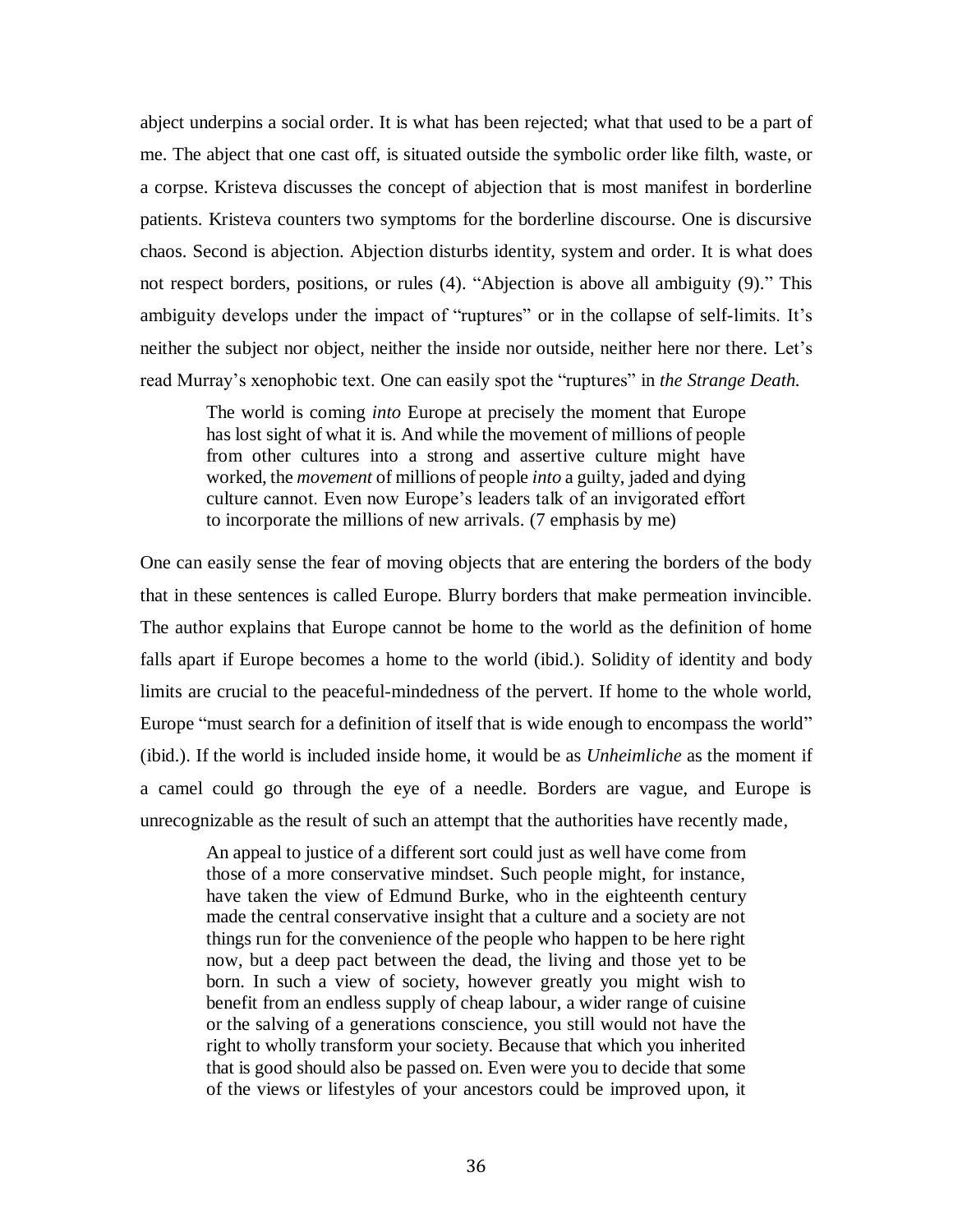does not follow that you should hand over to the next generation a society that is *chaotic*, *fractured* and *unrecognizable.* (296 emphasis by me)

Murray frightened with the image of a chaotic, fractured and unrecognizable body, feels that the *Unheimliche* or the abject can easily permeate the porous body of Europe.

Europe could no longer be bothered to turn anyone away. And so the door just remained open to anyone who wanted to walk through it. (293)

Excrements as one of the pair of polluting objects (excremental and menstrual) pose danger to identity from without. Foreigners to the xenophobic subject stand for the danger that threatens life by death. Polluting objects, in Little Hans's word *lumfs*, are horrifying because they can easily spread, grow and develop at a very fast rate.<sup>9</sup> Given that foreigners give birth at a very high rate, the xenophobic subject would perhaps say they replicate like amoebae. *The Free Dictionary* defines amoeba:

Ameobae are any of various one-celled free-living or parasitic protozoans having no definite form and moving by means of pseudopods.

Lacan characterizes the libido as an imaginary bodily organ he calls *lamella* or *l'hommelette*. The latter term means both "omelet" and "little feminine man"; Lacan offers it as a witty play on Plato's myth that human beings were originally egg-shaped androgynies who were only later divided into the two sexes. Lacan explains what a *lamella* is,

Let us imagine it, a large crepe moving about like the amoeba, ultra-flat for passing under doors, omniscient in being led by pure instinct, immortal in being scissiparous. Here is something you would not like to feel creeping over your face, silently while you are asleep, in order to seal it up…

Lamella is something extra flat, which moves like the *amoeba*. It is just little more complicated. But it *goes everywhere*. And as it is something – I will tell you shortly why—that is related to what the sexed being loses in sexuality, it is, like the amoeba in relation to sexed beings, *immortal* because it survives any division, any *scissiparous* intervention. And it can run around.

Well! This is not very reassuring. But suppose it comes and envelops your face while you are quietly asleep…

l

<sup>9</sup> Like infectious diseases mostly that the xenophobic is afraid of being spread by the entrance of refugees into home.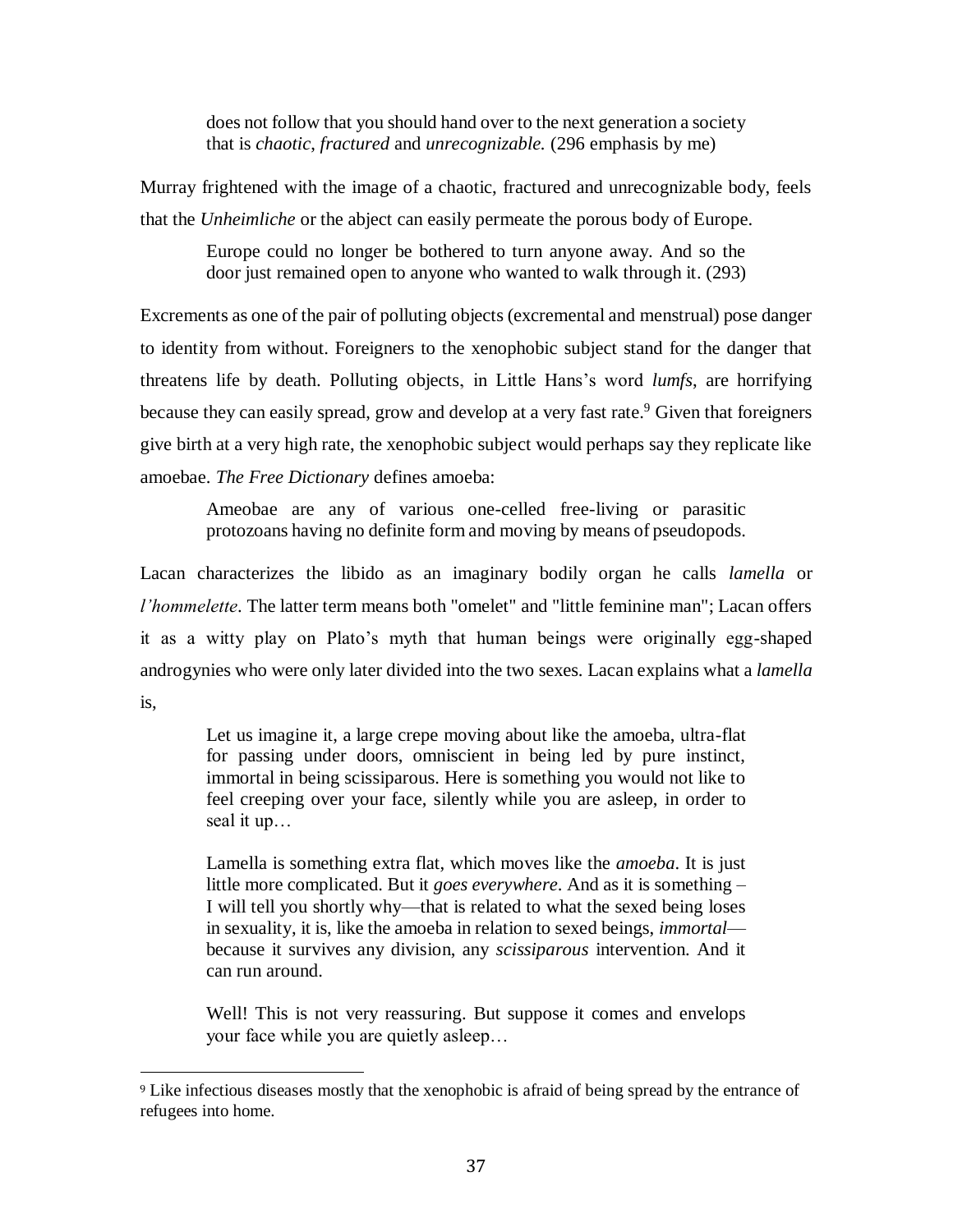I can't see how we would not join battle with a being capable of these properties. (Lacan 1988b:197)

One could easily point out the similarities between the lamella and the depiction of a refugee that is observable in xenophobia. First of all, it can go everywhere. We hear it everywhere in the news about the "flow", the "wave" and the influx of refugees. In the myth of Cain that was cast off, how did God punish him? He made him immortal. He had to wander around the world, like a homeless but forever illegal to immigrate to any land. And lastly, they replicate, they grow by splitting. Organisms that reproduce themselves in a non-sexual way, bacteria, viruses, prions, and clonescan, in principle live forever, because their reproduction comes down to a replication. It is a replication not a reproduction. More importantly, he is not castrated. He is not prohibited by the father to whom the xenophobic is begging to castrate the new arrival. The refugee is like the *hommelette* that

… is one of the few human-like figures who needs not fear castration. He is, qua odradek, human in appearance only; furthermore, considering that he is both *prephallic* and *immortal*, he truly has '*nothing to lose*' in both senses of the phrase (there is no penis to be *castrated* and no determinant end to his existence. (Evans 2016)

Also, the myth of the stork can articulate the *Unheimliche* that is the real in the Lacanian sense and which is abject in Kristeva's theory of abjection. The doors are open to these new arrivals, new babies, new-born-s or in case of refugees one could say newbrought-s. The new-brought babies by boats or the old baby bringer, the stork, they can be dropped right on the lap of a mother or down the chimney that is as dark and dirty as a tunnel like the rectum from where one defecates. The myth of the stork that brings children to their mother is an old tale. The stork fable has been part of the European folklore for centuries. Little Hans was told that the stork brought his new sister. The stork soars high with little wing-flapping. Their flight patterns are heavenly gliding motionless on currents of air. Their appearance is phallic (Margolis and Parker 1972:502). But, there is a dark side to the beautiful story that we were told as a child. What if the stork drops the baby by mistake? The stork has been portrayed as a benign bird that is responsible for all maimed or stillborn infants. It is supposed that she dropped them *en route* to delivery. Or she brings crippled infants in "punishment and revenge to those who formerly tormented or taunted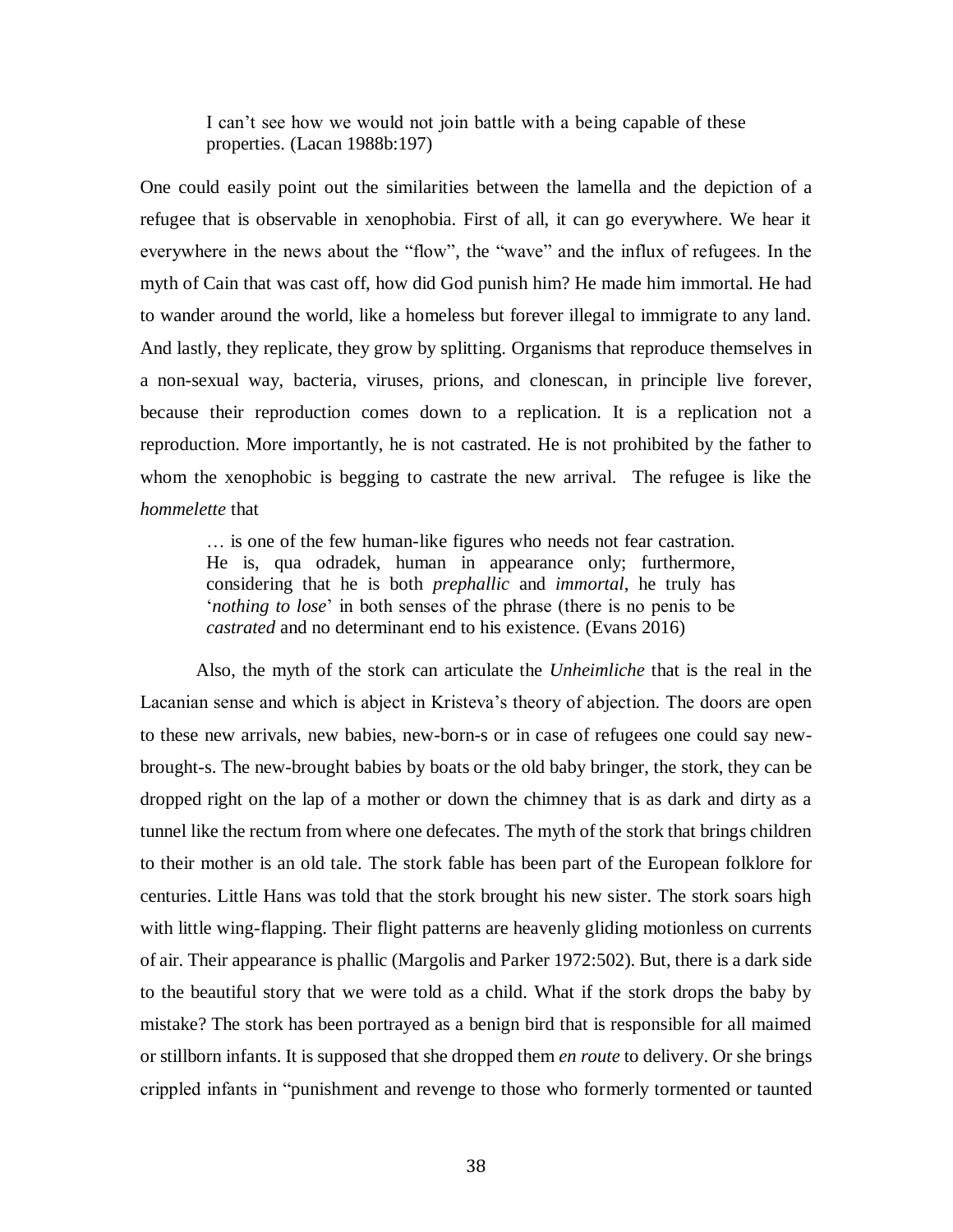her (497-8)." These people who have nothing to lose are dropped in the sea like unwanted babies or faeces to be either picked up or washed away later by the sea to the shore like Alan Kurdi.

The naval patrols in the southern Mediterranean were continuing to pick people up in their thousands. Indeed, according to the EU's own agencies, the number of migrants arriving into Italy in July 2016 was 12 per cent up on the numbers in July 2015. A year on from what was meant to be the peak, more than ten thousand people were picked up off the North African coastline in just 48 hours. Whenever the media did report these events they described the migrants as being 'save' or 'rescued' from the Mediterranean. Most of the time the European vessels simply went ever nearer to the North African shore and picked people up from the boats they had been pushed off in not many minutes earlier. But the implication was really that they were being 'saved' and 'rescued' from terrible situations that had caused them to set out on the boats in the first place. (*The Strange Death*:284)

The xenophobic subject is sensing his concept of home is tearing apart. The loss of borders

has made it an easy target for migration.

The aim of migration was to fundamentally alter the concept of Europe and make it a home for the world, then the people of Europe would most likely have risen up and overthrown those governments. Europe is the home of the European peoples, and we are entitled to be home-centric as much as the Americans, Indians, Pakistanis, Japanese and all other peoples are. (ibid.:296-7)

The abjects must be kept somewhere between here and there, where it belongs, somewhere not inside or outside. Murrays says,

They could, for instance, prioritize a policy of keeping migrants in the vicinity of the country from which they are fleeing. (ibid.:298)

Cain built a city in the vicinity of the city of God.

In Anti-Oedipus, Deleuze and Guattari argue that "the general theory of society is a generalized theory of flows" (Deleuze and Guattari 2000:262). How to code these flows (139) is every society's goal and the "terrifying nightmare" (140) of any society is a flow that eludes its codes, that is, a decoded or uncoded flow (25). Civilizations have tried to arrest and measure these flows.

The social machine is literally a machine, irrespective of any metaphor, inasmuch as it exhibits an immobile motor and undertake a variety of interventions: flows are set apart, elements are detached from a chain,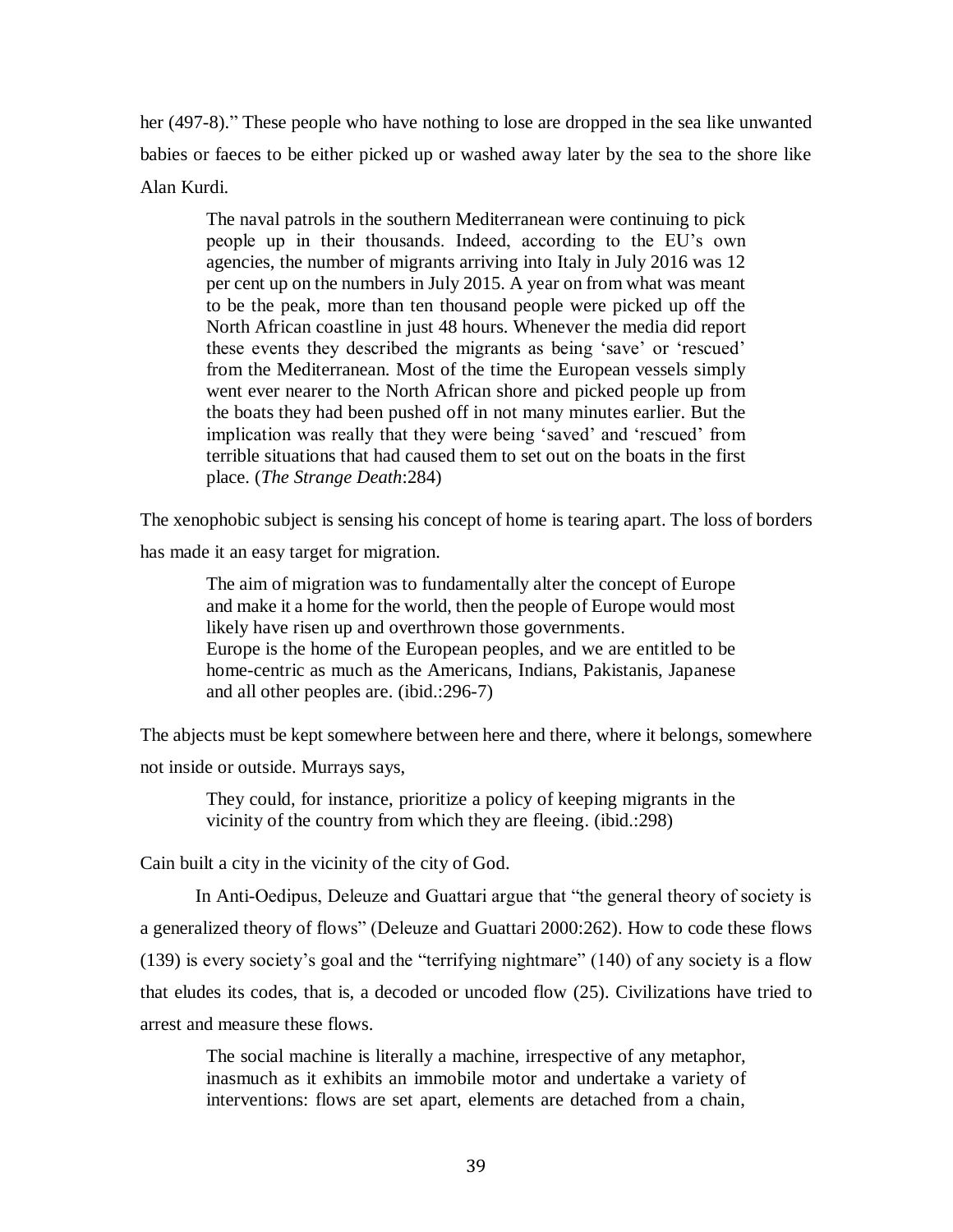and portions of the tasks to be performed are distributed. Coding the flows implies all these operations. This is the social machine's supreme task, inasmuch as the apportioning of production corresponds to extraction from the chain, resulting in a residual share for each member, in a global system of desire and destiny that organizes the productions of consumption. Flows of women and children, flows of herds and of seed, sperm flows, flows of shit, menstrual flows: *nothing must escape coding*. The primitive territorial machine, with its immobile motor, the earth, is already a social machine, a megamachine that codes the flows of production, the flows of means of production, of producers and consumers: the full body of the goddess Earth gathers to itself the cultivable species, the agricultural implements, and the human organs. (141-142 emphasis by me)

The nightmare of every society is the terror of a non-coded or decoded flow. The uncoded flow of abjects has become the nightmare of Europe. The EU has tried to code the flow of refugees by its "mandatory quotas" but they have been "divisive and ineffective," says the president of the European council, Donald Tusk (Rankin 2017)."

We can remember that Little Hans was afraid a horse would come in, a horse would fall, or a locomotive<sup>10</sup> that is just like a *widdler*.<sup>11</sup> Hans saw a steam engine when he was at the railway station. The engine was peeing, but no *wiwimacher* is visible. Phobic objects are most terrifying when they start to move either part of their body or the whole. In case of a xenophobic phobic objects are inherently moving objects, coming from the sea, crossing borders, penetrating the borderless Europe. The xenophobic is terrified of the unrestricted flow of these abjects that are uncoded. An abject is *Unheimliche* as it is not alien yet not inside or outside thus disturbing the identity and space.

The abject is what I must get rid of in order to be an I at all. It is a phantasmatic substance not only alien to the subject but intimate with it—too much so in fact, and this overproximity produces panic in the subject. In this way the abject touches on the fragility of our boundaries, of the spatial distinction between our insides and outsides as well as of the temporal passage between the maternal body and the paternal law. Both spatially and temporally, then, abjection is a condition in which subjecthood is troubled … (Foster 1996:114)

I already developed the similarities between refugees and excrements or in Little Hans's words *lumfs* that were the replacement for new-born children. Refugees as if dropped like

 $\overline{a}$ 

<sup>&</sup>lt;sup>10</sup> Klein's use of locomotive

 $11$  Little Hans's word for penis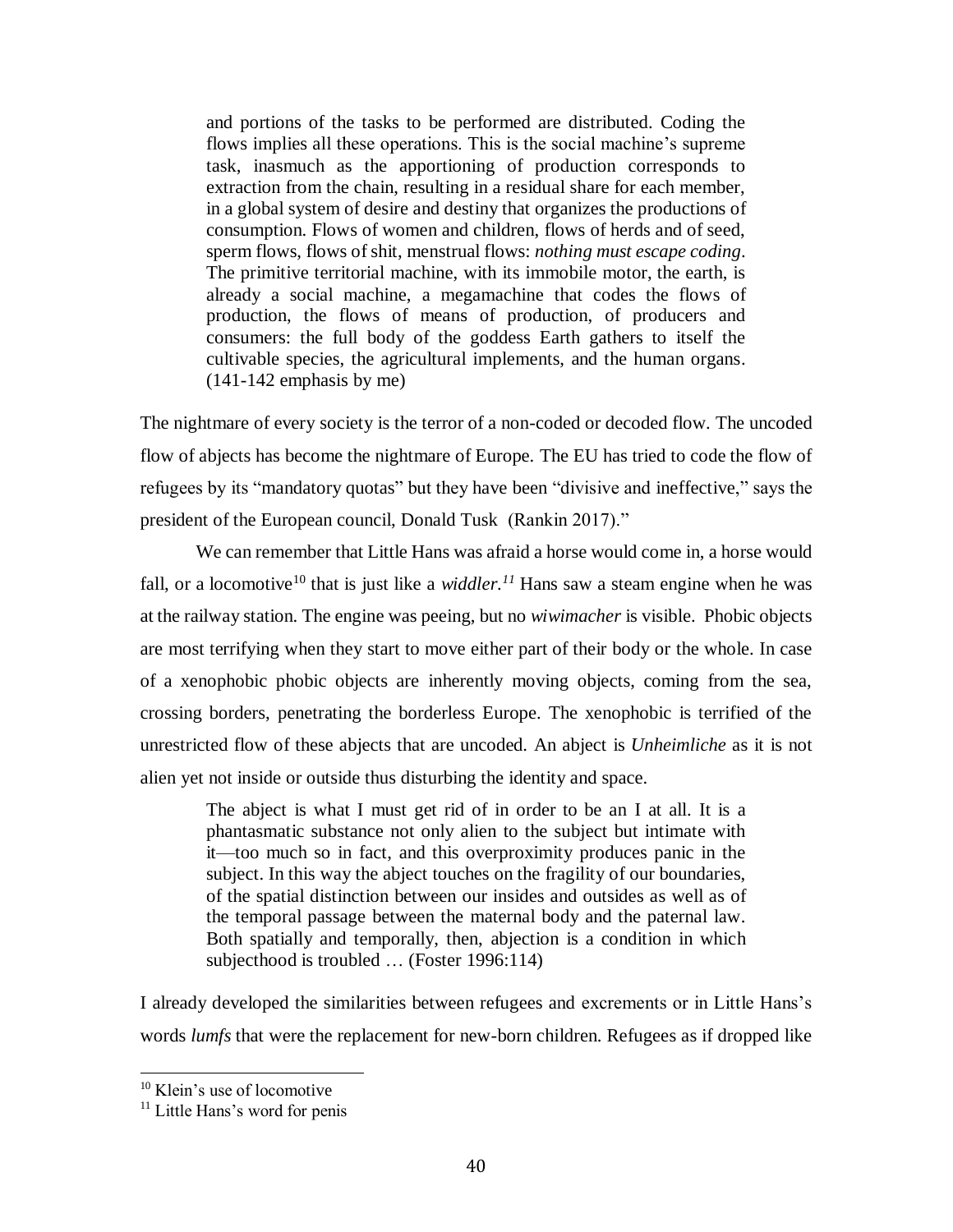lumfs belong to the anal universe. The xenophobic is afraid because there is no differentiation in the anal universe. In "the anal universe where all differences are abolished (Chasseguet-Smirgel 1985:3)."

The xenophobic author of *The Strange Death* condemns the concept of the art that is mostly attractive to the movements that in his mind would be the same as the ones that support the Welcome Refugee cause. The three movements in contemporary art, "the parasitic, the haunted full stop and the studiedly insincere," Murray says, are not "aberrations in the culture" they are,

The greatest possible refutation of the presumptions of recent generations. Contra all the assurances and expectations, the people who came into Europe did not throw themselves into our culture and become part of it. (*The Strange Death*:276)

Murray is afraid of this "fusion" art that can be about falafel. He is condemning contemporary artists who do not attempt to connect to any enduring truth, and simply saying to the public that "I am down in the mud with you." In the mud, everything is the same color. Differentiation fails and recognition as well. In the mud, be it money, baby, or faeces, the same! Everything turns into a *lumf*. Nothing is identifiable. Once again the xenophobic is stating that the absence of differentiation is what is causing his anxiety. In the abject art, Mike Kelley (as cited by Foster 1997:119) who explores the space where symbols are not stable, he asserts that he is intended to "interconnect everything, set up a field, … [where] there is no longer any differentiation." In this field "the concepts faeces (money, gift), baby and penis are ill-distinguished from one another and are easily interchangeable (Freud as cited by ibid.)." Once distinctions gone, the baby, the penis, and the lump<sup>12</sup> of shit become the same. The xenophobic is afraid of losing not only part of his living body but the totality of it if differentiations are obliterated as the result of which everything will turn into a lump or in Little Hans's terms, into a *lumf*.

## **Chapter Six: An Open-End Conclusion**

 $\overline{a}$ 

 $12$  Lumpen the German word for "rag" that Marx found it abject too in the word Lumpenproletariat that are the mass too ragged to form a class is the word that all the abjects are deducted to.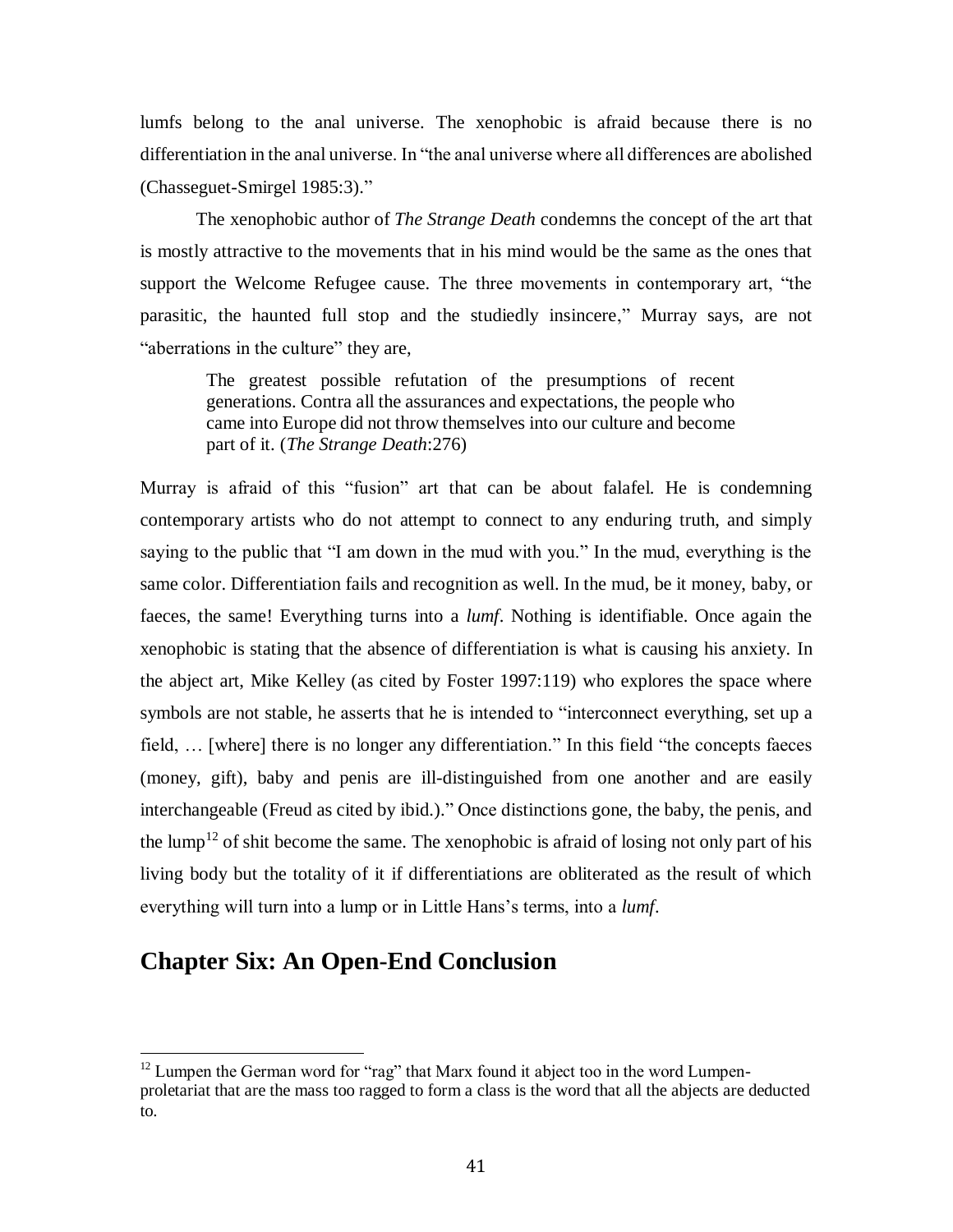I discussed how I diagnosed the xenophobic as the perverse as he has gone under alienation but not separation. Separation is relieving. On the conscious level, the xenophobic is afraid that Europe is going to die, but unconsciously he wishes she would be dead and allow him to have desire without her part of it, and back to be the full-fledged German, English, or etc.. But the abject that was thrown out by the symbolic, like Cain into exile, is approaching the seamless Europe. Cain was sentenced to wandering not to death and now he is coming back to Europe under the disguise of an asylum-seeker; the xenophobic calls upon the symbolic order to do something. The immortal is approaching. If I may rephrase Fink's sentence, the xenophobic

"… know[s] full well that [his] father hasn't forced [him] to give up [nation-state] and the *jouissance* [he] take[s] in her presence hasn't exacted the 'pound of flesh,' but [he's] going to stage such an exaction or forcing with someone who stands in for him; I'll make that person pronounce the law." (1977:170)

The xenophobic is seeking a charismatic figure to set limits to the flow of the phobic objects. The EU has required that the xenophobic erase its borders, "handing itself over to it in an unconditional manner (Harari 1991:75)." No matter how loud the xenophobic is repeating his implicit exhortations to his father, "Be a real father!" he is unheard. The danger lies here now for Europe as the xenophobic cannot buy the discourse about warstricken refugees as "the story has run out" (the title of a chapter in *The Strange Death*). Like Little Hans, the xenophobic knows where the new arrival comes from and is saying he is irritated by the lies he claims he has been told. The xenophobic has seen how refugees who were told to be children, but pretty old to be children, resisted being misled any more by his parents with the stork fable. He is questioning the wisdom of the father. The subject to know is not reliable.

When the British government agreed to take in a certain number of unaccompanied child migrants from the camp, photographs of the young arrivals appeared in the newspapers. Some of the 'children' looked distinctly adult. Some were in their thirties. (*The Strange Death*:292)

Now that we know the xenophobic is the perverse asking the father to name the desire of the mOther in his deficiency, what can we do?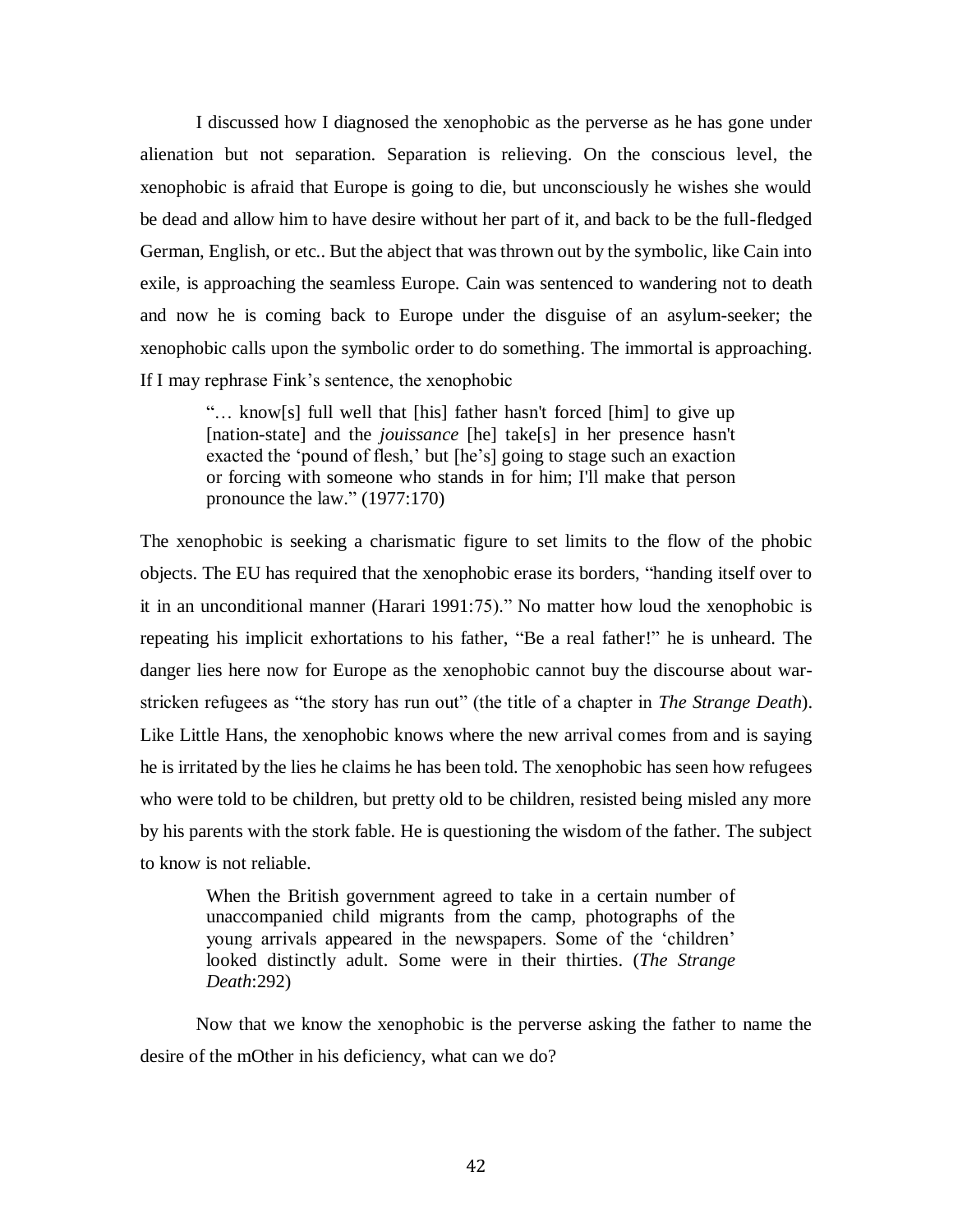Now that we know xenophobia is the fear of the flow of abjects into home, what can we do?

Now that we know refugees to the xenophobic are like the *hommelette*, haven't been castrated by the Name-of-the-Father thus immortal and prephallic and having truly nothing to lose, what can we do?

Should Europe open the borders and let everybody in?

Should Europe confront her phobic object? How can in practice Europe put limit to the desire of the Other for the xenophobic to be treated? Is it really treatable?

Once again we should go back to Freud's Little Hans. Little Hans every time he asked about the birth of his new sister, his parents would answer him with all stories except the real one that the father had a role in the birth of the new arrival. Little Hans unconsciously knew the stories about the stork bringing babies were not true. He even started playing a little game with his parents about how Anna was there with them at Gmendun the year before she was even born. Lacan says fantasies help anxiety go away. What is the fantasy Europe needs to overcome this phobia? Has Europe ever tried to tell the true story of the new arrivals to the xenophobic? How should Europe code this uncoded flow of humans into home? As Deleuze and Guattari have said that uncoded flows are every society's nightmare (Chapter Five). The EU cannot scrap the refugee quota and leave the refugees as the *hommellettes* uncastrated and the perverse as xenophpbic as they are. In Lacanian terms, the *hommellette* is not castrated. But how to castrate refugees if one has to value human rights? Is it a trade-off situation? Orbán has warned Europe,

Let us hope that God will help us and we will not have to invent a new type of political system instead of democracy that would need to be introduced for the sake of economic survival … Co-operation is a question of force, not of intention. Perhaps there are countries where things don't work that way, for example in the Scandinavian countries, but such a half-Asiatic rag-tag people as we are can unite only if there is force (Horvat 2015).

But Murray, not under the pressure like that of a politician, who has to win the votes of the public, renders it less aggressively and says,

They could, for instance, prioritize a policy of keeping migrants in the vicinity of the country from which they are fleeing. (*The Strange Death*:298)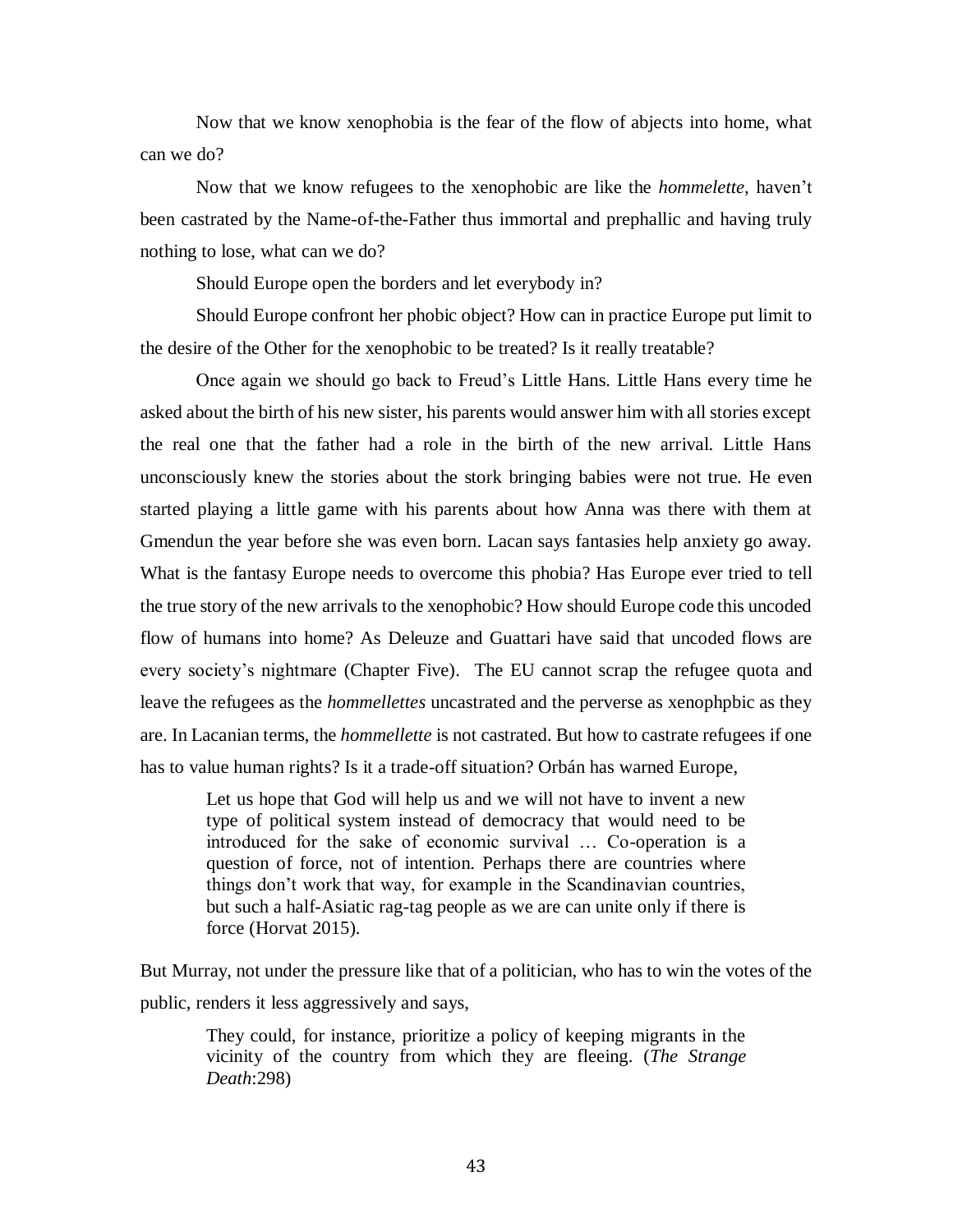Should Europe then like Cain in the biblical story build a city next to the city of God? That is what Europe is doing right now by paying cash to Turkey to keep refugees.

I do not have a certain answer to all the above. But I know that there are some points we need to bear in mind in dealing with xenophobia. I associate sudden recent xenophobia to Brexit whose future will determine the future of the European Union. The UK has voted to leave the European Union. The date of separation is set at 11 pm UK time on Friday 29 March, 2019 and there are three main concerns that have to be dealt with before the "divorce:" how much the UK has to pay to the EU, what happens to the Northern Ireland border and what happens to UK citizens living elsewhere in the EU and EU citizens living in the UK? But there is the possibility of a no-deal ending to the negotiations between the UK and the European Union. A no-deal would mean "scrapping a 21-month transitionary exit period (Petkar 2018)." This means the UK can refuse to pay a divorce bill to the EU that is estimated at about 39billion pounds. Residency rights for 3.7million EU nationals in the UK would also disappear overnight. This also applies to 1.3million UK nationals residing in the EU. If the EU takes further the capitalist erosion of the Other's efficiency, the xenophobic subject will fall even more deep into a panic.

Kovacevic (2011) in his brilliant paper*, Masochism in Political Behavior: a Lacanian Perspective* discusses that the masochist's "victories" are by necessity temporary as he will require constant repetition. Masochism is a category of perversion. The xenophobic like the masochist is struggling for separation from the Other. Separation means that law has to be brought forward. Lacan says that what underlies this push for separation is the appearance of anxiety. The masochist is always trying to make the Other redefine their relation. The masochist wants boundaries imposed, rituals and practices call fort, and lay down the law that everybody has to respect. But all this is temporary (Fink 1997:188). The threat of imminent chaos remains ever present. The masochist makes the Other anxious to make him create laws that would take care of the masochist's demands. But this is temporary satisfaction, as the masochist will endlessly take it even further.

Before the arrival of his sister, Little Hans had already shown the wish for the death of the father. His wish for his father to die was coupled with his love. He "quite unexpectedly butted his head into his [father's] stomach, so that he had given him as it were a reflex blow with his hand." This, Freud says, was "an expression of the little boy's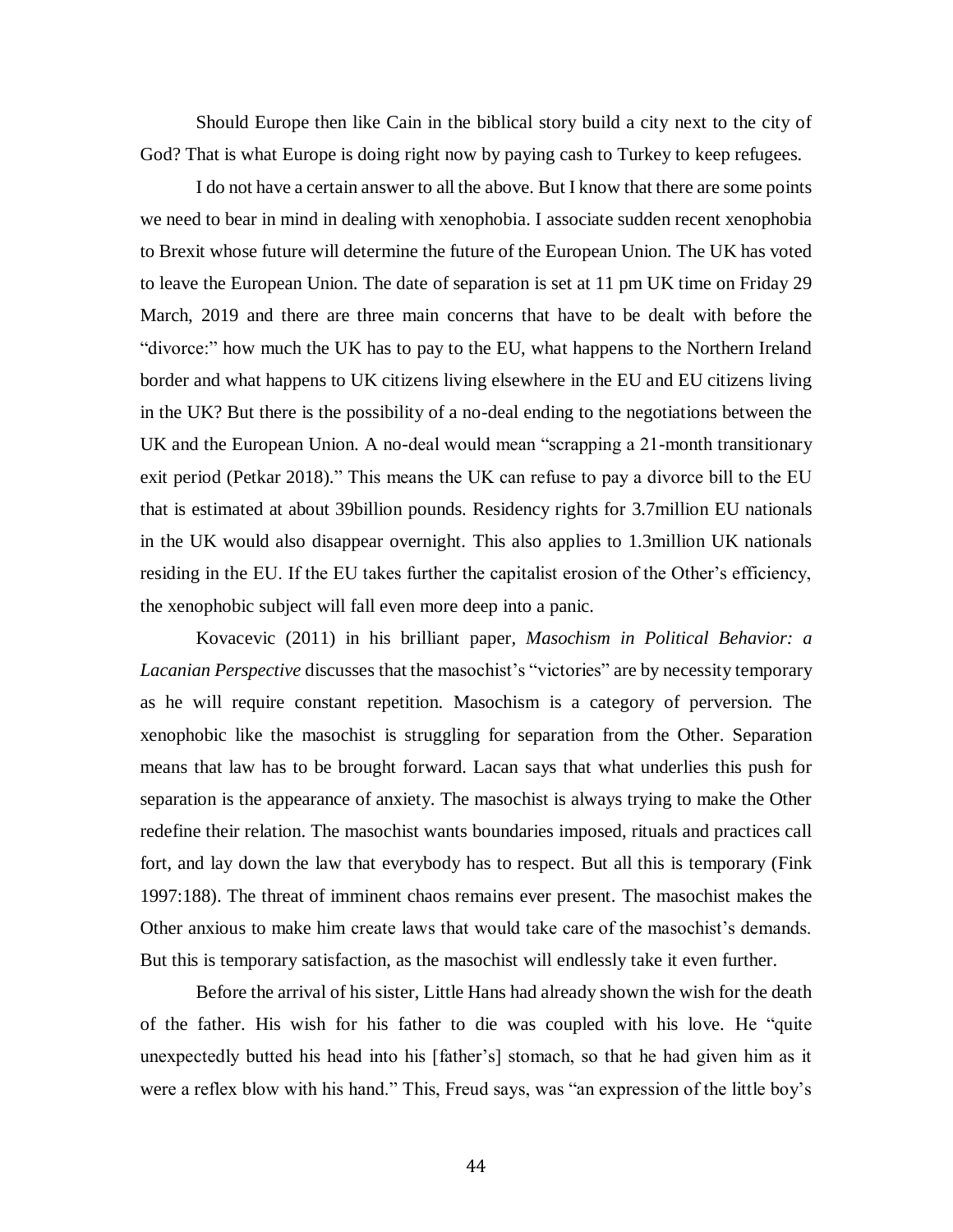hostile disposition towards him, and perhaps also as a manifestation of a need for getting punished for it" (Freud 1977:204). The EU needs to take serious action with regard to Brexit and set an example for future troubles that are already emerging, like in Hungary with Orbán unscrupulously threatening to replace democracy with a new political system if necessary. The EU has to demonstrate its authority every time xenophobia shows her face, as there is no permanent solution. As I am writing this these I heard about the news that the EU took action against the transgression of Hungary ("EU Parliament Votes," 2018).

To conclude I will take a long quotation from Hyldgaard's magnificent article on perversion, *The Conformity of Perversion* and from there I will try to have suggestions for the current xenophobia in Europe.

Hyldgaard writes,

Rather, the other is a puppet in that scenery which is an imperative necessity for the perverse subject's fulfillment of satisfaction. If the other forgets his or her part, or is incapable of playing his or her part in the subject's fantasy about the other  $\overline{\phantom{a}}$  for instance as a frothing greedy vamp or the reverse, an innocent, asexual Lolita who can be corrupted by the pervert — then *the scene or the setting collapses*. This is one of the reasons why perverts are often compelled to seek out the professionals, i.e., the prostitutes, as these are paid in order that desire should not crop up as a question. This is probably the definition of, and a precondition for, professionalism altogether.

That the prostitute or the other in general is a puppet in the perverse subject's fantasy can explain why the question — of how the obvious simulation of the prostitute can have an effect — is naive and beside the point; it is an irrelevant question. In the perverse scenery the seemingly naive illusion dominates. Authenticity is neither an issue nor a problem in perversion. Only the neurotic worries whether the Other's, meaning the lover's, desire and manifestation of lust is authentic. The Other's desire is never occasion for knowledge, only occasion for doubt and supposition in a neurotic structure.

In contrast to the neurotic, the pervert knows what he desires. The pervert's relation to the other's desire is, or must be, a relation of knowledge, not of question, not of lack of knowledge. The masochist must be able to control the situation, he must be able to instruct the scenery either explicitly by detailed prescriptions of clothing, lines etc. or by manipulating the other to humiliate him or her. The masochist's climax is reached when he can prompt the other to think that it is her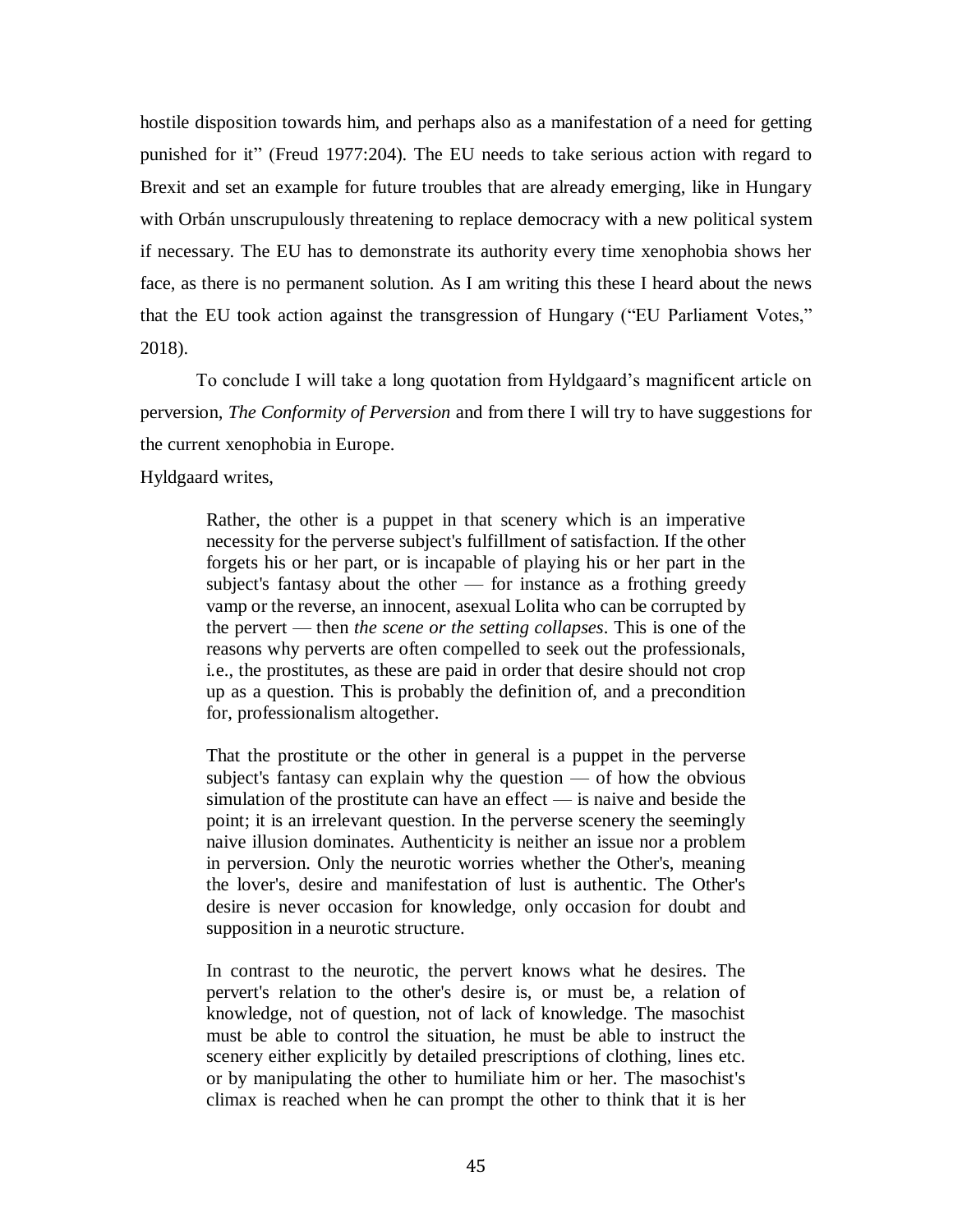desire to kick, beat up and humiliate him; when he can make her think that she is not a puppet on a string, but a true sovereign, and act accordingly. This is the reason why sadists and masochists cannot form an ideal couple, as the agent of both parts is knowledge, the key word is control, the other must never be the Other, never be the occasion of anxious doubt (Hyldgaar emphasis by me).

Thus, the xenophobic is making scenery that is an imperative necessity for him to feel satisfied. If the EU forgets her part and is incapable of playing her part in the xenophobic's fantasy the scene collapses. Perverts have to pay to leave no place for any further question. Perverts are fond of professionalism and contracts. If the UK has forced this divorce on the EU and has been treating the EU like a puppet is because she knows what she desires. The perverse needs to control the situation; she must instruct the scenery. She reaches her climax when she can prompt the other to think that it is her desire to hurt the perverse that triggered this in the first place.

Let's see how the EU responded to the Brexit. President of the European Commission Jean-Claude Juncker after the result was announced called for urgency on separation and said,

It doesn't make any sense to wait until October to try and negotiate the terms of their departure. I would like to get started immediately. (Cooper 2016)

The perverse did enjoy this scene where she could see anxiety in the speech Juncker made right after Brexit results. Boris Johnson an advocate of the leave announced that there is no "haste" in negotiating the terms of Britain's departure but Brussels insisted on immediate action. Exactly what the Brexiteers wanted. Juncker told Germany's *ARD* television station after the referendum,

Britons decided yesterday that they want to leave the European Union, so it doesn't make any sense to wait until October to try to negotiate the terms of their departure. (Cooper 2016)

The xenophobic have developed phobia as a defensive mechanism as, Freud in his analysis of Little Hans' phobia of horses points out that a phobic object helps to cover a more horrible anxiety that is related to the relationship of the son with his father. This does not mean that a powerless father or an absent father alleviate anxiety (Freud 1977:126). On the contrary, it opens up a space for strong identification with some 'proper' father substitutes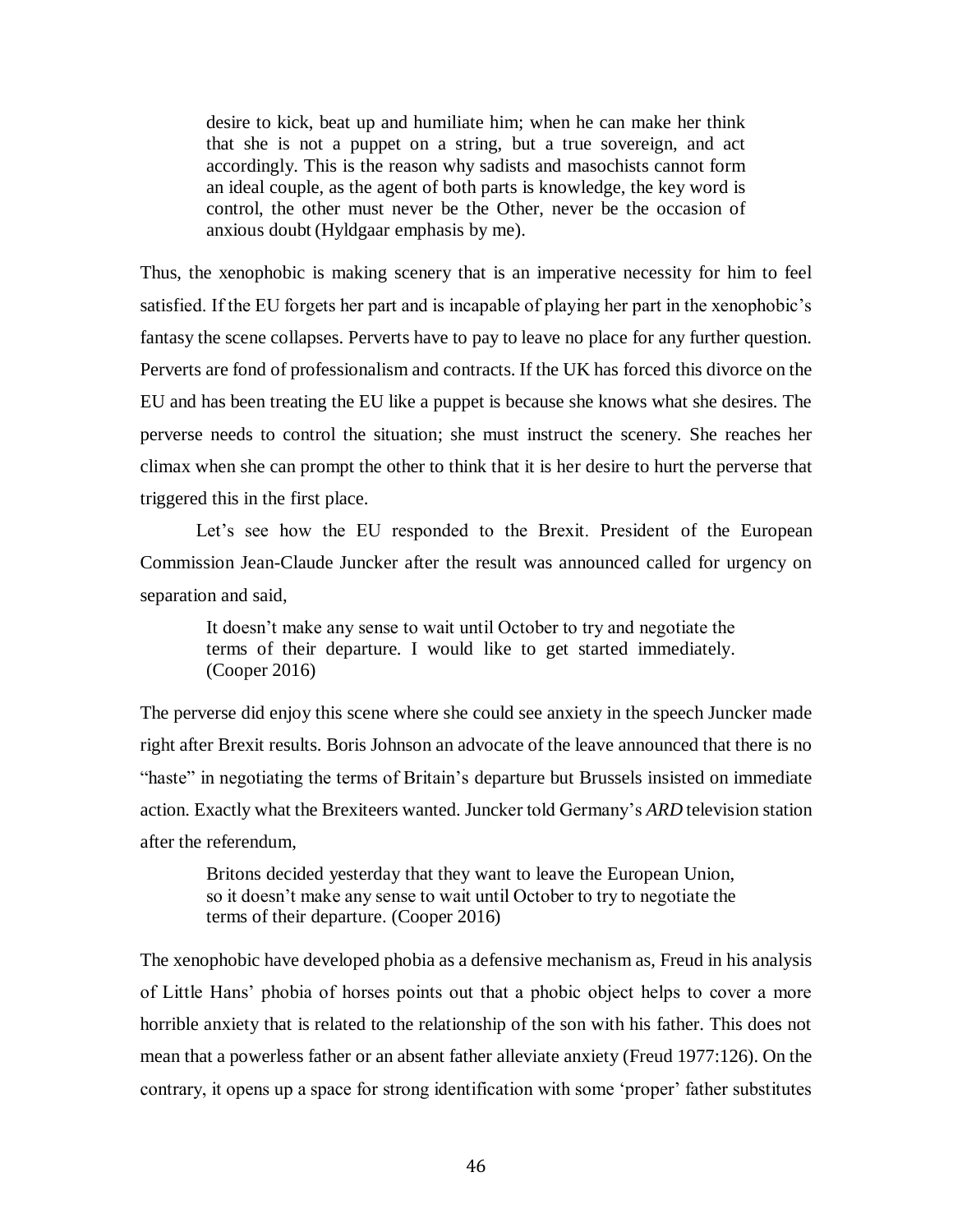(like cult-leaders), as well as a desire to expose the failed actual father (Salecl 2004:126). That is what the reader has to bear in mind that the liberal father is as dangerous as the totalitarian father. The right wing is always awaiting the rise of a new father, a charismatic leader to identify with. Just like the perverts who are "good" boys to their mums, the perverts are the well-behaved citizens; they are the ones who have given up the most for the Other's desire. Both Kierkegaard (2014) and Lacan (2018) confirm that the guilt of giving up on one's desire is the cause of anxiety.

What would be Freud's solution to this situation? Let's go back to Freud, as Lacan always urges us to do,

In the end the patient may have got rid of all his anxiety, but only at the price of subjecting himself to all kinds of inhibitions and restrictions. From the outset in anxiety hysteria the mind is constantly at worked in the direction of once more physically binding the anxiety which has become liberated; but this work can neither bring about a retransformation of the anxiety into libido, nor can it establish any contact with the complexes which were the source of the libido. Nothing is left for it but to cut off access to every possible occasion that might lead to the development of anxiety, by erecting mental barriers, [in the case of the xenophobic by erecting borders,] in the nature of precautions, inhibitions, or prohibitions; and it is these protective structures to our eyes the essence of the disease. (Freud 1977:275)

This means in short that the EU has to be strict in dealing with Brexit.

Now let's review Salecl's analysis of Wilkomirski who developed "a traumatic memory as an answer to his particular anxiety with regard to the failed father (2004:134)." She states, "traumatic memory can offer a quilting point that helps the subject to find answers to his or her distress with anxiety (121)." When he was forced to accept that his memories were fake. He developed another fantasy, a violent one. Destruction entails if recognition is not possible for the subject (Lacan 1988a:171). We cannot force the xenophobic to be rational and not be afraid. He will develop new fantasies to stick to his fear. But how could the EU recognize the xenophobic? This has to be analyzed in coalescence of sociology and psychoanalysis.

Among others who have elaborated on the problem is Balibar. It's worth to see what he suggests,

re-valorization of the powers of the European Commission, institutionalization of humanitarian norms on a par with budgetary and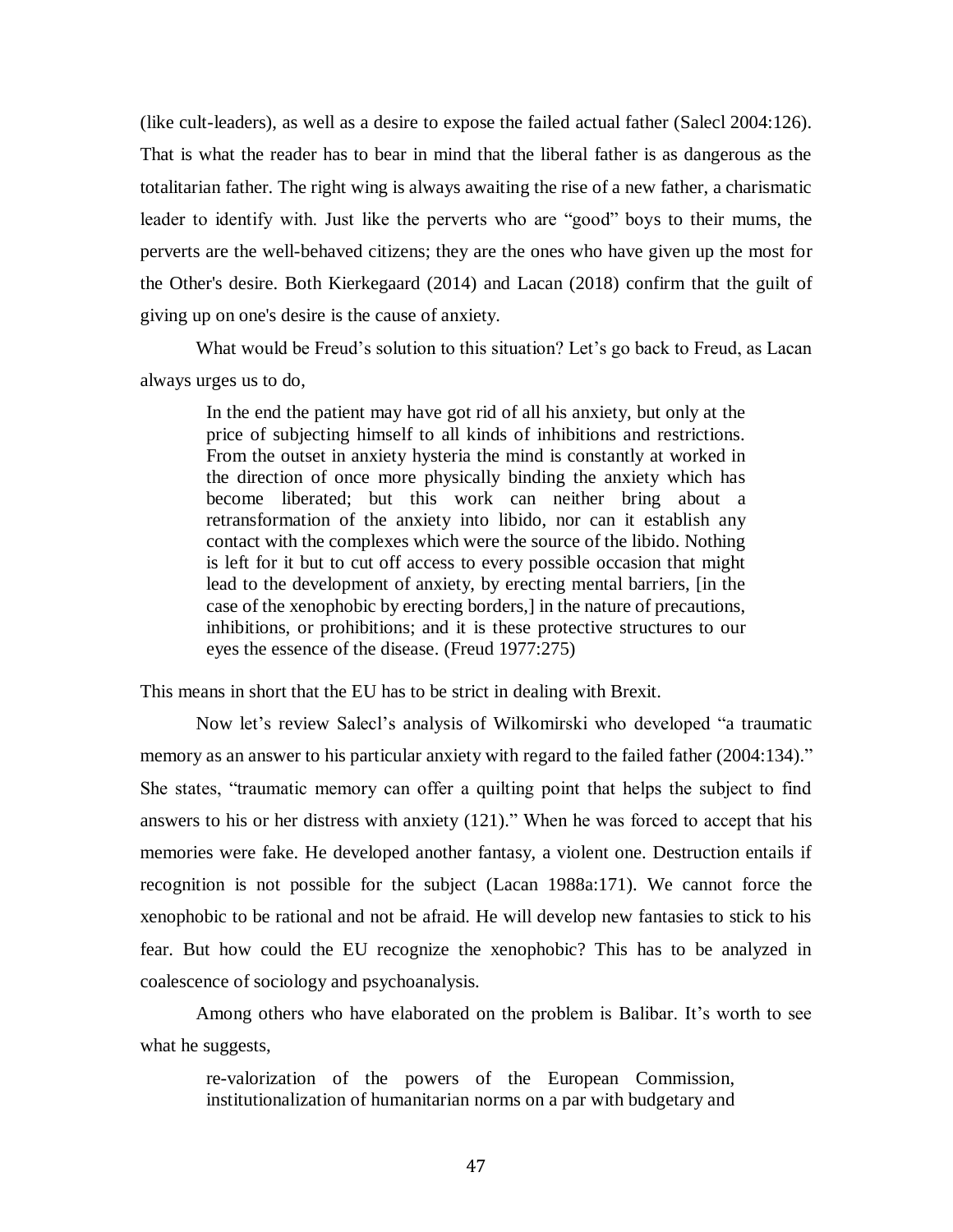commercial norms, liberation of resources for a politics of assistance and integration (which in turn would increase the necessity of democratic control at a "federal" level), concerted educational programmes against racism... In short, a re-invigoration of the European Union project, in opposition to current tendencies. (Balibar 2015)

But is it conceivable? Balibar asks himself. He answers, "Perhaps, if a common sense still exists among us." Balibar is imagining a more democratic and less state-centered European citizenship. European citizenship needs to be reinvented. This means that a new Europe. That is exactly what the xenophobic finds horrifying. And it is already obvious that there is no common sense among Europeans. *Human Rights Watch* reports in November 2016,

Despite common, binding EU asylum standards, inadequate implementation and enforcement mean that there are deep disparities among EU member states with respect to procedures, reception conditions, and treatment of asylum seekers. These disparities are at the root of the distortions in the EU asylum system and explain many of the tensions and divisions among EU member states when it comes to addressing migration and asylum challenges. (Petropoulou 2017)

Balibar argues moralistically,

It is a question of whether humanity expels from its womb a part of itself, or whether it integrates the rightful demands thereof into its political order and into its value system. It is a civilizational choice. It is for us to choose. (Balibar 2018)

Lacan would say, the subject expels from within a part of itself, like an abject, Kristeva would suggest.

The current situation in Europe resembles the dialectic of phobia between Little Hans and his father who encourages his son to go toward his phobic object. In his chapter, *Learning to Live With It,* Douglas Murray describes how the state has made it compulsory for them to put up with refugees. Confronting the phobic object or trying to eupeptic like Boris Johnson suggests is not the answer to this problem either. The subject will throw up the abject again.

Some things are clear that the EU cannot let the UK leave with no deal. A no-deal will further damage the image of the EU that is already a deficient father in the eyes of the xenophobic and right-wing. The xenophobic will not be persuaded with numbers or rational thinking of the opponents. The xenophobic will develop other fantasies with regard to the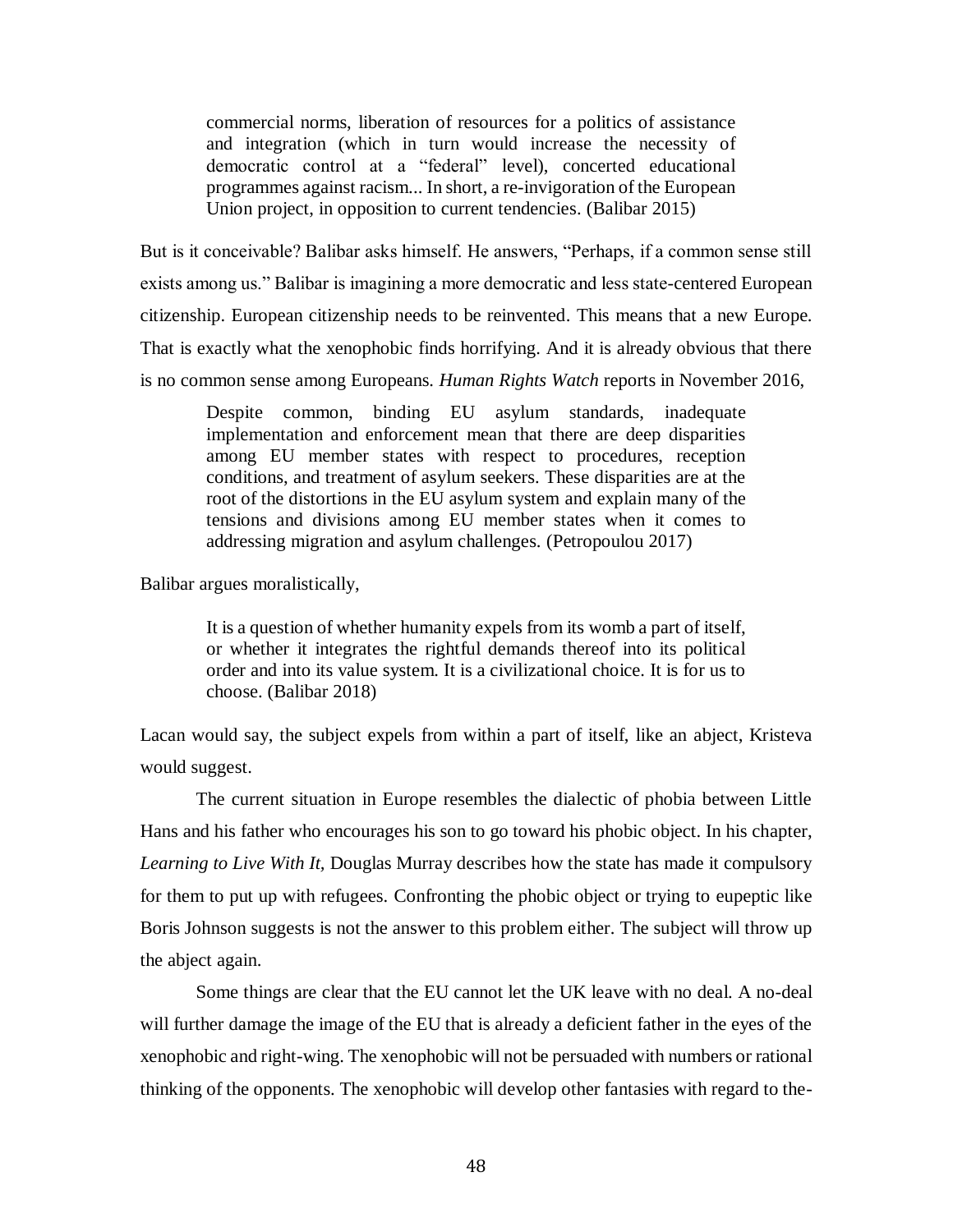Name-of-the-Father, even with more violent endings. And second, the EU has to code the uncoded flow of the abjects. I called the flow of migration, an uncoded flow of abjects and there is this evidence of impossibility of coding that is manifest in the failure of the distribution quotas of refugees on the basis of each country's population and resources. It is not a matter of number or the wealth of millions of Europeans who are not willing to accommodate refugees. It is a permanent fear of foreigners that needs to be precisely dealt with on daily basis. This phobia needs more analysis before further action can be taken. But to avoid the emergence of a new charismatic leader to lead the xenophobic no tolerance of any act of xenophobia can be acceptable. What has to be explained more is how the EU can recognize the xenophobic to prevent violence and how the EU has to further develop the fantasy of a seamless Europe for the xenophobic to overcome his phobia of the flow of the abjects into the home? Little Hans developed new fantasies to finally overcome his phobia. The EU needs to implement the same strategy and for this psychoanalysis can come handy.

## **Reference**

Altheide, David H. (2006). *Terrorism and the Politics of Fear*. Lanham. Altamira Press.

- Andre, Rasmus. (2018). *The Nonracist Racist: A discursive Psychology Approach to Antiimmigration Sentiment in Sweden* (Master's Dissertation). Uppsala University. Retrieved [http://uu.diva-portal.org/smash/get/diva2:1215952/FULLTEXT01.pdf.](http://uu.diva-portal.org/smash/get/diva2:1215952/FULLTEXT01.pdf)
- Ariely, Gal. (2012). Globalization, Immigration and National Identity: How the level of Globalization affects the Relations between Nationalism, Constructive Patriotism and Attitudes toward Immigrants*? Group Processes and Intergroup Relations*. 15(4):539-557.
- Ariely, Gal. (2016). Does National Identification Always Lead to Chauvinism? A Cross-National Analysis of Contextual Explanations. *Globalization*. 13(4):377-395.
- Bail, Christopher A.. (2008). The Configuration of Symbolic Boundaries against Immigrants in Europe. *American Sociological Review*. 73:37-59.
- Balibar, Etienne. (2015, September 8). Can Europe Make it? Borderland Europe and the Challenge of Migration. *Open Democracy*. Retrieved [https://www.opendemocracy.net/can-europe-make-it/etienne-balibar/borderland](https://www.opendemocracy.net/can-europe-make-it/etienne-balibar/borderland-europe-and-challenge-of-migration)[europe-and-challenge-of-migration.](https://www.opendemocracy.net/can-europe-make-it/etienne-balibar/borderland-europe-and-challenge-of-migration)
- Balibar, Etienne. (2018, August 18). Can Europe Make it? A Call for an International Right of Hospitality on World Humanitarian Day. *Open Democracy*. Retrieved [https://www.opendemocracy.net/can-europe-make-it/etienne-balibar/call-for](https://www.opendemocracy.net/can-europe-make-it/etienne-balibar/call-for-international-right-of-hospitality)[international-right-of-hospitality.](https://www.opendemocracy.net/can-europe-make-it/etienne-balibar/call-for-international-right-of-hospitality)
- Barnard-Naude, Jaco. (2017). "She Reigns and He Does Not Govern": The Discourse of the Anxious Hysteric in Post-apartheid South Africa. *Law Critique*. 28:267-287.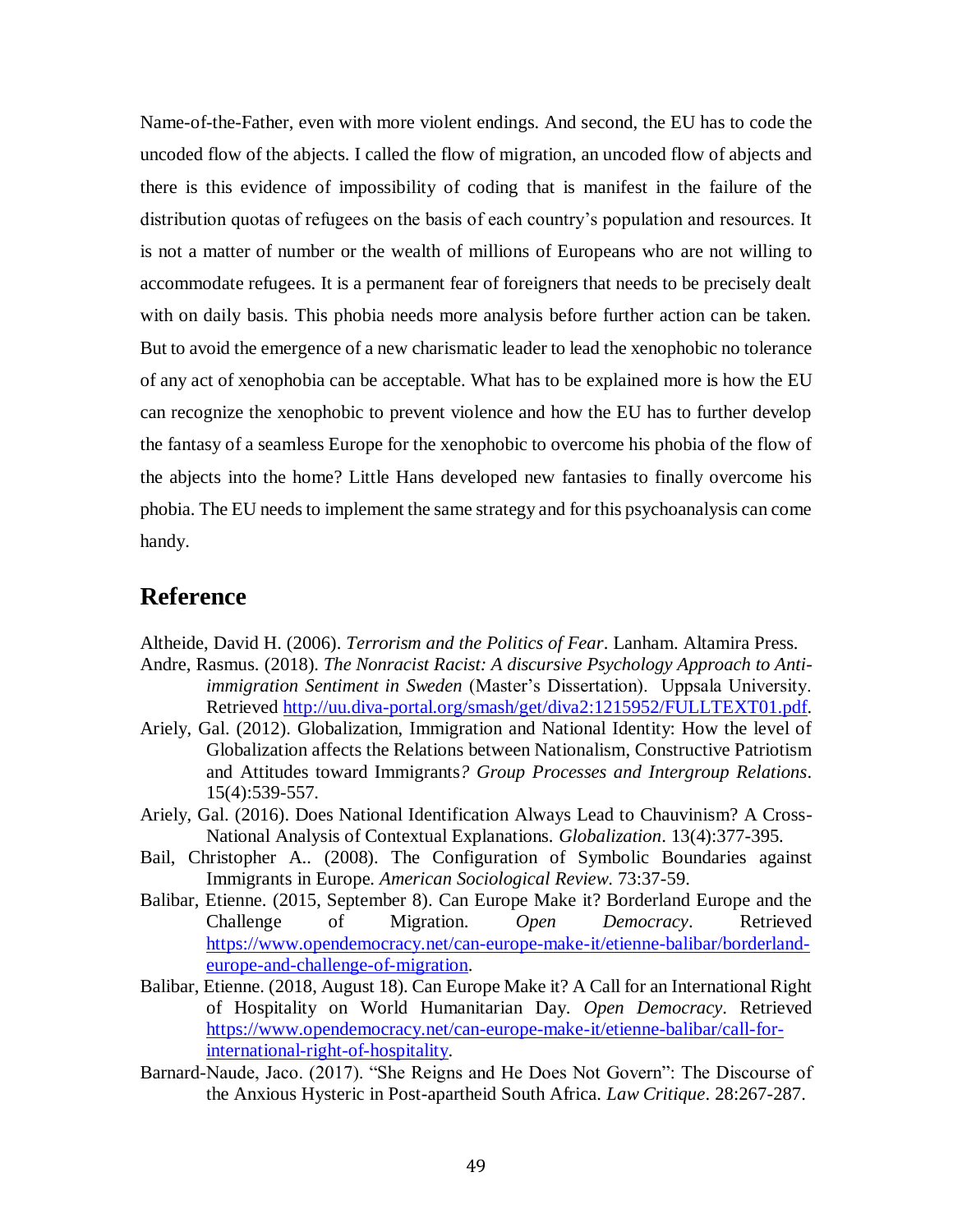- Ben-Nun Bloom, Pazit; Arikan, Gizem; Lahav, Gallya. (2015). the Effect of Perceived Cultural and Material Threats on Ethnic Preferences in Immigration Attitudes. *Ethnic and Racial Studies*. 38:10:1760–1778.
- Bhandar, Davina. (2004). Renormalizing Citizenship and Life in Fortress North America. Citizenship Studies. 8(3):261-78. Retrieved https://www.tandfonline.com/doi/abs/10.1080/1362102042000256998.
- Blalock, Hubert M.. (1967). *Toward a Theory of a Minority-Group Relations*. New York. Wiley.
- Blitz, James. (2018, May 23). Are Britons Softening on Immigration? *Financial Times*. Retrieved<https://www.ft.com/content/9cfd644e-5e7e-11e8-9334-2218e7146b04>
- Blumer, H. (1958). Race Prejudice as a Sense of Group Position. *Pacific Sociological Review*. 1:3–7.
- Bobo, L; Hutchings, VI. (1996). Perceptions of Racial Group Competition: Extending Blumer's Theory of Group Position to a Multiracial Social Context. *American Sociological Review*. 61(6):951-972.
- Boehnke, Klaus; Hagan, John; Hefler, Gerd. (1998). On the Development of Xenophobia in Germany: The Adolescent Years. *Journal of Social Issues*. 54(3):585-602.
- Bracher, Mark. (1988). Lacan's Theory of the Four Discourses. *Prose Studies*. 11: 32–49.
- Castels, Stephen. (2006). Guestworkers in Europe: A Resurrection? *International Migration Review.* 40(4):741-766. Retrieved [https://onlinelibrary.wiley.com/doi/abs/10.1111/j.1747-7379.2006.00042.x.](https://onlinelibrary.wiley.com/doi/abs/10.1111/j.1747-7379.2006.00042.x)
- Ceobanu, Alin M.; Escandell Xavier. (2008). East is West? National Feelings and Anti-Immigrant Sentiment in Europe. *Social Science Research*. 37(4):1147-1170.
- Chasseguet-Smirgel, Janine. (1985). *Creativity and Perversion*. London. Free Association Books.
- Chiesa, Lorenzo. (2008). Topology of Fear. *Subjectivity*. 24(1):298-313.
- Ciftci, Sabri. (2012). Islamophobia and Threat Perceptions: Explaining Anti-Muslim Sentiment in the West. *Journal of Muslim Minority Affairs*. 32(3):293-309.
- Citrin, Jack; Sides, John. (2007). European Opinion about Immigration: the Role of Identities, Interests and Information. *British Journal of Political Science*. 37:477- 504.
- Ma, Michael C.K.; Bhandar, Davina. (2012). Phobia in an Age of Post-Migrant Rights: the Criminalization of Tamil Refugee. In *Manufacturing Phobias: The Political Production of Fear in Theory and Practice*. (175-206). University of Toronto.
- Coenders, Marcel; Lubbers, Marcel; Scheepers, Peer; Verkuyten, Maykel. (2008). More than Two Decades of Changing Ethnic Attitudes in the Netherlands. *Journal of Social Issues*. 64(2):269-285.
- Coenders, Marcel; Lubbers, Marcel; Tolsma, Jochem. (2008). Ethnic Competition and Opposition to Ethnic Intermarriage in the Netherlands: a Multi-Level Approach. *European Sociological Review*. 24(2)2:215-230.
- Coleman, David A. (1992). Does Europe need immigrants? Population and Work Force Projections. *International Migration Review*. 26(2):413+
- Cooper, Charlie. (2016, June 25). Brexit will not be 'an Amicable Divorce,' Says Jean Claude Juncker. *Independent*. Retrieved [https://www.independent.co.uk/news/uk/politics/brexit-latest-eu-referendum](https://www.independent.co.uk/news/uk/politics/brexit-latest-eu-referendum-juncker-article-50-when-will-uk-leave-not-an-amicable-divorce-a7102561.html)[juncker-article-50-when-will-uk-leave-not-an-amicable-divorce-a7102561.html.](https://www.independent.co.uk/news/uk/politics/brexit-latest-eu-referendum-juncker-article-50-when-will-uk-leave-not-an-amicable-divorce-a7102561.html)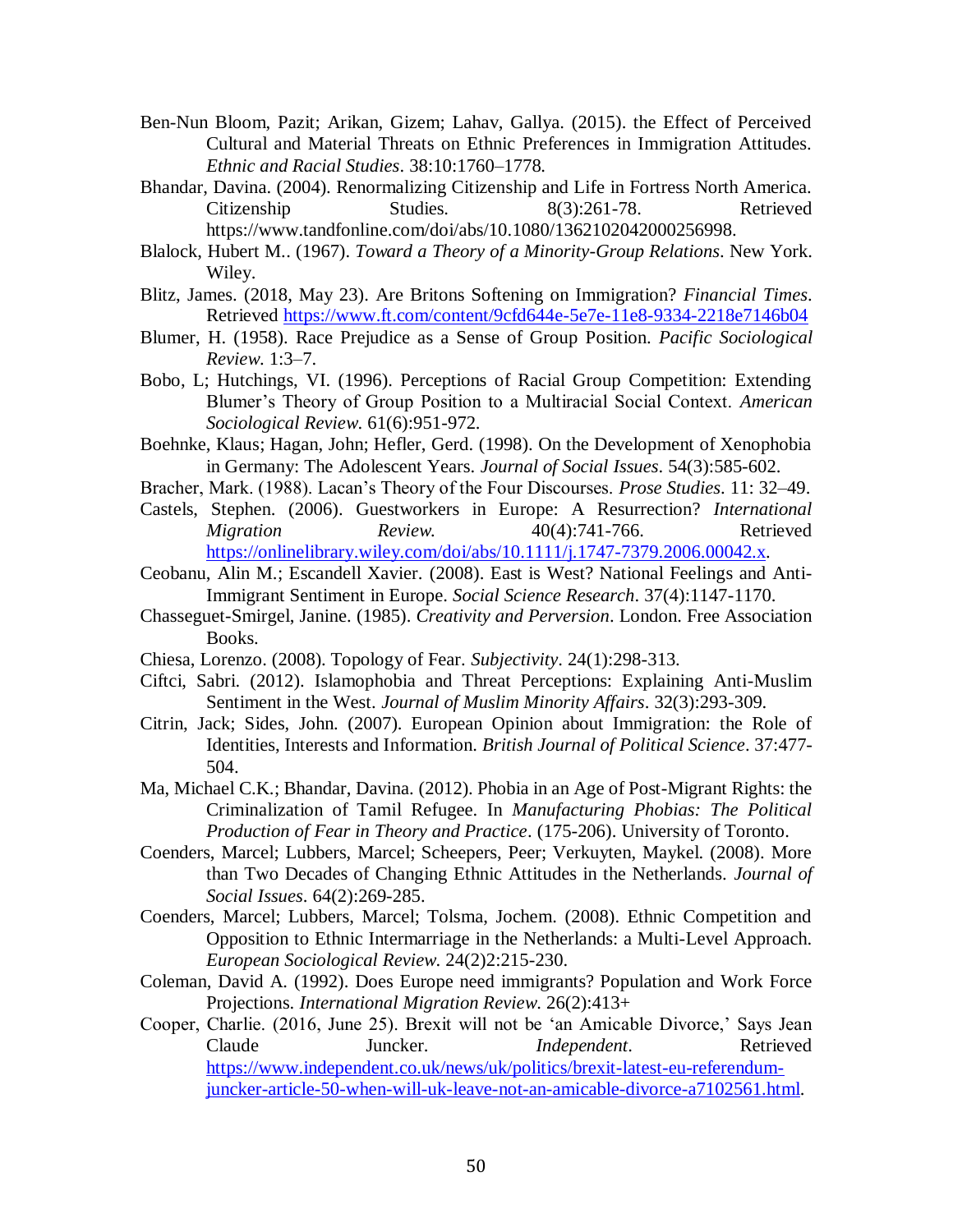Creighton, Mathew J.; Amaney, Jamal. (2015). Does Islam Play a Role in Anti-Immigrant Sentiment? An Experimental Approach. *Social Science Research*. 53:89-103.

Davis, Mark. (1991). *City of Quartz: Excavating the Future in Los Angeles.* London. Verso.

- DeSipio, Louis. (2002). Immigrant Organizing, Civic Outcomes: Civic Engagement, Political Activity, National Attachment, and Identity in Latino Immigrant Communities. *Center for the Study of Democracy*. Retrieved [https://cloudfront.escholarship.org/dist/prd/content/qt4pf4c1tz/qt4pf4c1tz.pdf?t=](https://cloudfront.escholarship.org/dist/prd/content/qt4pf4c1tz/qt4pf4c1tz.pdf?t=lnqqld) [lnqqld.](https://cloudfront.escholarship.org/dist/prd/content/qt4pf4c1tz/qt4pf4c1tz.pdf?t=lnqqld)
- Deleuze, Gilles; Guattari, Felix. (2000). *Anti-Oedipus; Capitalism and Schizophrenia.* Translated by Robert Hurley, Mark Seem, and Helen R. Lane. London. The Athlone Press.
- Dolar, Mladen. (1991). "I Shall Be with You on Your Wedding-Night": Lacan and the Uncanny. *JSTOR*. 58:5-23.
- Ehl, David. (2018, August 29). Violence in Chemnitz: A timeline of events. *DW*. Retrieved [https://www.dw.com/en/violence-in-chemnitz-a-timeline-of-events/a-45262531.](https://www.dw.com/en/violence-in-chemnitz-a-timeline-of-events/a-45262531)
- EU Parliament Votes to Punish Hungary over 'Breaches' of Core Values. (2018, September 12). *BBC NEWS*. Retrieved [https://www.bbc.com/news/world-europe-](https://www.bbc.com/news/world-europe-45498514)[45498514.](https://www.bbc.com/news/world-europe-45498514)
- Evans, Christine. (2016). M. Hommelette's Wild Ride: Lamella as a Category of Shame. *International Journal of Zizek Studies*. 2(2).
- Fierke, K. M. (2007). *Critical Approaches to International Security*. London: Polity.
- Fink, Bruce; Feldstein, Richard; Jaanus, Maire. (1995). *Reading Seminar XI, Lacan's Four Fundamental Concepts of Psychoanalysis*. State University of New York Press.
- Fink, Bruce. (1997). *A Clinical Introduction to Lacanian Psychoanalysis; Theory and Technique*. Harvard University Press.
- Foster, Hal. (1996). Obscene, Abject, Traumatic. *Monoskop*. 107-124. Retrieved [https://monoskop.org/images/5/54/Foster\\_Hal\\_1996\\_Obscene\\_Abject\\_Traumati](https://monoskop.org/images/5/54/Foster_Hal_1996_Obscene_Abject_Traumatic.pdf) [c.pdf.](https://monoskop.org/images/5/54/Foster_Hal_1996_Obscene_Abject_Traumatic.pdf)
- Freud, Sigmund. (1977). *Case Histories; "Dora" and "Little Hans"*. Translated by Alix and James Strachey. Penguin Books.
- Furedi, Frank. (2007). The Only Thing We Have to Fear is the 'Culture of Fear' Itself. *Spiked*. Retrieved [http://www.frankfuredi.com/pdf/fearessay-20070404.pdf.](http://www.frankfuredi.com/pdf/fearessay-20070404.pdf)
- Glaser, James M.; Gilens, Martin. (1997). Interregional Migration and Political Resocialization: A Study of Racial Attitudes under Pressure*. Public Opinion Quarterly*. 61(1):72-86.
- Glynos, Jason. (2001). 'There is no Other of the Other' Symptoms of a Decline in Symbolic Faith, or, Zizek's Anti-Capitalism. *Paragraph*. 24(2):78-110.
- Green, Egt; Sarrasom, O; Fasel, N; Staerkle, C. (2011). Nationalism and Patriotism as Predictors of Immigration Attitudes in Switzerland: A Municipality-Level Analysis. *Swiss Political Science Review*. 17(4):369-393.
- Harari, Roberto. (1991). *Lacan's Seminar on 'Anxiety': An introduction*. New York: Other Press.
- Hayes, Bernadettec; Dowds, Lizanne. (2006). Social Contact, Cultural Marginality or Economic Self-Interest? Attitudes Towards Immigrants in Northern Ireland. *Journal of Ethnic and Migration Studies*. 32(3):455-476.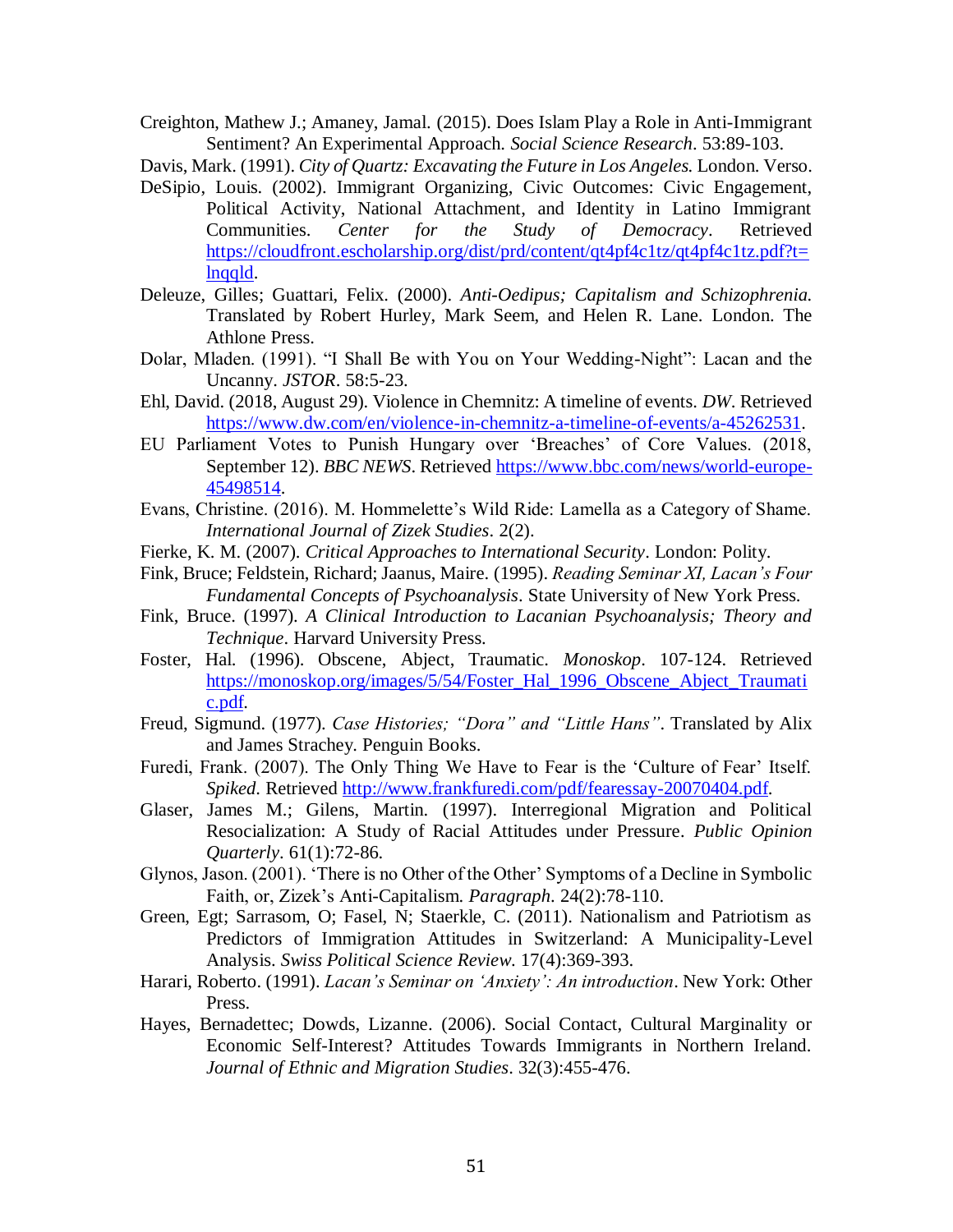- Heizmann, Boris. (2016). Symbolic Boundaries, Incorporation Policies, and Anti-Immigrant Attitudes: What Drives Exclusionary Policy Preferences? *Ethnic and Racial Studies*. 39(10):1791-1811.
- Hillier, Jean; Healy, Patsy (eds.). (2008). *Contemporary Movements in Planning Theory: Critical Essays in Planning Theory*. 3. London: Routledge.
- Hirvonen, Ari. (2017). Fear and Anxiety: The Nationalist and Racist Politics of Fantasy. *Law and Critique*. 28(3):249-265.
- Hook, Derek. (2004). Racism as Abjection: A Psychoanalytic Conceptualization for a Post-Apartheid South Africa. *South Africa Journal of Psychology*. 34(4):672-703.
- Hook, Derek. (2005). Paradoxes of the Other: (Post-) Colonial Racism, Racial Difference, Stereotype-as-Fetish. *PINS*. 31:9-30.
- Hook, Derek. (2006). 'Pre-discursive' Racism. *Journal of Community and Applied Social Psychology.* 16:207-232.
- Hook, Derek. (2008). The 'Real' of Racializing Embodiment. *Journal of Community and Applied Social Psychology*. 18:140-152.
- Hook, Derek; Howarth, Caroline. (2005). Future Directions for a Critical Social Psychology of Racism/Antiracism. *Journal of Community and Applied Social Psychology*. 15:506-512.
- Hooligans 'Attack Migrants' in Chemnitz after Stabbing at City Festival. (2018, August 27). *AFP*. Retrieved [https://www.thelocal.de/20180827/hooligans-attack](https://www.thelocal.de/20180827/hooligans-attack-migrants-in-chemnitz-after-stabbing-at-city-festival)[migrants-in-chemnitz-after-stabbing-at-city-festival.](https://www.thelocal.de/20180827/hooligans-attack-migrants-in-chemnitz-after-stabbing-at-city-festival)
- Horvat, Srecko. (2015, June 23). Europe's Soft Dictatorship. *Al-Jazeera*. Retrieved [https://www.aljazeera.com/indepth/opinion/2015/06/europe-soft-dictatorship](https://www.aljazeera.com/indepth/opinion/2015/06/europe-soft-dictatorship-immigration-hungary-150622110424394.html)[immigration-hungary-150622110424394.html.](https://www.aljazeera.com/indepth/opinion/2015/06/europe-soft-dictatorship-immigration-hungary-150622110424394.html)
- Hyldgaard, Kristen. The Conformity of Perversion. *Lacan.com*. Retrieved [http://www.lacan.com/conformper.htm.](http://www.lacan.com/conformper.htm)
- Ince, John. 2005*. The Politics of Lust*. Amherst, NY: Prometheus.
- Isin, Engin. (2004). The Neurotic Citizen. *Citizenship Studies*. 8(3):217-35. Retrieved https://www.tandfonline.com/doi/abs/10.1080/1362102042000256970.
- Jeong, Hoi Ok. (2013). Do National Feelings Influence Public Attitudes towards Immigration? *Journal of Ethnic and Migration Studies*. 39(9): 1461-1477.
- Kelly, Lidia; Pawlak, Justyna. (2018, January 3). Poland's Far-Right: Opportunity and Threat for Ruling PiS. *Reuters*. Retrieved [https://www.reuters.com/article/us](https://www.reuters.com/article/us-poland-politics-farright/polands-far-right-opportunity-and-threat-for-ruling-pis-idUSKBN1ES0BK)[poland-politics-farright/polands-far-right-opportunity-and-threat-for-ruling-pis](https://www.reuters.com/article/us-poland-politics-farright/polands-far-right-opportunity-and-threat-for-ruling-pis-idUSKBN1ES0BK)[idUSKBN1ES0BK.](https://www.reuters.com/article/us-poland-politics-farright/polands-far-right-opportunity-and-threat-for-ruling-pis-idUSKBN1ES0BK)
- Kierkegaard, Soren. (2014). *The Concept of Anxiety. A Simple Psychologically Oriented Deliberation in View of the Dogmatic Problem of Hereditary Sin*. Translated by Alastair Hannay. W. W. Norton and Company.
- Kovacevic, Filip. (2011). Masochism in Political Behavior: a Lacanian Perspective. *International Journal of Applied Psychoanalytic Studies*. 8(1):58-73.
- Kristeva, Julia. (1982). *Powers of Horror*. Translated by Leon S. Roudiez. New York. Columbia University Press.
- Kunovich, Robert M.. (2013). Labor Market Competition and Anti-Immigrant Sentiment: Occupations as Contexts. *International Migration Review*. 47(3).
- Kushner, Tony. (2003). Meaning Nothing but Good: Ethics, History and Asylum-Seeker Phobia in Britain. *Patterns of Prejudice*. 37(3):257-276.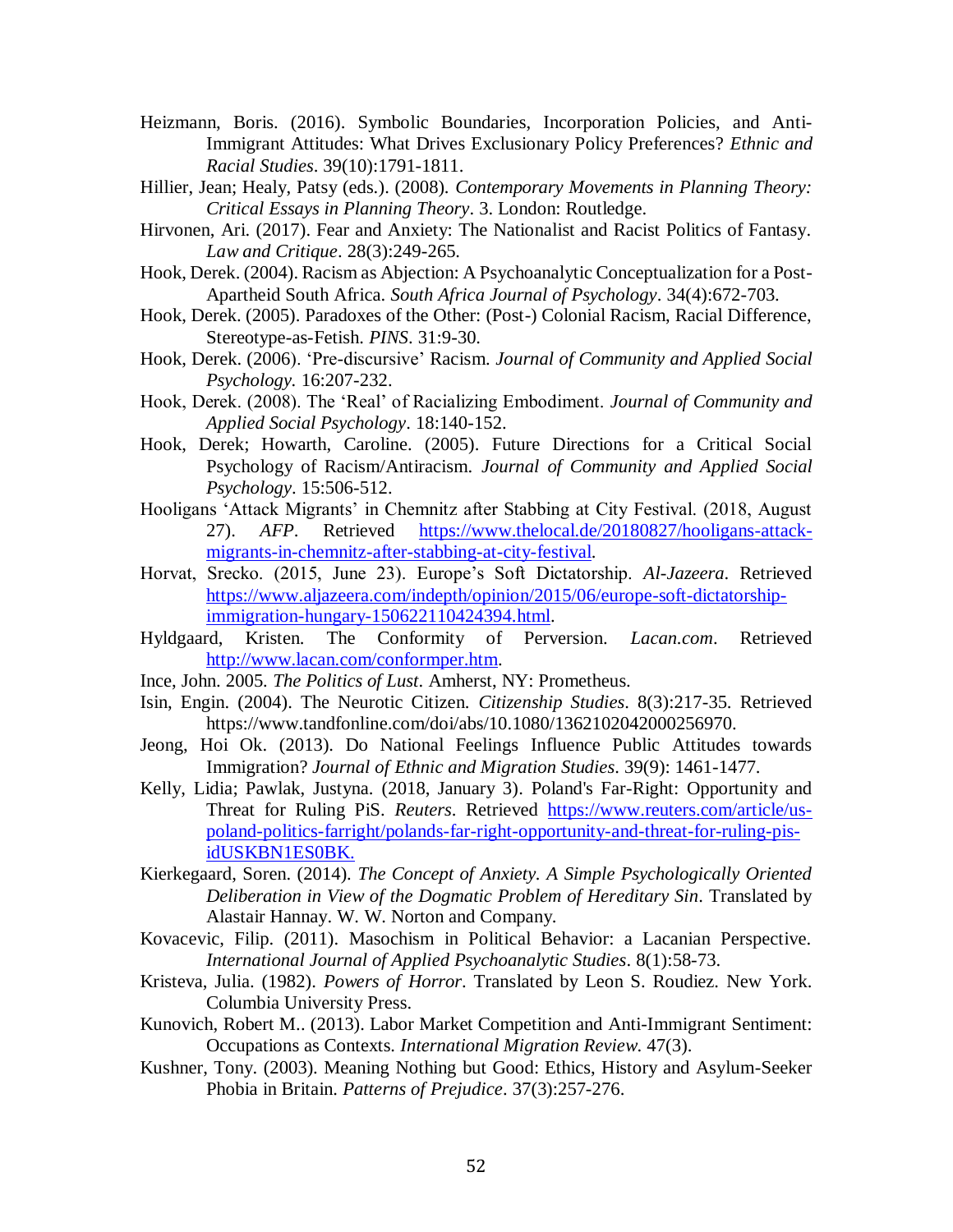- Lacan, J.. (1988a) *Freud's Papers on Technique, 1953–1954*. Translated by John Forrester. Edited by Jacques-Alain Miller. New York: W.W. Norton & Company.
- Lacan, J.. (1988b). *The Four Fundamental Concepts of Psychoanalysis, Book XI.* Edited by Jacques-Alain Miller. Translated by Alan Sheridan. W. W. Norton and Company.
- Lacan, J.. (2006). *Ecrits*. Translated by Bruce Fink. W. W. Norton and Company.
- Lacan , J.. (2018). *Anxiety. Book X*. Edited by Jacques-Alain Miller. Polity Press.
- Lapinski, J.S., Peltola, P., Shaw, G.; A. Yang. (1997). Trends: Immigrations and Immigration. *Public Opinion Quarterly*. 61:356-383.
- Lubbers, Marcel; Gijsberts, Merove; Scheepers, Peer. (2002). Extreme Right-Wing Voting in Western Europe. *European Journal of Political Research*. 41(3):345-378.
- Machado, Danuza. (2016). Phobia and Perversion. *JCFAR*. Retrieved [http://jcfar.org.uk/wp-content/uploads/2016/03/Phobia-and-Perversion-Danuza-](http://jcfar.org.uk/wp-content/uploads/2016/03/Phobia-and-Perversion-Danuza-Machado.pdf)[Machado.pdf.](http://jcfar.org.uk/wp-content/uploads/2016/03/Phobia-and-Perversion-Danuza-Machado.pdf)
- Mckay, Fiona H.; Thomas, Samantha L.; Kneebone, Susan. (2012). 'It Would be Okay If They Came through the Proper Channels': Community Perceptions and Attitudes toward Asylum Seekers in Australia. *Journal of Refugee Studies*. 25(1):113-133.
- Mance, Henry. (2018, July 10). Political Correspondent. Negativity about immigration falls sharply in Brexit Britain. *Financial Times*. Retrieved [https://www.ft.com/content/b9cfac7a-836e-11e8-a29d-73e3d454535d.](https://www.ft.com/content/b9cfac7a-836e-11e8-a29d-73e3d454535d)
- Margolis, Marvin; Parker, Philip. (1972). the Stork Fable—Some Psychodynamic Considerations. *Journal of the American Psychoanalytic Association*. 20(3):494- 511.
- Mayda, Anna Maria; Facchini, Giovanni. (2006). Individual Attitudes towards Immigrants: Welfare-State Determinants across Countries. CESifo Area Conference on Global Economy. *Munich University Center for Economic Studies*.
- Meertens, Roel W.; Pettigrew, Thomas F.. (1997). Is Subtle Prejudice Really Prejudice? *Public Opinion Quarterly*. 61(1):54-71.
- Meuleman, Bart; Davidov, Eldad; Billiet, Jaak. (2009). Changing Attitudes towards Immigration in Europe, 2002-2007: A Dynamic Group Conflict Theory Approach*. Social Science Research*. 38(2): 352-365.
- Miller, Nick. (2018, August 22). 'I'm Not a Racist': Immigration a Key Concern in Swedish Elections. *The Sydney Morning Herald*. Retrieved [https://www.smh.com.au/world/europe/i-m-not-a-racist-but-immigration-a-key](https://www.smh.com.au/world/europe/i-m-not-a-racist-but-immigration-a-key-concern-in-swedish-elections-20180822-p4zz16.html)[concern-in-swedish-elections-20180822-p4zz16.html.](https://www.smh.com.au/world/europe/i-m-not-a-racist-but-immigration-a-key-concern-in-swedish-elections-20180822-p4zz16.html)
- Murray, Douglas. (2017). *The Strange Death of Europe; Immigration, Identity, Islam*. Bloomsbury Publishing.
- Novak, Marja. (2018, June 3). Anti-Immigration Party Wins Slovenia Elections. *Reuters*. Retrieved [https://www.reuters.com/article/us-slovenia-election/anti](https://www.reuters.com/article/us-slovenia-election/anti-immigration-party-wins-slovenia-elections-idUSKCN1IY0V1)[immigration-party-wins-slovenia-elections-idUSKCN1IY0V1.](https://www.reuters.com/article/us-slovenia-election/anti-immigration-party-wins-slovenia-elections-idUSKCN1IY0V1)
- O'Connell, Michael. (2005). Economic Forces and Anti-Immigrant Attitudes in Western Europe: a Paradox in Search of an Explanation. *Patterns of Prejudice*. 39(1):60- 74.
- O'Rourke, Kevin H.; Sinnott, Richard. (2006). The Determinants of Individual Attitudes towards Immigration. *European Journal of Political Economy*. 22(4):838-861.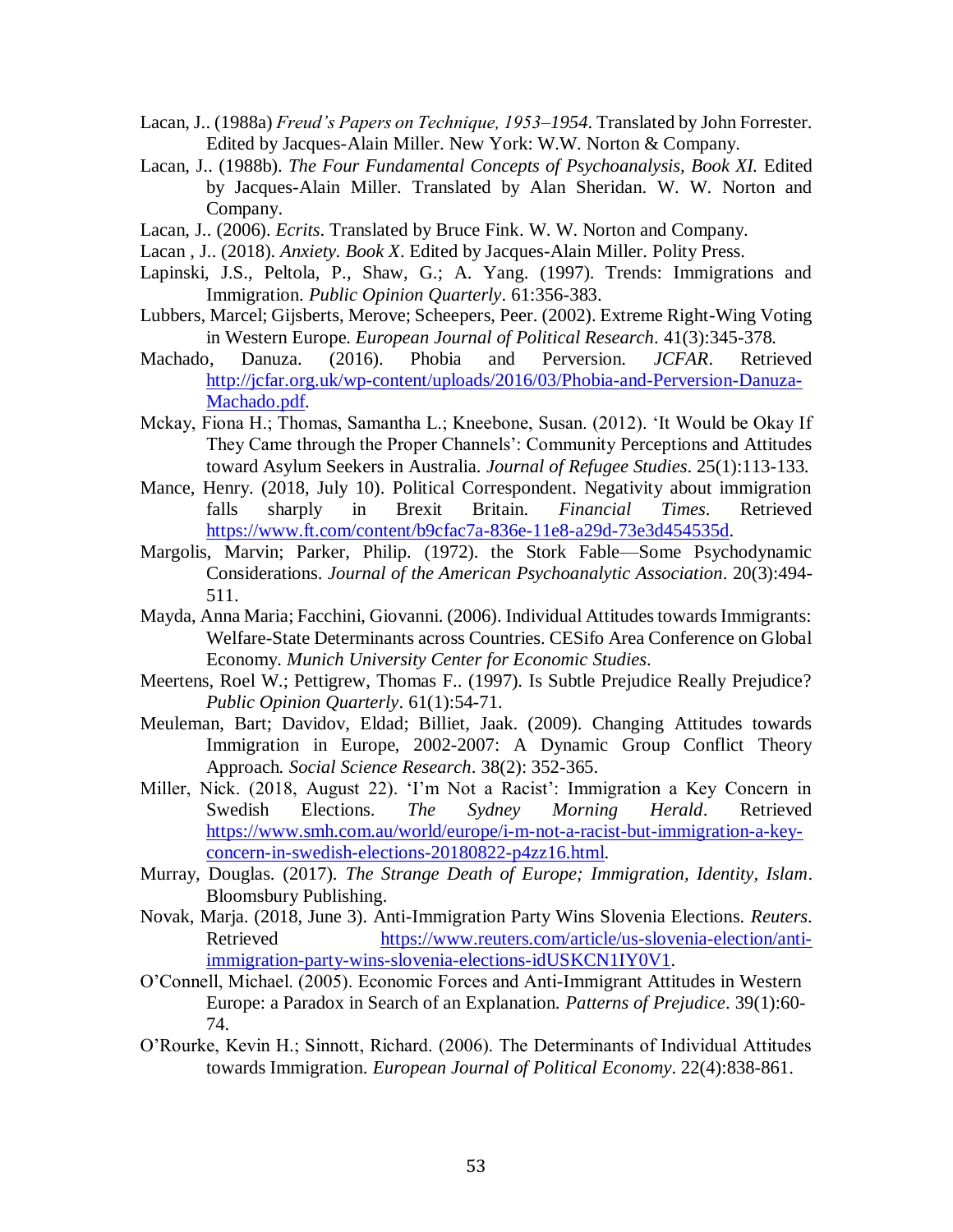- Pehrson, S.; Vignoles, V.; Brown, R. (2009). National Identification and Anti-Immigrant Prejudice: Individual and Contextual Effects of National Definitions. *Social Psychology Quarterly*. 72(1), 24-38.
- Petkar, Sofia. (2018, September 17). No Deal Dramas. What is a No-Deal Brexit, What's Government's Latest Advice and What Would It Mean for the UK? *The Sun*. Retrieved [https://www.thesun.co.uk/news/6820080/what-no-deal-brexit-news](https://www.thesun.co.uk/news/6820080/what-no-deal-brexit-news-uk-advice/)[uk-advice/.](https://www.thesun.co.uk/news/6820080/what-no-deal-brexit-news-uk-advice/)
- Petropoulou, Athanasia. (2017). On the Margins of Citizenship: The Refugee Crisis and the Transformation of Identities in Europe. *Nordicum-Mediterraneun*. Retrieved [https://nome.unak.is/wordpress/volume-12-no-2-2017/conference](https://nome.unak.is/wordpress/volume-12-no-2-2017/conference-procceding/margins-citizenship-refugee-crisis-transformation-identities-europe/)[procceding/margins-citizenship-refugee-crisis-transformation-identities-europe/](https://nome.unak.is/wordpress/volume-12-no-2-2017/conference-procceding/margins-citizenship-refugee-crisis-transformation-identities-europe/)
- Polavieja, Javier G.. (2016). Labour-Market Competition, Recession and anti-Immigrant Sentiments in Europe: Occupational and Environmental Drivers of Competitive Threat. *Socio-Economic Review*. 14(3):395–417. [https://doi.org/10.1093/ser/mww002.](https://doi.org/10.1093/ser/mww002)
- Quillian, Lincoln. (1995). Prejudice as a Response to Perceived Group Threat: Population Composition and Anti-Immigrant and Racial Prejudice in Europe. *American Sociological Review*. 60(4):586-611.
- Rabbie, J. M.. (1982). The Effects of Intergroup Competition on Intragroup and Intergroup Relationships. In *Cooperation and Helping Behavior Theories and Research*. Edited by V. J. Derlega and J. Grzelak. New York: Academic Press. pp.123–49.
- Rabbie, J. M.. (1992). The Effects of Intragroup Cooperation and Intergroup Competition on In-Group Cohesion and Out-Group Hostility. In *Coalitions and Alliances* In *Humans and Other Animals*. Edited by A. H. Harcourt and F. B. M. de Waal. Oxford: Oxford University Press. Pp.175–205.
- Rabbie, J. M.; Benoist, F.; Oosterbaan, H.; Visser, L.. (1974). Differential Power and Effects of Expected Competitive and Cooperative Intergroup Interaction on Intragroup and Outgroup Attitudes. *Journal of Personality and Social Psychology*. 30:46-56.
- Raijman, Rebeca; Semyonov, Moshe; Schmidt, Peter. (2003). Do Foreigners Deserve Rights? Determinants of Public Views towards Foreigners in Germany and Israel. *European Sociological Review*. 19(4):379-392.
- Ramadan, Hisham; Shantz, Jeff. (2016). *Manufacturing Phobias: the Political Production of Fear in Theory and Practice*. University of Toronto Press.
- Rankin, Jennifer. (2017, December 11). EU Could 'Scrap Refugee Quota Scheme.' *The Guardian*. Retrieved [https://www.theguardian.com/world/2017/dec/11/eu-may](https://www.theguardian.com/world/2017/dec/11/eu-may-scrap-refugee-quota-scheme-donald-tusk)[scrap-refugee-quota-scheme-donald-tusk.](https://www.theguardian.com/world/2017/dec/11/eu-may-scrap-refugee-quota-scheme-donald-tusk)
- Rankin, Jennifer. (2018, April 9). Viktor Orbán: re-election of Hungary's anti-immigrant leader is major challenge for EU. *The Guardian*. Retrieved https://www.theguardian.com/world/2018/apr/09/viktor-Orbán -re-electionhungarys-anti-immigrant-leader-major-challenge-for-eu.
- Ray, John J.; Lovejoy, F. H.. (1986). The Generality of Racial Prejudice. *Journal of Social Psychology*. 126:563–64.
- Rimke, Heidi. (2016). Pathologizing Resistance and Promoting Anthropophobia: The Violent Extremism Risk Assessment (VERA) as Case Study. In *Manufacturing*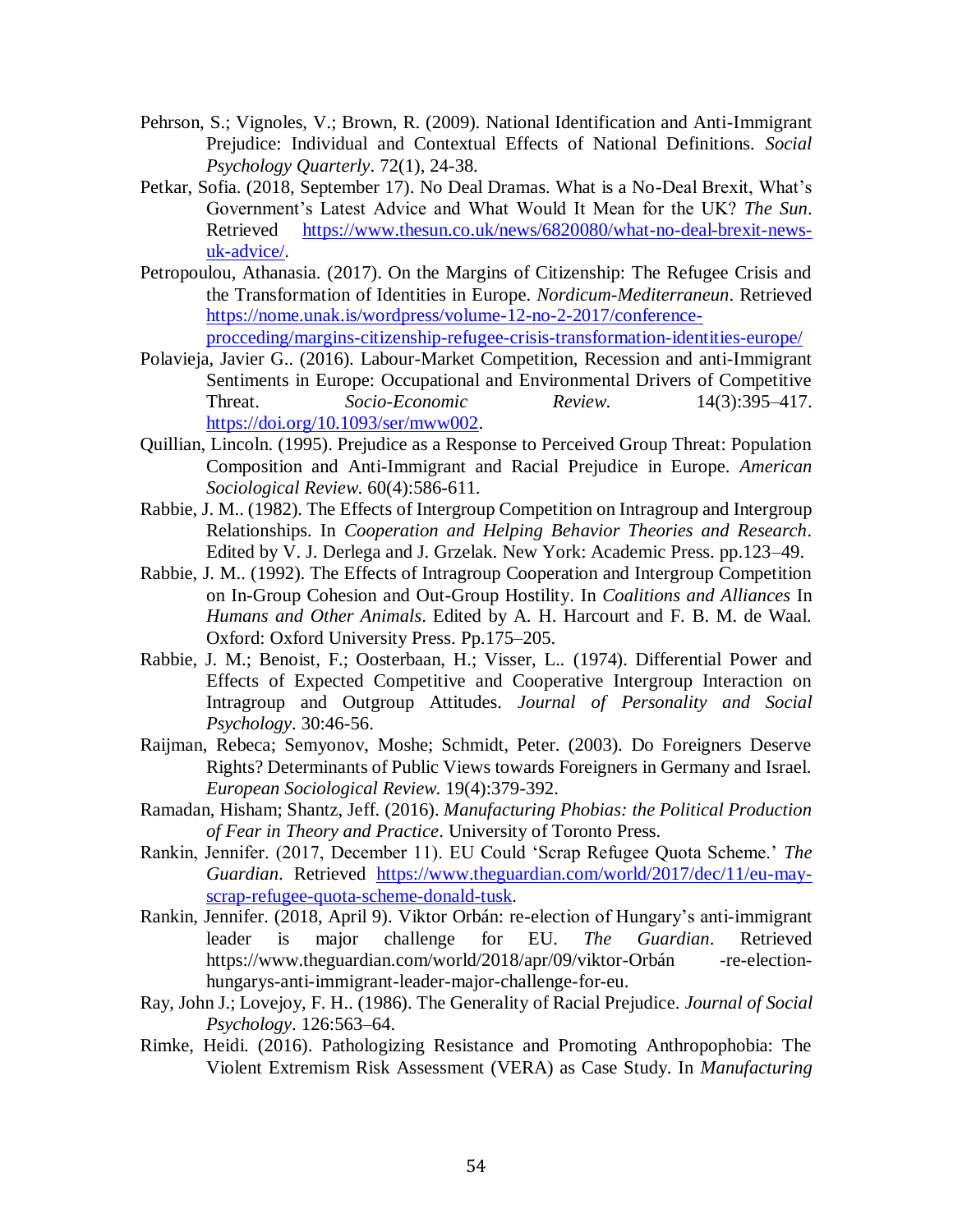*Phobias: The Political Production of Fear in Theory and Practice*. (17-26). University of Toronto.

- Richards, Thomas A.. (2013). "Social Anxiety Fact Sheet: What is Social Anxiety Disorder? Symptoms, Treatment, Prevalence, Medications, Insight, Prognosis." *Social Anxiety Association*. Retrieved [http://socialphobia.org/social-anxiety](http://socialphobia.org/social-anxiety-disorder-definition-symptoms-treatment-therapy-medications-insight-prognosis)[disorder-definition-symptoms-treatment-therapy-medications-insight-prognosis.](http://socialphobia.org/social-anxiety-disorder-definition-symptoms-treatment-therapy-medications-insight-prognosis)
- Rustenbach, Elisa. (2010). Sources of Negative Attitudes towards Immigrants in Europe: A Multi-Level Analysis. *International Migration Review*. 44(1):53-77.
- Rydgren, Jens. (2004). *The Logic of Xenophobic*. Rationality and Society. 16(2):123-148.
- Salecl, Renata. (2004). *On Anxiety*. London. Routledge.
- Salecl, Renata. (2011). Perversion and Forensic Science: Fraudulent Testimonies. *Social Research*. 78(3):887-906.
- Schlueter, Elmar; Wagner, Ulrich. (2008). Regional Differences Matter: Examining the Dual Influence of the Regional Size of the Immigrant Population on Derogation of Immigrants in Europe. *International Journal of Comparative Sociology*. 49(2- 3):153-173.
- Schneider, S. L. (2008). Anti-Immigrant Attitudes in Europe: Outgroup Size and Perceived Ethnic Threat. *European Sociological Review*. 24(1):53–67.
- Semyonov, Moshe, Raijman, Rebeca; Gorodzeisky, Anastasia. (2006). The Rise of Anti-Foreigner Sentiment in European Societies, 1988-2000. *American Sociological Review*. 71(3):426-449.
- Semyonov, Mosh; Raijman, Rebecca; Gorodzeisky, Anastasia. (2008). Foreigners' Impact on European Societies: Public Views and Perceptions in a Cross-National Comparative Perspective. *International Journal of Comparative Sociology*. 49(1):5(25).
- Semyonov, M.; Raijman, R.; Tov, A. Y.; Schmidt, P. (2004). Population Size, Perceived Threat and Exclusion: a Multiple-Indicators Analysis of Attitudes toward Foreigners in Germany. *Social Science Research*. 33:681–701.
- Seshadri-Crooks, Kalpana. (2000). *Desiring Whiteness: A Lacanian Analysis of Race*. London. Routledge
- Shah, Ritula. (2018, February 26). Italian Election Dominated by Immigration Debate. *BBC NEWS*. Retrieved<https://www.bbc.co.uk/news/world-europe-43167699>
- Sherif, Muzafer. (1961). *Intergroup Conflict and Cooperation: The Robbers Cave Experiment*. Norman: University Book Exchange.
- Shantz, Jeff. (2012). Degradation Ceremonies: Fear Discourses, Phobic Production, and the Military Metaphysic in Canada. In *Manufacturing Phobias: The Political Production of Fear in Theory and Practice*. 242-269. University of Toronto.
- Simpson, Ruth. (1996). Neither Clear nor Present: The Social Construction of Safety and Danger. *Sociological Forum*. 11(3): 549-562.
- Sniderman, Paul M.; Hagendoorn, Louk; Prior, Markus. (2004). Predisposing Factors and Situational Triggers: Exclusionary Reactions to Immigrant Minorities. *American Political Science Review*. 98(1):35-49.
- Spicer, Kevin P. (2007). Working for the Fuhrer: Father Dr. Philipp Haeuser and the Third Reich. In *Antisemitism, Christian Ambivalence, and the Holocaust*. 105-120. Bloomington. Indiana University Press.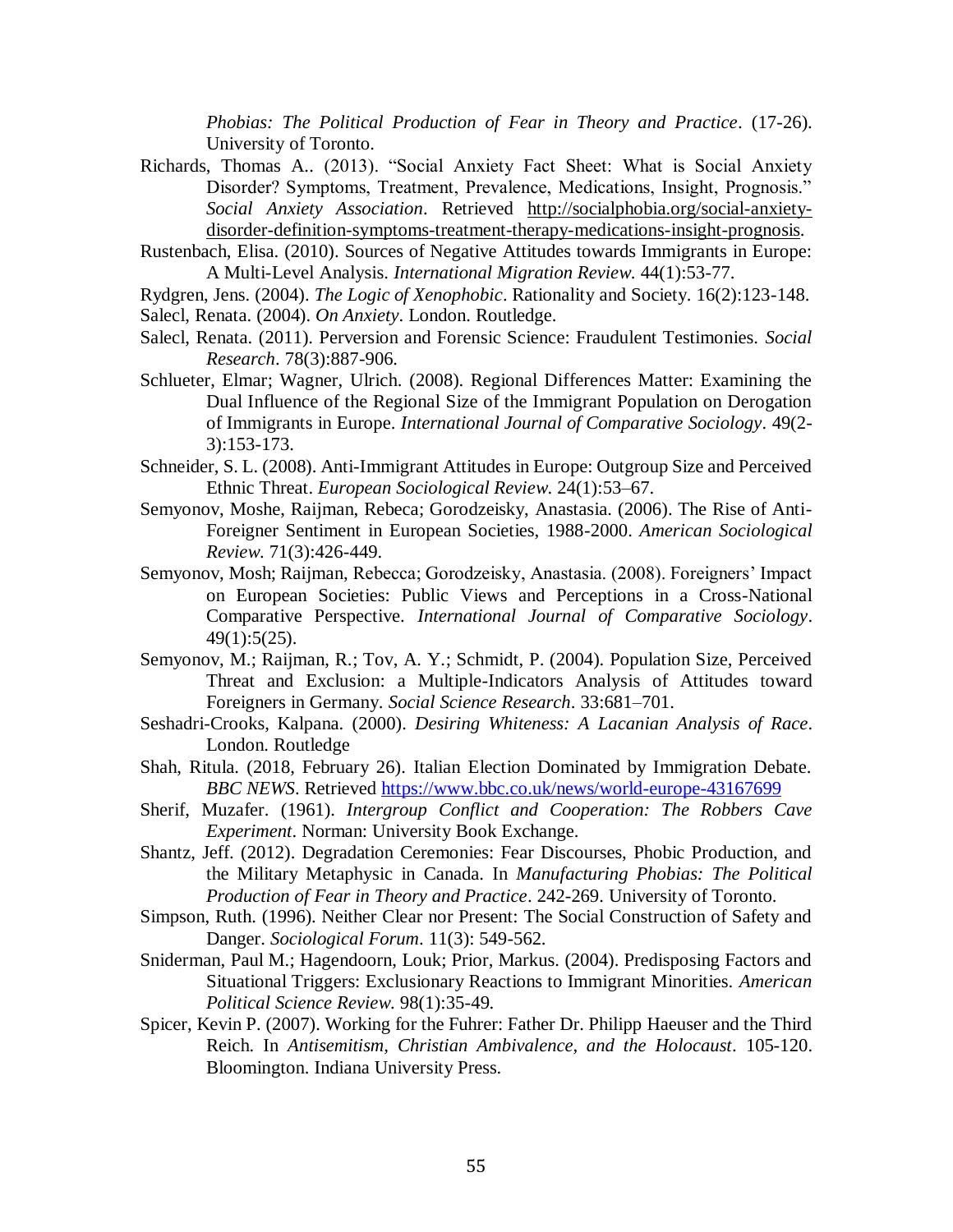- Strabac, Zan; Listhaug, Ola. (2007). Anti-Muslim Prejudice in Europe: A Multilevel Analysis of Survey Data from 30 Countries. *Social Science Research*. 37(1):268- 286.
- Struch, Naomi; Schwartz, Salom H.; Reis, Harry T. (1989). Intergroup Aggression: its Predictors and Distinctness From In-Group Bias. *Journal of Personality and Social Psychology*. 56(3):364-373.
- Sweden Rape: Most Convicted Attackers Foreign-Born, Says TV. (2018, August 22). *BBC NEWS*. Retrieved [https://www.bbc.com/news/world-europe-45269764.](https://www.bbc.com/news/world-europe-45269764)
- Taras, R.. (2012). *Xenophobia and Islamophobia in Europe*. Edinburgh: Edinburgh University Press.
- Taylor, M.. (1998). How White Attitudes Vary with the Racial Composition of Local Populations: Numbers Count. *American Sociological Review*. 63(4):512-35.
- Van Tubergen, Frank; Maas, Ineke; Flap, Henk. (2004). The Economic Incorporation of Immigrants in 18 Western Societies: Origin, Destination, and Community Effects. *American Sociological Review*. 69(5):704-727.
- Verhaeghe, Paul. (1995). From Impossibility to Inability: Lacan's Theory of the Four Discourses. *The Letter*. Retrieved [http://doctorabedin.org/wp](http://doctorabedin.org/wp-content/uploads/2015/07/Lacans-Theory-of-four-discourses.pdf)[content/uploads/2015/07/Lacans-Theory-of-four-discourses.pdf.](http://doctorabedin.org/wp-content/uploads/2015/07/Lacans-Theory-of-four-discourses.pdf)
- Wallace, Michael; Figueroa, Rodrigo. (2012). Determinants of Perceived Immigrant Job Threat in the American States. *Sociological Perspectives*. 55(4):583-612.
- Wikipedia. Byzantine-Ottoman wars. [https://en.wikipedia.org/wiki/Byzantine%E2%80%93Ottoman\\_wars.](https://en.wikipedia.org/wiki/Byzantine%E2%80%93Ottoman_wars)
- Wilkes, Rima; Guppy, Neil; Farris, Lily. (2008). 'No Thanks, We're Full': Individual Characteristics, National Context, and Changing Attitudes Toward Immigration. *International Migration Review*. 42(2):302-329.
- Wilkes, Rima; Guppy, Neil; Farris, Lily; Semyonov, Mosh et. al. (2007). Right-Wing Parties and Anti-Foreigner Sentiment in Europe. *American Sociological Review*. 72(5):831-849.
- Willis-Esqueda, Cynthia; Delgado, Rosa Hazel; Pedroza, Karina. (2017). National Attachments and Feelings (Patriotism and Chauvinism). *The Journal of Social Psychology*. 157(1):114-125.
- Wimmer, Andreas. (2008a). Elementary Strategies of Ethnic Boundary Making. *Ethnic and Racial Studies*. 31(6):1025-1055.
- Wimmer, Andreas. (2008b). The Making and Unmaking of Ethnic Boundaries: A Multilevel Process Theory. *American Journal of Sociology*. 113(4):970-1022.
- Wimmer, Andreas; Cederman, Lars-Erik; Min, Brian. (2009). Ethnic Politics and Armed Conflict: A Configurational Analysis of a New Global Data Set. *American Sociological Review*. 74(2):316-337.
- Wright, Colin. (2013). Sadomasochism and the Body of Law; Lacan's Reconceptualization of Perversion as Père-Version". *Theory and Event*. 16(4). Retrieved 30.08.20018 [https://muse.jhu.edu/article/530499#f04-text.](https://muse.jhu.edu/article/530499#f04-text)
- Yvonni, Markaki; Simonetta, Longhi. (2013). What Determines Attitudes to Immigration in European Countries? An Analysis at the Regional Level. *Migration Studies*. 1(3):311-337.
- Žižek Slavoj. (1998) Love thy neighbor? No, Thanks!. In *The Psychoanalysis of Race*. 154–175. Columbia University Press: New York.